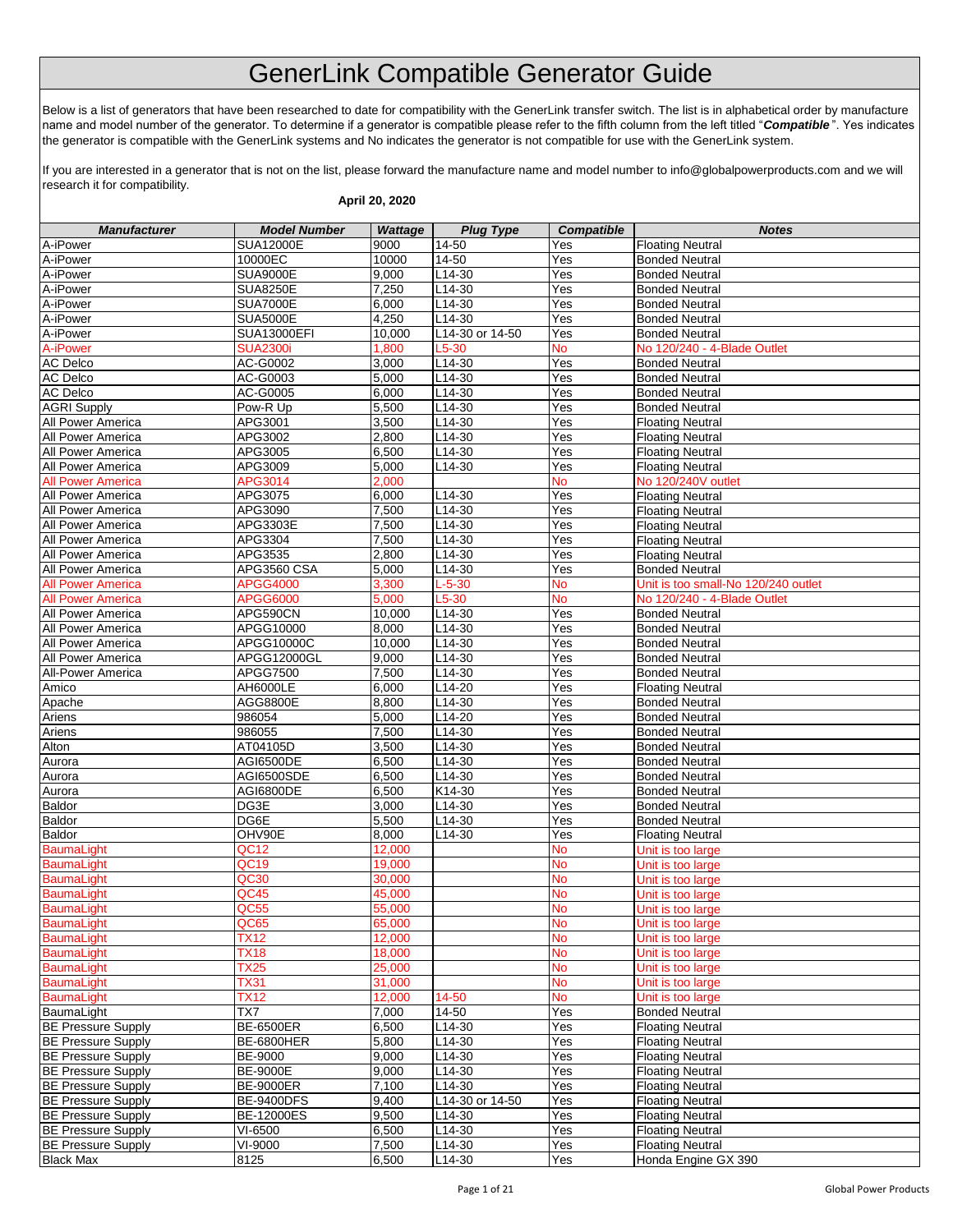| <b>Black Max</b>             | <b>BM10300</b>  | 3,000  | <b>TT-30</b>        | <b>No</b> | <b>Bonded Neutral</b>                              |
|------------------------------|-----------------|--------|---------------------|-----------|----------------------------------------------------|
| <b>Black Max</b>             | BM10500         | 5.000  | L14-20              | Yes       | <b>Bonded Neutral</b>                              |
|                              |                 |        |                     |           |                                                    |
| <b>Black Max</b>             | BM10680         | 6,800  | L14-30              | Yes       | <b>Bonded Neutral</b>                              |
| <b>Black Max</b>             | BM10700         | 7,000  | $L14-30$            | Yes       | <b>Floating Neutral</b>                            |
| <b>Black Max</b>             | BM10711         | 7,000  | L14-30              | Yes       | <b>Floating Neutral</b>                            |
| <b>Black Max</b>             | BM10722         | 7,000  | $L14-30$            | Yes       | <b>Floating Neutral</b>                            |
|                              |                 |        |                     |           |                                                    |
| <b>Black Max</b>             | BM905500        | 5,500  | L14-30              | Yes       | <b>Bonded Neutral</b>                              |
| <b>Black Max</b>             | BM907500BT      | 7,500  | L14-30              | Yes       | <b>Bonded</b>                                      |
| <b>Black Max</b>             | BM907000        | 7,000  | L14-30              | Yes       | <b>Bonded Neutral</b>                              |
| <b>Black Max</b>             | BM907015        | 7,000  | L14-30              | Yes       | <b>Bonded Neutral</b>                              |
| <b>Black Max</b>             |                 |        |                     | No        |                                                    |
|                              | <b>BM903655</b> | 3,650  |                     |           | No 120/240V - 4-Blade Outlet                       |
| <b>Black Max</b>             | PM0435252       | 5,250  | L14-20              | Yes       | <b>Floating Neutral</b>                            |
| <b>Black Max</b>             | PM0496500       | 6,500  | L14-30              | Yes       | <b>Floating Neutral</b>                            |
| <b>Black Max</b>             | PM0496500.02    | 6,500  | L14-30              | Yes       | <b>Floating Neutral</b>                            |
|                              | PM0435255       | 5,200  | L14-20              | Yes       |                                                    |
| <b>Black Max</b>             |                 |        |                     |           | <b>Floating Neutral</b>                            |
| <b>Black Max</b>             | PM0496750       | 6,750  | L14-30              | Yes       | <b>Floating Neutral</b>                            |
| <b>Black Max</b>             | PM0497002       | 7,000  | L14-30              | Yes       | <b>Floating Neutral</b>                            |
| <b>Blue Max</b>              | 6800            | 8,000  | L14-30              | Yes       | <b>Bonded Neutral</b>                              |
| <b>Blue Max</b>              | 6836            | 8,000  | L14-30              | Yes       | <b>Bonded Neutral</b>                              |
|                              |                 |        |                     |           |                                                    |
| <b>Blue Max</b>              | JD1250          | 800    | <b>Duplex</b>       | No        | No 120/240V - 4-Blade Outlet                       |
| <b>Blue Max</b>              | <b>JD4000</b>   | 3.000  | <b>Duplex</b>       | <b>No</b> | No 120/240V - 4-Blade Outlet                       |
| <b>Blue Max</b>              | <b>JD8000</b>   | 6,000  | <b>Duplex</b>       | No        | No 120/240V - 4-Blade Outlet                       |
| <b>Blue Max</b>              | <b>JD8000E</b>  | 6.000  | <b>Duplex</b>       | No        | No 120/240V - 4-Blade Outlet                       |
|                              |                 |        |                     |           |                                                    |
| <b>BOSS</b>                  | <b>DY8500LN</b> | 8,300  | L14-30              | Yes       | <b>Bonded Neutral</b>                              |
| Briggs & Stratton            | 1655-2          | 5,500  | $L14-30$            | Yes       | <b>Bonded Neutral</b>                              |
| Briggs & Stratton            | 1654            | 5,500  | L14-30              | Yes       | <b>Bonded Neutral</b>                              |
|                              |                 |        |                     |           |                                                    |
| Briggs & Stratton            | 1892            | 5,000  | L14-30              | Yes       | <b>Bonded Neutral</b>                              |
| Briggs & Stratton            | 1893            | 6,000  | L14-30              | Yes       | <b>Bonded Neutral</b>                              |
| Briggs & Stratton            | 1894            | 7,000  | L14-30              | Yes       | <b>Bonded Neutral</b>                              |
|                              |                 |        |                     |           |                                                    |
| <b>Briggs &amp; Stratton</b> | 1932            | 4,000  | L14-20              | <b>No</b> | All receptacles are GFCI protected. Bonded Neutral |
| <b>Briggs &amp; Stratton</b> | 1933            | 6,500  | L14-20              | <b>No</b> | All receptacles are GFCI protected. Bonded Neutral |
| <b>Briggs &amp; Stratton</b> | 1934            | 8,000  | L14-30              | <b>No</b> | All receptacles are GFCI protected. Bonded Neutral |
| <b>Briggs &amp; Stratton</b> | 1971            | 5,250  | L14-30              | Yes       | <b>Bonded Neutral</b>                              |
|                              |                 |        |                     |           |                                                    |
| Briggs & Stratton            | 1971            | 5,250  | L14-30              | Yes       | <b>Bonded Neutral</b>                              |
| Briggs & Stratton            | 30204           | 5,250  | $L14-30$            | Yes       | <b>Bonded Neutral</b>                              |
| Briggs & Stratton            | 30205           | 5,800  | $L14-30$            | Yes       | <b>Bonded Neutral</b>                              |
|                              |                 |        |                     |           |                                                    |
| <b>Briggs &amp; Stratton</b> | 30206           | 5,500  | L14-30              | Yes       | <b>Bonded Neutral</b>                              |
| <b>Briggs &amp; Stratton</b> | 30207           | 10,000 | L14-30 or 14-50     | Yes       | <b>Bonded Neutral</b>                              |
| Briggs & Stratton            | 30208           | 3,500  | L14-20              | Yes       | <b>Bonded Neutral</b>                              |
|                              | 30209           | 5,500  | L14-30              | Yes       |                                                    |
| Briggs & Stratton            |                 |        |                     |           | <b>Bonded Neutral</b>                              |
| Briggs & Stratton            | 30210           | 8,000  | L14-30              | Yes       | <b>Bonded Neutral</b>                              |
| <b>Briggs &amp; Stratton</b> | 30211           | 6,200  | L14-30              | Yes       | <b>Bonded Neutral</b>                              |
| Briggs & Stratton            | 30214           | 3,500  | L14-20              | Yes       | <b>Bonded Neutral</b>                              |
|                              |                 |        |                     |           |                                                    |
| Briggs & Stratton            | 30215           | 5,600  | L14-30              | Yes       | <b>Bonded Neutral</b>                              |
| <b>Briggs &amp; Stratton</b> | 30235           | 5,550  | L14-30              | Yes       | <b>Bonded Neutral</b>                              |
| Briggs & Stratton            | 30238           | 3,750  | L14-20              | Yes       | <b>Bonded Neutral</b>                              |
|                              |                 | 2,000  |                     | <b>No</b> | No 120/240V - 4-Blade Outlet                       |
| Briggs & Stratton            | 30239           |        | <b>Duplex</b>       |           |                                                    |
| Briggs & Stratton            | 30241           | 5,550  | L <sub>14</sub> -30 | Yes       | <b>Bonded Neutral</b>                              |
| Briggs & Stratton            | 30242           | 8,750  | L14-30              | Yes       | <b>Bonded Neutral</b>                              |
| <b>Briggs &amp; Stratton</b> | 30244           | 8,000  | L14-30              | Yes       | <b>Bonded Neutral</b>                              |
|                              |                 |        |                     |           |                                                    |
| Briggs & Stratton            | 30245           | 5,550  | L14-30              | Yes       | <b>Bonded Neutral</b>                              |
| <b>Briggs &amp; Stratton</b> | 30246           | 5,550  | L14-30              | Yes       | <b>Bonded Neutral</b>                              |
| Briggs & Stratton            | 30249           | 5,550  | L14-30              | Yes       | <b>Bonded Neutral</b>                              |
| <b>Briggs &amp; Stratton</b> | 30253           | 5,550  | L14-30              | Yes       | <b>Bonded Neutral</b>                              |
|                              |                 |        |                     |           |                                                    |
| Briggs & Stratton            | 30255           | 5,550  | L14-30              | Yes       | <b>Bondec Neutral</b>                              |
| <b>Briggs &amp; Stratton</b> | 30319           | 4,000  | <b>Duplex</b>       | <b>No</b> | <b>Bonded Neutral</b>                              |
| <b>Briggs &amp; Stratton</b> | 30320           | 4,000  | <b>Duplex</b>       | <b>No</b> | <b>Bonded Neutral</b>                              |
|                              |                 |        |                     |           |                                                    |
| Briggs & Stratton            | 30324           | 5,550  | L14-30              | Yes       | <b>Bonded Neutral</b>                              |
| Briggs & Stratton            | 30325           | 5,550  | L14-30              | Yes       | <b>Bonded Neutral</b>                              |
| <b>Briggs &amp; Stratton</b> | 30333           | 5,500  | L14-30              | Yes       | <b>Bonded Neutral</b>                              |
|                              | 30334           | 8,000  | L14-30              | Yes       | <b>Bonded Neutral</b>                              |
| Briggs & Stratton            |                 |        |                     |           |                                                    |
| <b>Briggs &amp; Stratton</b> | 30335           | 4,000  | L14-20              | No        | All receptacles are GFCI protected                 |
| <b>Briggs &amp; Stratton</b> | 30336           | 6,500  | L14-30              | <b>No</b> | All receptacles are GFCI protected.                |
| <b>Briggs &amp; Stratton</b> | 30337           | 8,000  | L14-30              | <b>No</b> | All receptacles are GFCI protected.                |
|                              |                 |        |                     |           |                                                    |
| <b>Briggs &amp; Stratton</b> | 30338           | 10,000 | L14-30 and 14-50    | No        | All receptacles are GFCI protected.                |
| <b>Briggs &amp; Stratton</b> | 30342           | 4,000  | L14-20              | <b>No</b> | All receptacles are GFCI protected.                |
| <b>Briggs &amp; Stratton</b> | 30345           | 6,200  | L14-30              | Yes       | <b>Bonded Neutral</b>                              |
| Briggs & Stratton            | 30343           | 5,000  | L14-30              | Yes       | <b>Bonded Neutral</b>                              |
|                              |                 |        |                     |           |                                                    |
| Briggs & Stratton            | 30348           | 3,500  | L14-20              | Yes       | <b>Bonded Neutral</b>                              |
| Briggs & Stratton            | 30358           | 6,200  | L14-30              | Yes       | <b>Bonded Neutral</b>                              |
| Briggs & Stratton            | 30362           | 5,000  | L14-30              | Yes       | <b>Bonded Neutral</b>                              |
|                              |                 |        |                     |           |                                                    |
| Briggs & Stratton            | 30380           | 5,000  | L14-30              | Yes       | <b>Bonded Neutral</b>                              |
| Briggs & Stratton            | 30384           | 10,000 | L14-30, 14-50       | Yes       | <b>Bonded Neutral</b>                              |
| Briggs & Stratton            | 30419           | 6,200  | L14-30              | Yes       | <b>Bonded Neutral</b>                              |
| Briggs & Stratton            | 30422           | 5,000  | L14-30              | Yes       |                                                    |
|                              |                 |        |                     |           | <b>Bonded Neutral</b>                              |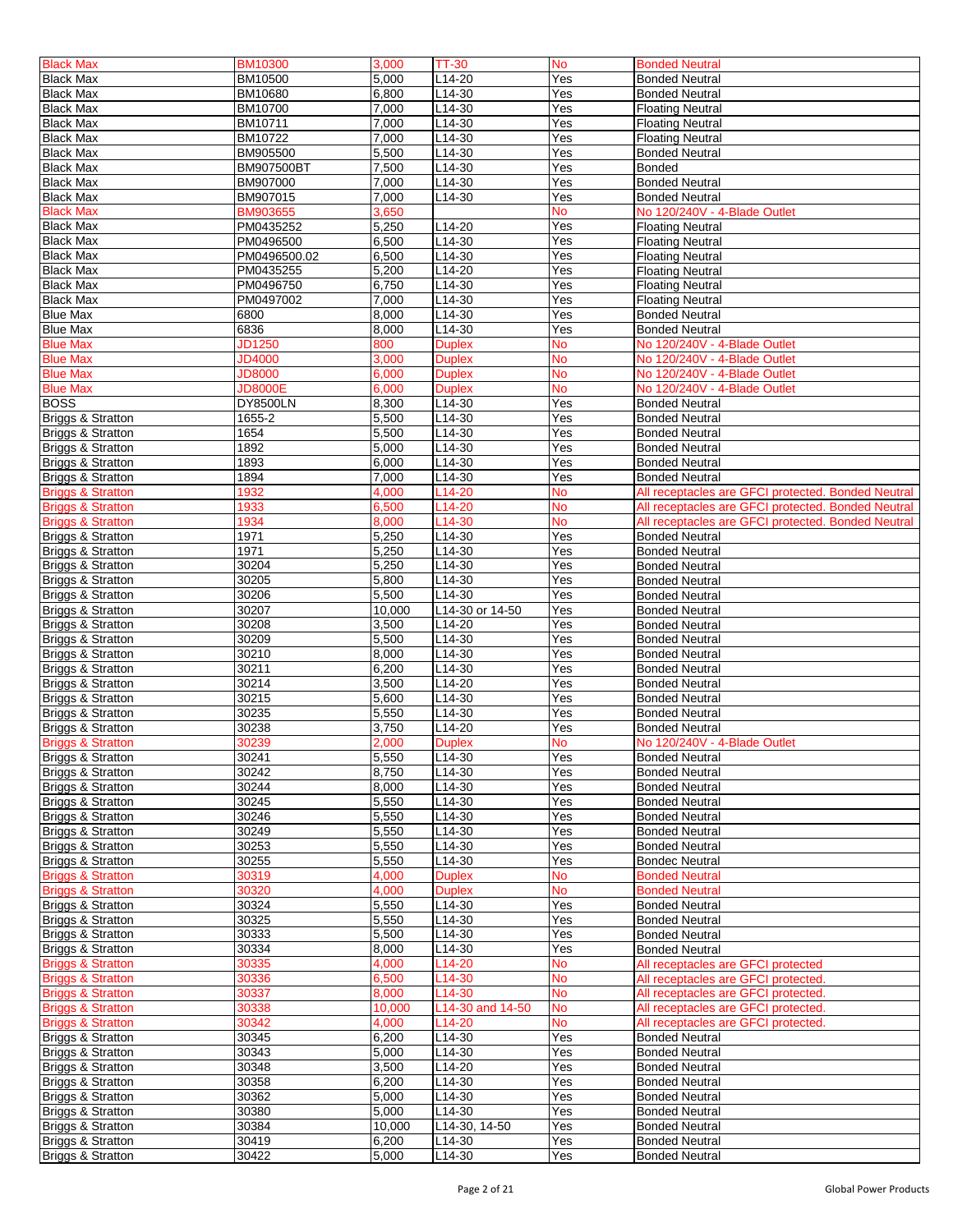| <b>Briggs &amp; Stratton</b> | 30424            | 5,500          | L14-30           | Yes        | <b>Bonded Neutral</b>                              |
|------------------------------|------------------|----------------|------------------|------------|----------------------------------------------------|
| <b>Briggs &amp; Stratton</b> | 30426            | 7,200          | $L14-30$         | Yes        | <b>Bonded Neutral</b>                              |
| Briggs & Stratton            | 30430            | 5,500          | L14-30           | Yes        | <b>Bonded Neutral</b>                              |
| <b>Briggs &amp; Stratton</b> | 30430-2          | 5,500          | $L14-30$         | Yes        | <b>Bonded Neutral</b>                              |
| <b>Briggs &amp; Stratton</b> | 30430-A          | 5,500          | L14-30           | Yes        | <b>Bonded Neutral</b>                              |
|                              |                  |                |                  |            |                                                    |
| <b>Briggs &amp; Stratton</b> | 30432            | 6,200          | $L14-30$         | Yes        | <b>Bonded Neutral</b>                              |
| <b>Briggs &amp; Stratton</b> | 30439            | 3,500          | L14-20           | Yes        | <b>Bonded Neutral</b>                              |
| <b>Briggs &amp; Stratton</b> | 30448            | 6,250          | L14-30           | Yes        | <b>Bonded Neutral</b>                              |
| <b>Briggs &amp; Stratton</b> | 30466            | 3,500          | $L14-20$         | Yes        | <b>Bonded Neutral</b>                              |
| Briggs & Stratton            | 30467            | 5,000          | L14-30           | Yes        | <b>Bonded Neutral</b>                              |
| <b>Briggs &amp; Stratton</b> | 30468            | 5,500          | $L14-30$         | Yes        | <b>Bonded Neutral</b>                              |
| <b>Briggs &amp; Stratton</b> | 30469            | 6,000          | L14-30           | Yes        | <b>Bonded Neutral</b>                              |
| <b>Briggs &amp; Stratton</b> | 30470            | 7,000          | $L14-30$         | Yes        | <b>Bonded Neutral</b>                              |
| <b>Briggs &amp; Stratton</b> | 30471            | 8,000          | $L14-30$         | Yes        | <b>Bonded Neutral</b>                              |
| <b>Briggs &amp; Stratton</b> | 30547            | 3,500          | L5-30            | <b>No</b>  | Unit is too small to get the GenerLink to transfer |
| Briggs & Stratton            | 30549            | 7,500          | $L14-30$         | Yes        | <b>Bonded Neutral</b>                              |
|                              |                  |                | $L14-30$         | Yes        |                                                    |
| <b>Briggs &amp; Stratton</b> | 30551            | 6,250          |                  |            | <b>Bonded Neutral</b>                              |
| <b>Briggs &amp; Stratton</b> | 30554            | 5,000          | L14-30           | <b>No</b>  | All receptacles are GFCI protected.                |
| <b>Briggs &amp; Stratton</b> | 30592-01         | 6,250          | L14-30           | Yes        | <b>Bonded Neutral</b>                              |
| Briggs & Stratton            | 30592-B          | 6,250          | L14-30           | Yes        | <b>Bonded Neutral</b>                              |
| <b>Briggs &amp; Stratton</b> | 30594            | 6,250          | L14-30           | Yes        | <b>Bonded Neutral</b>                              |
| Briggs & Stratton            | 30661            | 3,500          | L14-20           | Yes        | <b>Bonded Neutral</b>                              |
| <b>Briggs &amp; Stratton</b> | 30663            | 7,000          | $L$ 14-30        | Yes        | <b>Bonded Neutral</b>                              |
| <b>Briggs &amp; Stratton</b> | 30664            | 8,000          | $L14-30$         | Yes        | <b>Bonded Neutral</b>                              |
| <b>Briggs &amp; Stratton</b> | 30675 Q6500      | 5,000          | L14-30           | Yes        | <b>Bonded Neurtal</b>                              |
| <b>Briggs &amp; Stratton</b> | 30676            | 3,500          | $L5-30$          | <b>No</b>  | Unit is too small. No 120/240 outlet.              |
| Briggs & Stratton            | 30679            | 8,000          | $L14-30$         | Yes        | <b>Bonded Neutral</b>                              |
| <b>Briggs &amp; Stratton</b> | 30708            | 5,750          | $L14-30$         | Yes        | <b>Bonded Neutral</b>                              |
|                              |                  |                |                  |            |                                                    |
| <b>Briggs &amp; Stratton</b> | 30710            | 6,500          | L14-30           | Yes        | <b>Bonded Neutral</b>                              |
| <b>Briggs &amp; Stratton</b> | 30713            | 5,000          | $L14-30$         | Yes        | <b>Bonded Neutral</b>                              |
| <b>Briggs &amp; Stratton</b> | 30728            |                | L14-30           | Yes        | <b>Bonded Neutral</b>                              |
| <b>Briggs &amp; Stratton</b> | 30735            | 5,000          | L14-30           | Yes        | <b>Bonded Neutral</b>                              |
| <b>Briggs &amp; Stratton</b> | 30744            | 5,000          | $L14-30$         | Yes        | <b>Bonded Neutral</b>                              |
| <b>Briggs &amp; Stratton</b> | 40243            | 10,000         | No Plug          | No         | No receptacles hardwired in.                       |
| <b>Briggs &amp; Stratton</b> | 40248            | 7.000          | L14-30           | <b>No</b>  | All receptacles are GFCI protected.                |
| <b>Briggs &amp; Stratton</b> | 40301            | 7,000          | No Plug          | <b>No</b>  | No receptacles hardwired in.                       |
| <b>Briggs &amp; Stratton</b> | 40325            | 10,000         | Hard Wired Only  | Yes        | Bonded Neutral. MA24 ONLY                          |
| <b>Briggs &amp; Stratton</b> | 09801-9          | 10,000         | L14-30 or 14-50  | Yes        | <b>Bonded Neutral</b>                              |
| <b>Briggs &amp; Stratton</b> | <b>EXL8000</b>   | 8,000          |                  |            |                                                    |
|                              |                  |                |                  |            |                                                    |
|                              |                  |                | L14-30           | Yes        | <b>Bonded Neutral</b>                              |
| <b>Brute</b>                 | 30635            | 5,250          | L14-30           | Yes        | <b>Floating Neutral</b>                            |
| <b>Brute</b>                 | 30687            | 6,500          | L14-30           | Yes        | <b>Floating Neutral</b>                            |
| <b>Buffalo Tools</b>         | GENSD7           | 6,300          | L14-30           | Yes        | <b>Bonded Neutral</b>                              |
| <b>Bull Dog</b>              | 8500M            | 8,000          | $L14-30$         | Yes        | <b>Floating Neutral</b>                            |
| Cabela's Outdoorsman         | IK-525274        | 9,000          | $14 - 50$        | Yes        | <b>Bonded Neutral</b>                              |
| <b>Campbell Hausfeld</b>     | GM45110          |                | L14-20           | Yes        | <b>Floating Neutral</b>                            |
| CAT                          | RP3600           | 3,600          | L14-30           | Yes        |                                                    |
| CAT                          | RP5500           | 5,500          | $L14-30$         | Yes        |                                                    |
|                              |                  |                |                  |            |                                                    |
| <b>CAT</b>                   | RP6500E          | 6,500          | L14-30           | Yes        |                                                    |
| CAT                          | <b>RP7500E</b>   | 7,500          | L14-30           | Yes        |                                                    |
| CAT                          | <b>RP8000E</b>   | 8,000          | L14-30           | Yes        |                                                    |
| <b>CAT</b>                   | <b>RP12000E</b>  | 12,000         | 14-50 and L14-30 | No         | Unit is too large.                                 |
| Case IH                      | <b>MC9000ER</b>  | 9,000          | L14-30           | Yes        | <b>Bonded Neutral</b>                              |
| Centurion                    | 3250             | 3,250          | L14-20           | Yes        | <b>Floating Neutral</b>                            |
| Centurion                    | 4986             | 12,500         | L14-30 OR 14-50  | <b>No</b>  | Unit is too Large                                  |
| Centurion                    | 4987             | 15,000         | L14-30 OR 14-50  | <b>No</b>  | Unit is too Large                                  |
| Centurion                    | 4987-1           | 15,000         | L14-30 OR 14-50  | No         | Unit is too Large                                  |
| Centurion                    | 5577-0           | 5,000          | L14-30           | Yes        | Bonded Neutral. By Generac                         |
| Centurion                    | 5577-1           | 5,000          | L14-30           | Yes        | Bonded Neutral. By Generac                         |
| Centurion                    | 5578-0           | 5,000          | L14-30           | Yes        | Bonded Neutral. By Generac                         |
| Centurion                    | 5790-0           | 3,250          | L14-20           | Yes        | <b>Bonded Neutral</b>                              |
| Centurion                    | 6104-0           |                |                  |            | <b>Bonded Neutral</b>                              |
|                              | 100102           | 3,250          | L14-20           | Yes        | <b>Bonded Neutral</b>                              |
| Champion                     |                  | 7,200          | L14-30           | Yes        |                                                    |
| Champion                     | 100105           | 3,000          | L5-30R           | No         | Unit is too small to get the GenerLink to transfer |
| Champion                     | 100106           | 5,500          | L14-30           | Yes        | <b>Bonbed Neutral</b>                              |
| Champion                     | 100107           | 6,500          | L14-30           | Yes        | <b>Bonded Neutral</b>                              |
| Champion                     | 100110           | 9,200          | L14-50 or L14-30 | Yes        | <b>Bonded Neutral</b>                              |
| Champion                     | 100111           | 12,000         | L14-50 or L14-30 | <b>No</b>  | Unit is too large                                  |
| Champion                     | 100320           | 6,500          | L14-30           | Yes        | <b>Bonded Neutral</b>                              |
| Champion                     | 100334           | 9,200          | L14-50 or L14-30 | Yes        | <b>Bonded Neutral</b>                              |
| Champion                     | 100340           | 5,500          | L14-30           | Yes        | <b>Bonded Neutral</b>                              |
| Champion                     | 100344           | 9,200          | L14-50 or L14-30 | Yes        | <b>Bonded Neutral</b>                              |
| Champion                     | 100247           | 5,500          | L14-30           | Yes        | <b>Bonded Neutral</b>                              |
|                              |                  |                |                  |            |                                                    |
| Champion                     | 100248           | 7,200          | L14-30           | Yes        | <b>Bonded Neutral</b>                              |
| Champion<br>Champion         | 100153<br>100155 | 7,500<br>7,000 | L14-30<br>L14-30 | Yes<br>Yes | <b>Bonded Neutral</b><br><b>Bonded Neutral</b>     |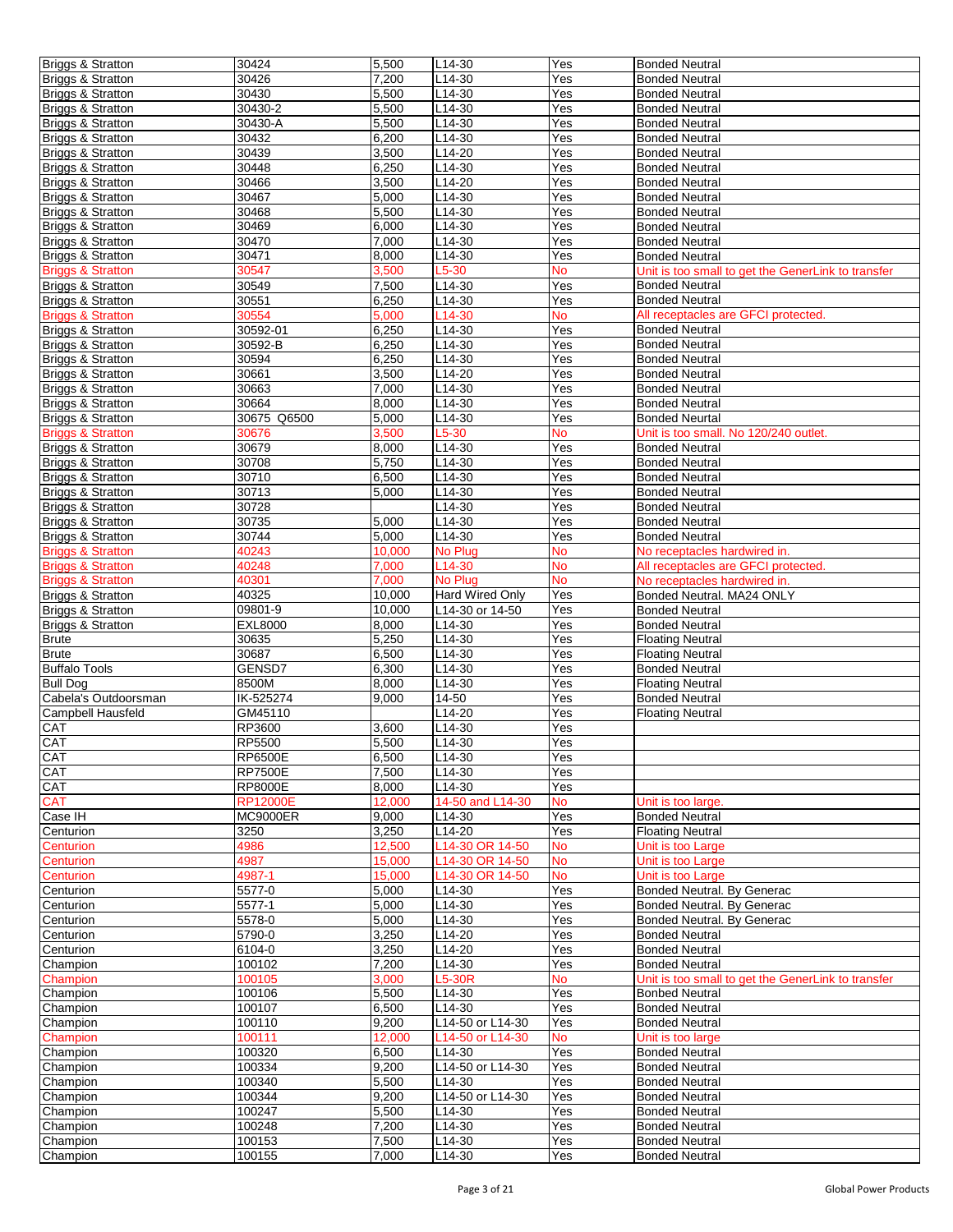| Champion | 100157 | 3,500 | L5-30               | <b>No</b> | No 120/240V - 4-Blade Outlet                       |
|----------|--------|-------|---------------------|-----------|----------------------------------------------------|
| Champion | 100161 | 7,500 | 14-50 or L14-30     | Yes       | <b>Bonded Neutral</b>                              |
|          |        |       |                     |           |                                                    |
| Champion | 100165 | 7,500 | L14-30              | Yes       | <b>Bonded Neutral</b>                              |
| Champion | 100163 | 9,000 | L14-50 or L14-30    | Yes       | <b>Bonded Neutral</b>                              |
| Champion | 100203 | 9,000 | L14-50 or L14-30    | Yes       | <b>Bonded Neutral</b>                              |
| Champion | 100204 | 3,200 | L5-30               | <b>No</b> | Unit is too small/No 120/240 4 Blade Outlet        |
| Champion | 100216 | 3,650 | L14-30              | Yes       | <b>Bonded Neutral</b>                              |
| Champion | 100219 | 7,500 | L14-30              | Yes       | <b>Bonded Neutral</b>                              |
| Champion | 100222 | 3.400 | $L5-30$             | <b>No</b> | Unit is too small/No 120/240 4 Blade Outlet        |
|          |        |       |                     |           |                                                    |
| Champion | 100230 | 7,200 | L14-30              | Yes       | <b>Bonded Neutral</b>                              |
| Champion | 100231 | 5,500 | L14-30              | Yes       | <b>Bonded Neutral</b>                              |
| Champion | 100246 | 2,800 | L14-20              | Yes       | <b>Bonded Neutral</b>                              |
| Champion | 100263 | 3,200 | $L5-30$             | <b>No</b> | Unit is too small                                  |
| Champion | 100264 | 3,200 | L5-30               | <b>No</b> | Unit is too small                                  |
| Champion | 100296 | 7,500 | L14-30              | Yes       | <b>Bonded Neutral</b>                              |
| Champion | 100419 | 7,000 | L14-30              | Yes       | <b>Bonded Neutral</b>                              |
| Champion | 100297 | 8,000 | L14-30              | Yes       | <b>Bonded Neutral</b>                              |
| Champion | 100320 | 6,500 | $L14-30$            | Yes       | <b>Bonded Neutral</b>                              |
|          |        |       |                     |           |                                                    |
| Champion | 100340 | 5,500 | L14-30              | Yes       | <b>Bonded Neutral</b>                              |
| Champion | 100396 | 3,500 | L5-30               | No        | No 120/240V-4 Blade Outlet                         |
| Champion | 100401 | 3,500 | L5-30               | <b>No</b> | No 120/240V-4 Blade Outlet                         |
| Champion | 100460 | 3,550 | L5-30               | <b>No</b> | No 120/240- 4 Blade outlet                         |
| Champion | 100462 | 6,500 | L14-30              | Yes       | <b>Bonded Neutral</b>                              |
| Champion | 100496 | 5,000 | L14-30              | Yes       | <b>Bonded Neutral</b>                              |
| Champion | 100463 | 7,500 | L14-30              | Yes       | <b>Bonded Neutral</b>                              |
| Champion | 100464 | 9,200 | L14-30 or 14-50     | Yes       | <b>Bonded Neutral</b>                              |
| Champion | 100519 | 6,250 | L14-30              | Yes       | <b>Bonded Neutral</b>                              |
| Champion | 100520 | 7.000 | L14-30              | Yes       | <b>Bonded Neutral</b>                              |
|          |        |       |                     |           |                                                    |
| Champion | 100538 | 7,500 | L14-30 or 14-50     | Yes       | <b>Bonded Neutral</b>                              |
| Champion | 100614 | 6,550 | L14-30              | Yes       | <b>Bonded Neutral</b>                              |
| Champion | 100637 | 9,000 | L14-30 or 14-50     | Yes       | <b>Bonded Neutral</b>                              |
| Champion | 40017  | 6,500 | L14-30              | Yea       | <b>Bondec Neutral</b>                              |
| Champion | 40023  | 6,000 | L14-30              | Yes       | <b>Bonded Neutral</b>                              |
| Champion | 40026  | 3,500 | L5-30               | No        | No 120/240V - 4-Blade Outlet                       |
| Champion | 40037  | 3,000 | L5-30               | No        | Unit is too small/No 120/240 4 Blade Outlet        |
| Champion | 40043  | 7,200 | L14-30              | Yes       | <b>Bonded Neutral</b>                              |
| Champion | 40050  | 5,500 | L14-30              | Yes       | <b>Floating Neutral</b>                            |
| Champion | 40051  | 3,500 | 120V Only           | No        | No 120/240V - 4-Blade Outlet                       |
|          |        |       |                     |           |                                                    |
| Champion | 41030  | 5,000 | L14-30              | Yes       | <b>Bonded Neutral</b>                              |
| Champion | 41115  | 5.000 | L14-30              | Yes       | <b>Floating Neutral</b>                            |
| Champion | 41135  | 5,500 | L14-30              | Yes       | <b>Floating Neutral</b>                            |
| Champion | 41151  | 6,500 | L14-30              | Yes       | <b>Floating Neutral</b>                            |
| Champion | 41152  | 5,500 | L14-30              | Yes       | <b>Bonded Neutral</b>                              |
| Champion | 41153  | 5,500 | L14-30              | Yes       | <b>Bonded Neutral</b>                              |
| Champion | 41154  | 5,500 | L14-30              | Yes       | <b>Floating Neutral</b>                            |
| Champion | 41155  | 5,500 | L14-30              | Yes       | Floating Neutral                                   |
| Champion | 41302  | 6,000 | L14-30              | Yes       | <b>Floating Neutral</b>                            |
|          |        |       |                     |           |                                                    |
| Champion | 41311  | 6,000 | L <sub>14</sub> -30 | Yes       | <b>Floating Neutral</b>                            |
| Champion | 41332  | 6,500 | L14-30              | Yes       | <b>Floating Neutral</b>                            |
| Champion | 41351  | 6,500 | L14-30              | Yes       | <b>Floating Neutral</b>                            |
| Champion | 41410  | 9,375 | L14-30              | Yes       | <b>Floating Neutral</b>                            |
| Champion | 41430  | 7,500 | L14-30 or 14-50     | Yes       | <b>Floating Neutral</b>                            |
| Champion | 41513  | 7,000 | L14-30              | Yes       | <b>Floating Neutral</b>                            |
| Champion | 41532  | 7,000 | L14-30              | Yes       | <b>Floating Neutral</b>                            |
| Champion | 41533  | 7,200 | L14-30              | $Y_{ES}$  | <b>Floating Neutral</b>                            |
| Champion | 41534  | 9,500 | L14-30 or 14-50     | Yes       | <b>Floating Neutral</b>                            |
| Champion | 41535  | 7,500 | L14-30              | Yes       | <b>Bonded Neutral</b>                              |
| Champion | 41537  | 7,500 | L14-30              | Yes       | <b>Floating Neutral</b>                            |
|          |        |       | L14-30              |           |                                                    |
| Champion | 41552  | 7,200 |                     | Yes       | <b>Floating Neutral</b>                            |
| Champion | 41553  | 7,200 | L14-30              | Yes       | <b>Floating Neutral</b>                            |
| Champion | 46514  | 4,000 | L14-30              | Yes       | <b>Floating Neutral</b>                            |
| Champion | 46515  | 3,500 | 120V Only           | No        | No 120/240V - 4-Blade Outlet                       |
| Champion | 46516  | 4,000 | $-5 - 30$           | No        | No 120/240V - 4-Blade Outlet                       |
| Champion | 46533  | 3,500 | L5-30               | <b>No</b> | Unit is too small to get the GenerLink to transfer |
| Champion | 46535  | 2,800 | L14-20              | Yes       | <b>Floating Neurtral</b>                           |
| Champion | 46539  | 3,500 | $L5-30$             | No        | <b>Floating Neutral</b>                            |
| Champion | 46540  | 4,000 | L14-20              | Yes       | <b>Floating Neutral</b>                            |
| Champion | 46551  | 4,000 | $L5-30$             | No        | <b>Floating Neutral</b>                            |
| Champion | 46553  | 4,000 | L5-30               | No        | No 120/240V - 4-Blade Outlet                       |
| Champion | 46554  | 3,000 | L14-20              | Yes       | <b>Floating Neutral</b>                            |
|          |        |       |                     |           |                                                    |
| Champion | 46556  | 3.000 | L5-30               | No        | No 120/240V - 4-Blade Outlet                       |
| Champion | 46558  | 3,000 | L5-30               | No        | No 120/240V - 4-Blade Outlet                       |
| Champion | 46577  | 3,500 | L14-30              | Yes       | <b>Floating Neutral</b>                            |
| Champion | 46593  | 3,500 | L5-30               | No        | No 120/240V - 4-Blade Outlet                       |
| Champion | 46595  | 3,000 | L5-30               | <b>No</b> | No 120/240V -4-Blade Outlet                        |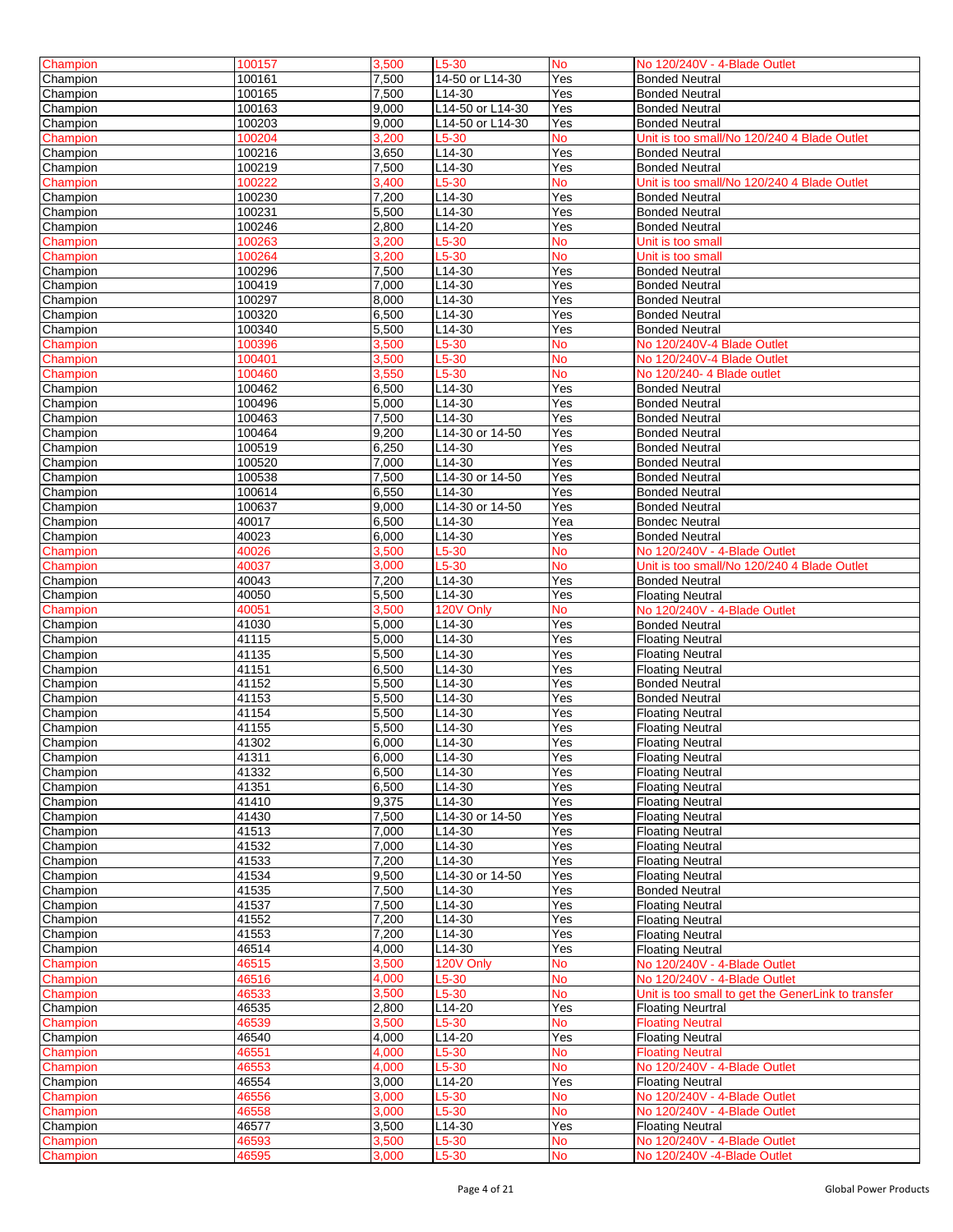| Champion                 | 46597           | 4,000  | $L5-30$             | No                | No 120/240V - 4-Blade Outlet |
|--------------------------|-----------------|--------|---------------------|-------------------|------------------------------|
| Champion                 | 46598           | 3,500  | L14-30              | Yes               | <b>Floating Neutral</b>      |
|                          |                 |        |                     |                   |                              |
| Champion                 | 49057           | 4,500  | $L5-30$             | No                | No 120/240V-4-Blade Outlet   |
| Champion                 | 49065           | 4,800  | L14-30              | Yes               | <b>Floating Neutral</b>      |
| Champion                 | 71307           | 4,600  | L14-30              | Yes               | <b>Floating Neutral</b>      |
| Champion                 | 71330           | 6,000  | L14-30              | Yes               | <b>Bonded Neutral</b>        |
| Champion                 | 71530           | 7,000  | L14-30              | Yes               | <b>Bonded Neurtal</b>        |
| Champion                 | 71531           | 7,000  | $L14-30$            | Yes               | <b>Bonded Neutral</b>        |
| Champion                 | 71532           | 7,000  | $L14-30$            | Yes               | <b>Bonded Neutral</b>        |
| Champion                 | 75531i          | 3,100  | $L5-20$             | No                | No 120/240 - 4-Blade Outlet  |
| Champion                 | 75551i          | 3,100  | $L5-30$             | No                | No 120/240 - 4-Blade Outlet  |
|                          |                 |        |                     | No                | No 120/240 - 4-Blade Outlet  |
| Champion                 | 76533           | 3,800  | L5-30               |                   |                              |
| Champion                 | 76555           | 3,000  | $L5-30$             | <b>No</b>         | No 120/240 - 4-Blade Outlet  |
| Champion                 | CSA41155        | 5,500  | L14-30              | Yes               | <b>Floating Neutral</b>      |
| Champion                 | CSA41255        | 5,500  | L14-30              | Yes               | <b>Floating Neutral</b>      |
| Champion                 | C42412-1        | 1,200  | <b>10A</b>          | No                | No 120/240V - 4-Blade Outlet |
| Champion                 | CSA40017        | 6,500  | L14-30              | Yes               | <b>Floating Neutral</b>      |
| Champion                 | <b>CSA40032</b> | 3,000  | $L5-15$             | No                | No 120/240V - 4-Blade Outlet |
| Champion                 | CSA40043        | 7,200  | L14-30              | Yes               | <b>Bonded Neutral</b>        |
| Champion                 | CSA40045        | 4,500  | L14-30              | Yes               | <b>Floating Neutral</b>      |
| Champion                 | CSA41155        | 5,500  | L14-30              | Yes               | <b>Floating Neutral</b>      |
| Champion                 | CSA40036        | 5,500  | $L14-30$            | Yes               |                              |
|                          |                 |        | L14-30              | Yes               | <b>Floating Neutral</b>      |
| Champion                 | 100102          | 7,200  |                     |                   | <b>Floating Neutral</b>      |
| Chicago                  | 40423           | 6,100  | L14-30              | Yes               | <b>Floating Neutral</b>      |
| Chicago                  | 40827           | 10,000 | L14-30 or 14-50     | Yes               | <b>Floating Neutral</b>      |
| Chicago                  | 65309           | 15,000 | 14-50               | <b>No</b>         | Unit is too large. GFCI      |
| Chicago                  | 66604           | 6,500  | $L14-30$            | Yes               | <b>Floating Neutral</b>      |
| Chicago                  | 67560           | 3,050  | $L5-30$             | No                | No 120/240v - 4 Blade Outlet |
| Chicago                  | 90300           | 4,500  | L14-20              | Yes               | <b>Floating Neutral</b>      |
| Chicago                  | 91213           | 2,200  | <b>Duplex</b>       | No                | No 120/240V-4-Blade Outlet   |
| Chicago                  | 95960           | 7,000  | L14-30              | Yes               | <b>Floating Neutral</b>      |
| Chicago                  | 98838           | 5,500  | L14-30              | Yes               | <b>Floating Neutral</b>      |
| Coleman Maxa ER Plus     |                 | 5,000  | L14-20              |                   |                              |
|                          | PM0525312       |        |                     | Yes               | <b>Floating Neutral</b>      |
| Coleman Powermate        | COPM049650417   | 6,500  | $L14-20$            | Yes               | <b>Floating Neutral</b>      |
| Coleman Powermate        | COPM052530203   | 5,000  | L14-30              | Yes               | <b>Floating Neutral</b>      |
| Coleman Powermate        | COPM052531217   | 5,000  | L14-30              | Yes               | <b>Floating Neutral</b>      |
| Coleman Powermate        | COPM0545003     | 5,000  | L14-20              | Yes               | <b>Floating Neutral</b>      |
| Coleman Powermate        | COPM054500401   | 5,000  | L14-20              | Yes               | <b>Floating Neutral</b>      |
| <b>Coleman Powermate</b> | PC0435001       | 5,000  | L14-20              | Yes               | <b>Floating Neutral</b>      |
| Coleman Powermate        | PC0473503       | 4,200  | L14-20              | Yes               | <b>Floating Neutral</b>      |
| Coleman Powermate        | PC0475003       | 5,000  | L14-20              | Yes               | <b>Floating Neutral</b>      |
| Coleman Powermate        | PC0477023       | 7,000  | L14-30              | Yes               | <b>Floating Neutral</b>      |
| Coleman Powermate        | PC0495503       | 6,875  | L14-30              | Yes               | <b>Floating Neutral</b>      |
|                          |                 |        |                     |                   |                              |
| Coleman Powermate        | PC0496503.17    | 6,500  | $L14-30$            | Yes               | <b>Floating Neutral</b>      |
| Coleman Powermate        | PC0496752       | 6,750  | L14-30              | Yes               | <b>Floating Neutral</b>      |
| Coleman Powermate        | PC0496753       | 7,000  | L14-30              | Yes               | <b>Floating Neutral</b>      |
| Coleman Powermate        | PC0525300.18    |        | L14-30              | Yes               | <b>Floating Neutral</b>      |
| Coleman Powermate        | PC0525300.19    |        | L <sub>14</sub> -30 | Yes               | <b>Floating Neutral</b>      |
| <b>Coleman Powermate</b> | PC0525303       | 5,000  | L14-20              | Yes               | <b>Floating Neutral</b>      |
| Coleman Powermate        | PC0525302.02    | 5,000  | L14-20              | Yes               | <b>Floating Neutral</b>      |
| Coleman Powermate        | PCO525302.04    | 5,000  | L14-20              | Yes               | <b>Floating Neutral</b>      |
| <b>Coleman Powermate</b> | PCO525302.05    | 5,000  | L14-20              | Yes               | <b>Floating Neutral</b>      |
| <b>Coleman Powermate</b> | PC0525304       | 5,000  | L14-20              | Yes               | <b>Floating Neutral</b>      |
| <b>Coleman Powermate</b> | PC0525305       | 5,000  | L14-20              | Yes               | <b>Floating Neutral</b>      |
|                          |                 |        |                     |                   |                              |
| Coleman Powermate        | PC0545005       | 5,000  | L14-20              | Yes               | <b>Floating Neutral</b>      |
| Coleman Powermate        | PC0545007       | 5,000  | L14-20              | Yes               | <b>Floating Neutral</b>      |
| Coleman Powermate        | PC0545305.02    | 5,000  | L14-20              | Yes               | <b>Floating Neutral</b>      |
| <b>Coleman Powermate</b> | PC0545305.17    | 5,000  | L14-20              | $\overline{Y}$ es | <b>Floating Neutral</b>      |
| Coleman Powermate        | PC0555523.01    | 5,500  | L14-30              | Yes               | <b>Floating Neutral</b>      |
| <b>Coleman Powermate</b> | PC0557523.8     | 7,500  | L14-30              | Yes               | <b>Floating Neutral</b>      |
| <b>Coleman Powermate</b> | PC0675500       | 5,500  | L14-30              | Yes               | <b>Floating Neutral</b>      |
| Coleman Powermate        | PC0685000       | 5,000  | L14-30              | Yes               | <b>Bonded Neutral</b>        |
| Coleman Powermate        | PL0473503       | 4,200  | L14-20              | $\overline{Y}$ es | <b>Floating Neutral</b>      |
| <b>Coleman Powermate</b> | PM0101400       | 1,750  | $5-15A$             | No                | <b>Bonded Neutral</b>        |
| <b>Coleman Powermate</b> | PM0103007       | 3,000  | L14-30              | Yes               | <b>Floating Neutral</b>      |
|                          |                 |        |                     |                   |                              |
| <b>Coleman Powermate</b> | PM0105007       | 5,000  | L14-30              | Yes               | <b>Floating Neutral</b>      |
| <b>Coleman Powermate</b> | PM0106507       | 6,500  | L14-30              | $\overline{Y}$ es | <b>Floating Neutral</b>      |
| <b>Coleman Powermate</b> | PM0123250       | 3,250  | L14-20              | Yes               | <b>Floating Neutral</b>      |
| <b>Coleman Powermate</b> | PM0123250.02    | 3,250  | L14-20              | Yes               | <b>Floating Neutral</b>      |
| Coleman Powermate        | PM0125500       | 5,500  | L14-30              | Yes               | <b>Floating Neutral</b>      |
| <b>Coleman Powermate</b> | PM0126000       | 6,000  | L14-30              | Yes               | <b>Floating Neutral</b>      |
| Coleman Powermate        | PM0135500       | 5,500  | L14-30              | Yes               | <b>Floating Neutral</b>      |
| Coleman Powermate        | PMO145400       | 5,400  | L14-30              | Yes               | <b>Floating Neutral</b>      |
| <b>Coleman Powermate</b> | PM0418000       | 8,000  | L14-30              | Yes               | <b>Floating Neutral</b>      |
| <b>Coleman Powermate</b> | PM0431802       | 2,250  | <b>Duplex</b>       | No                | No 120/240V - 4-Blade Outlet |
|                          |                 |        |                     |                   |                              |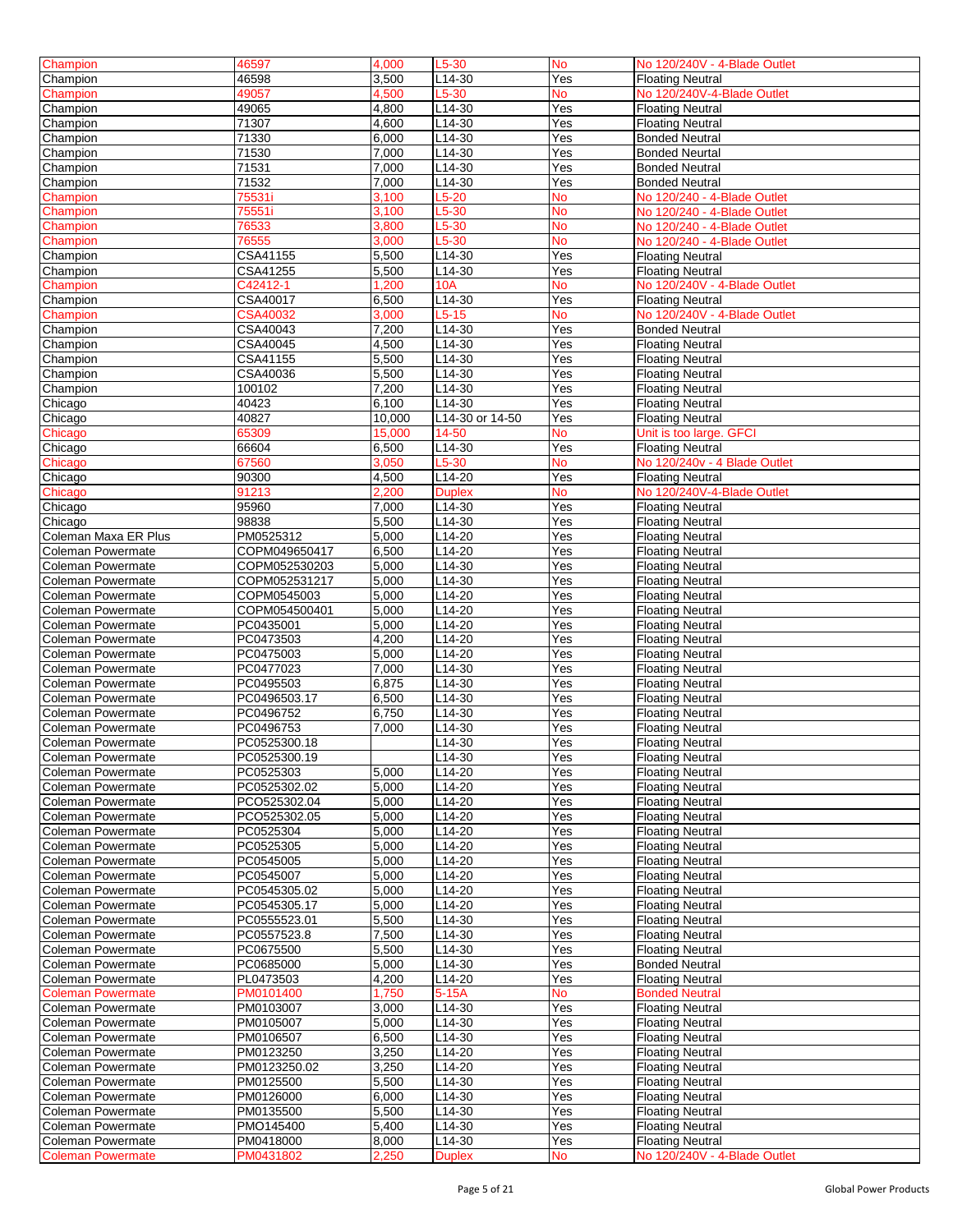| <b>Coleman Powermate</b> | PM0433500              | 3,500              | $L14-20$         | Yes        | <b>Floating Neutral</b>                   |
|--------------------------|------------------------|--------------------|------------------|------------|-------------------------------------------|
| <b>Coleman Powermate</b> | PM0434600              | 4,600              | L14-20           | Yes        | <b>Floating Neutral</b>                   |
|                          |                        |                    |                  |            |                                           |
| Coleman Powermate        | PM0435000              | 5,000              | L14-20           | Yes        | <b>Floating Neutral</b>                   |
| Coleman Powermate        | PM0435001              | 5,000              | $L14-20$         | Yes        | <b>Floating Neutral</b>                   |
| <b>Coleman Powermate</b> | PM0435005              | 5,000              | $L14-20$         | Yes        | <b>Floating Neutral</b>                   |
| Coleman Powermate        | PM0463300.01           | 3,250              | L14-20           | Yes        | <b>Floating Neutral</b>                   |
| Coleman Powermate        | PM0473503              | 4,200              | $L14-20$         | Yes        | <b>Floating Neutral</b>                   |
| Coleman Powermate        | PM0474203              | 4,200              | L14-20           | Yes        | <b>Floating Neutral</b>                   |
| Coleman Powemate         | PM0475003              | 5,000              | L14-20           | Yes        | <b>Floating Neutral</b>                   |
|                          |                        |                    |                  |            |                                           |
| Coleman Powermate        | PM0477022              | 7,000              | $L14-30$         | Yes        | <b>Floating Neutral</b>                   |
| Coleman Powermate        | PM0477023              | 7,000              | $L14-30$         | Yes        | <b>Floating Neutral</b>                   |
| <b>Coleman Powermate</b> | PMO478022              | 7,000              | $5 - 20$         | <b>No</b>  | No 120/240V- 4 Blade Outlet               |
| Coleman Powermate        | PM0496504              | 6,500              | L14-30           | Yes        | <b>Floating Neutral</b>                   |
| Coleman Powermate        | PM0497000              | 7,000              | L14-30           | Yes        | <b>Floating Neutral</b>                   |
| Coleman Powermate        | PM0497000.02           | 7,000              | $L14-30$         | Yes        | <b>Floating Neutral</b>                   |
| <b>Coleman Powermate</b> | PM0524000              | 4,000              | <b>Duplex</b>    | No         | No 120/240V - 4-Blade Outlet              |
| <b>Coleman Powermate</b> | PM0524000.01           | 4,000              | <b>Duplex</b>    | <b>No</b>  | No 120/240V - 4-Blade Outlet              |
| <b>Coleman Powermate</b> | PM0525202              | 5,000              | 5-20R and 6-20R  | <b>No</b>  | No 120/240V - 4-Blade Outlet              |
| Coleman Powermate        | PM0525202.02           | 5,000              | L14-20           | Yes        |                                           |
|                          |                        | 5000 KW            |                  |            | <b>Floating Neutral</b>                   |
| Coleman Powermate        | PM0525202.03           |                    | L14-20           | Yes        | <b>Floating Neutral</b>                   |
| Coleman Powermate        | PM0525300              | 5,500              | L14-20           | Yes        | <b>Floating Neutral</b>                   |
| <b>Coleman Powermate</b> | PM0525302.17           | 5,000              | L14-20           | Yes        | <b>Floating Neutral</b>                   |
| Coleman Powermate        | PM0525303              | 5,000              | L14-20           | Yes        | <b>Floating Neutral</b>                   |
| <b>Coleman Powermate</b> | PM0525303.01           | 5,000              | $L14-20$         | Yes        | <b>Floating Neutral</b>                   |
| Coleman Powermate        | PM0525312.17           | 5,200              | L14-20           | Yes        | <b>Floating Neutral</b>                   |
| Coleman Powermate        | PM0525312.18           | $\overline{5,200}$ | L14-20           | Yes        | <b>Floating Neutral</b>                   |
| Coleman Powermate        | PM0535000              | 5,000              | L14-20           | Yes        | <b>Floating Neutral</b>                   |
| <b>Coleman Powermate</b> | PM0435001              | 5,000              | L14-20           | Yes        | <b>Floating Neutral</b>                   |
| <b>Coleman Powermate</b> | PM0535202              | 5,000              | L14-20           | Yes        |                                           |
|                          |                        |                    |                  |            | <b>Floating Neutral</b>                   |
| <b>Coleman Powermate</b> | PM0535202.04           | 5,000              | L14-20           | Yes        | <b>Floating Neutral</b>                   |
| Coleman Powermate        | PM0543250.01           | 3,250              | L14-20           | Yes        | <b>Floating Neutral</b>                   |
| Coleman Powermate        | PM0545003              | 5,000              | L14-20           | Yes        | <b>Floating Neutral</b>                   |
| Coleman Powermate        | PM0545004              | 5,000              | L14-20           | Yes        | <b>Floating Neutral</b>                   |
| Coleman Powermate        | PM0545004.17           | 5,000              | L14-20           | Yes        | <b>Floating Neutral</b>                   |
| <b>Coleman Powermate</b> | PM0545004.18           | 5,000              | $L14-20$         | Yes        | Floating Neutral. Not available in Canada |
| Coleman Powermate        | PM0545005              | 5,000              | L14-20           | Yes        | <b>Floating Neutral</b>                   |
| Coleman Powermate        | PM0545006              | 5,000              | L14-20           | Yes        | <b>Floating Neutral</b>                   |
| Coleman Powermate        | PM0545007.01           | 5,000              | $L14-20$         | Yes        | <b>Floating Neutral</b>                   |
|                          | PM0545007.02           | 5,000              | L14-20           | Yes        |                                           |
| Coleman Powermate        |                        |                    |                  |            | <b>Floating Neutral</b>                   |
| Coleman Powermate        | PM0545007.03           | 5,000              | L14-20           | Yes        | <b>Floating Neutral</b>                   |
| <b>Coleman Powermate</b> | PM0545008              | 5,000              | L14-20           | Yes        | <b>Floating Neutral</b>                   |
| <b>Coleman Powermate</b> | PM0545010              | 5,000              | L14-20           | Yes        | <b>Floating Neurtral</b>                  |
| <b>Coleman Powermate</b> | PM0545202.01           | 5,000              | Duplex Only      | No         | No 120/240V - 4-Blade Outlet              |
| <b>Coleman Powermate</b> | PM0545305.01           | 5,000              | $L5-30$          | <b>No</b>  | No 120/240v - 4 Blade Outlet              |
| Coleman Powermate        | PM0545305.02           | 5,000              | L14-20           | Yes        | <b>Floating Neutral</b>                   |
| <b>Coleman Powermate</b> | PM0545305.17           | 5,000              | L14-20           | Yes        | <b>Floating Neutral</b>                   |
| <b>Coleman Powermate</b> | PM0555523              | 7,500              | 14-50            | Yes        | <b>Floating Neutral</b>                   |
| Coleman Powermate        | PM0558023              |                    |                  |            | <b>Floating Neutral</b>                   |
|                          |                        | 7,500              | 14-50            | Yes        |                                           |
| Coleman Powermate        | PM0557523              | 7,500              | 14-50            | Yes        | Floating Neutral. Vertex Series           |
| Coleman Powermate        | PM0557523.9            | 7,500              | 14-50            | Yes        | <b>Floating Neutral</b>                   |
| Coleman Powermate        | PM0558023.01           | 8,000              | 14-50            | Yes        | <b>Floating Neutral</b>                   |
| <b>Coleman Powermate</b> | PM0601100              | 11,000             | 14-50            | No         | Unit is too Large                         |
| <b>Coleman Powermate</b> | PM0601250              | 12,500             | 14-50            | No         | Unit is too Large                         |
| <b>Coleman Powermate</b> | PM0601350              | 17,000             | 14-50            | <b>No</b>  | Unit is too large                         |
| <b>Coleman Powermate</b> | PM0603250              | 3,250              | <b>Duplex</b>    | No         | No 120/240V - 4-Blade Outlet              |
| Coleman Powermate        | PM0605000              | 5,000              | L14-30           | Yes        | <b>Floating Neutral</b>                   |
| Coleman Powermate        | PM0606500              | 6,500              | L14-30           | Yes        | <b>Floating Neutral</b>                   |
| Coleman Powermate        | PM0606750              | 6,750              | L14-30           | Yes        | <b>Floating Neutral</b>                   |
| Coleman Powermate        | PM0645250              | 6,560              | L14-30           | Yes        | <b>Floating Neutral</b>                   |
|                          |                        |                    |                  |            |                                           |
| Coleman Powermate        | PM0645500              | 5,500              | L14-30           | Yes        | <b>Bonded Neutral</b>                     |
| Coleman Powermate        | PM0647000              | 7,000              | L14-30           | Yes        | <b>Floating Neutral</b>                   |
| Coleman Powermate        | PM0675700              | 5,700              | L14-30           | Yes        | <b>Floating Neutral</b>                   |
| Coleman Powermate        | PM0676800              | 6,800              | L14-30           | Yes        | <b>Floating Neutral</b>                   |
| <b>Coleman Powermate</b> | PMA505622              | 5,000              | L14-20           | Yes        | <b>Floating Neutral</b>                   |
| Coleman Powermate        | PMA525302              | 5,000              | L14-20           | Yes        | <b>Floating Neutral</b>                   |
| Coleman Powermate        | PMA525500              | 5,500              | L14-20           | Yes        | <b>Floating Neutral</b>                   |
| <b>Coleman Powermate</b> | PMC102500              | 5,000              | <b>Duplex</b>    | <b>No</b>  | No 120/240V - 4-Blade Outlet              |
| Coleman Powermate        | PMC525501              | 5,500              | L14-20           | <b>Yes</b> | <b>Floating Neutral</b>                   |
| <b>Coleman Powermate</b> | PMC601200              | 12,000             | 14-50            | No         | Unit is too large                         |
|                          |                        | 5,500              | L14-20           |            |                                           |
| Coleman Powermate        |                        |                    |                  | Yes        | <b>Floating Neutral</b>                   |
|                          | RPM052500              |                    |                  |            |                                           |
| Coleman Powermate        | RPM0535000             | 5,000              | L14-20           | Yes        | <b>Floating Neutral</b>                   |
| Coleman Powermate        | RPM0545007             | 5,000              | L14-20           | Yes        | <b>Floating Neutral</b>                   |
| <b>Coleman Powermate</b> | RPM05525312            | 5,000              | L14-20           | Yes        | <b>Floating Neutral</b>                   |
| Companion<br>Companion   | 919329110<br>919327210 | 5,500<br>5,200     | 114-30<br>L14-20 | Yes<br>Yes | <b>Floating Neutral</b>                   |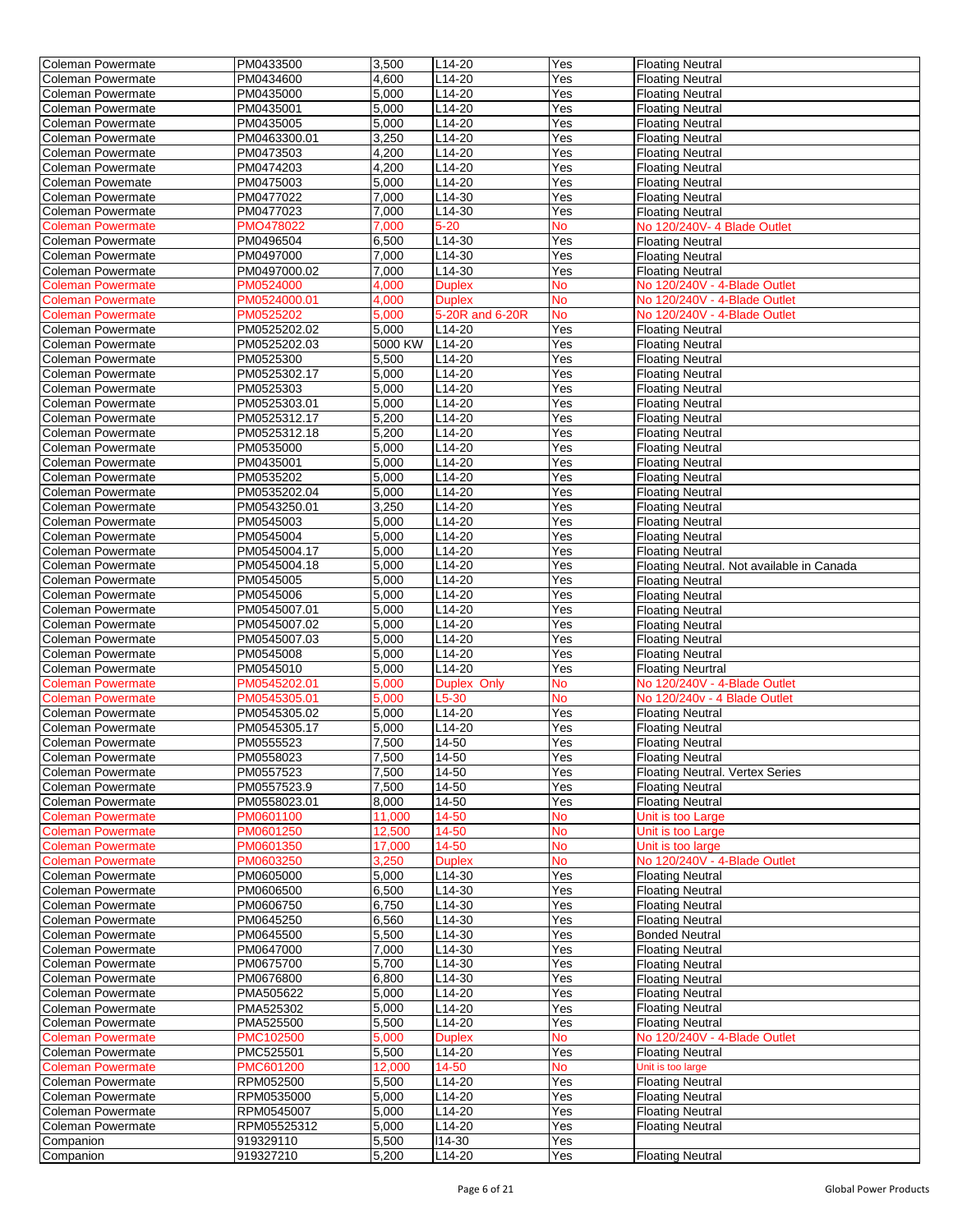| Contractor Line                                       | GEN8000            | 6,000          | L14-30           | Yes        | <b>Floating Neutral</b>                            |
|-------------------------------------------------------|--------------------|----------------|------------------|------------|----------------------------------------------------|
| <b>CPE Power Station</b>                              | 40046              | 5,000          | L14-30           | Yes        | <b>Floating Neutral</b>                            |
| Craftsman                                             | 030299-0           | 6,300          | L14-30           | Yes        | <b>Bonded Neutral</b>                              |
|                                                       |                    |                |                  |            |                                                    |
| Craftsman                                             | 030299-1           | 6,300          | $L14-30$         | Yes        | <b>Bonded Neutral</b>                              |
| Craftsman                                             | 30731              | 5,500          | $L14-30$         | Yes        | <b>Bonded Neutral</b>                              |
| Craftsman                                             | 30733              | 7,000          | $L14-30$         | Yes        | <b>Bonded Neutral</b>                              |
| Craftsman                                             | 30790              | 5,750          | $L14-30$         | Yes        | <b>Bonded Neutral</b>                              |
| Craftsman                                             | 580.327162         | 6,000          | L14-30           | Yes        | <b>Floating Neutral</b>                            |
| Craftsman                                             | 580.3233           | 3,000          | <b>None</b>      | No         | No 120/240V outlet                                 |
| Craftsman                                             | 580.323602         | 3,600          | L14-20           | Yes        | <b>Bonded Neutral</b>                              |
|                                                       |                    |                |                  |            |                                                    |
| Craftsman                                             | 580.325600         | 5,600          | $L14-30$         | Yes        | <b>Bonded Neutral</b>                              |
| Craftsman                                             | 580.325610         | 5,600          | L14-30           | Yes        | <b>Floating Neutral</b>                            |
| Craftsman                                             | 580.325650         | 5,600          | L14-30           | Yes        | <b>Bonded Neutral</b>                              |
| Craftsman                                             | 580-32672          | 3,250          | L14-20           | Yes        | <b>Bonded Neutral</b>                              |
| Craftsman                                             | 580.326310         | 6,300          | L14-30           | Yes        | <b>Bonded Neutral</b>                              |
| Craftsman                                             | 580.326311         | 6,300          | $L14-30$         | Yes        | <b>Bonded Neutral</b>                              |
| Craftsman                                             | 580.327051         | 4,000          | L14-20           | Yes        | <b>Floating Neutral</b>                            |
|                                                       |                    | 5,000          |                  |            |                                                    |
| Craftsman                                             | 580.327112         |                | L14-20           | Yes        | <b>Floating Neutral</b>                            |
| Craftsman                                             | 580.327130         | 3,500          | L14-20           | Yes        | <b>Floating Neutral</b>                            |
| Craftsman                                             | 580.327140         | 4,200          | L14-20           | Yes        | <b>Floating Neutral</b>                            |
| Craftsman                                             | 580.327160         | 6,000          | L14-30           | Yes        | <b>Floating Neutral</b>                            |
| Craftsman                                             | 580.327181         | 7,500          | L14-30           | Yes        | <b>Floating Neutral</b>                            |
| Craftsman                                             | 580.32782          | 5,500          | $L14-30$         | Yes        | <b>Floating Neutral</b>                            |
| Craftsman                                             | 580.327182         | 7,500          | L14-30 or 14-50  | Yes        | <b>Floating Neutral</b>                            |
|                                                       |                    |                |                  |            |                                                    |
| Craftsman                                             | 580.327203         | 10,000         | L14-30 or 14-50  | Yes        | <b>Floating Neutral</b>                            |
| Craftsman                                             | 580.327360         | 3,600          | <b>Duplex</b>    | No         | <b>Floating Neutral</b>                            |
| Craftsman                                             | 580.675610         | 5,600          | L14-30           | Yes        | <b>Floating Neutral</b>                            |
| Craftsman                                             | 580.678420         | 4,200          | $L14-20$         | Yes        | <b>Floating Neutral</b>                            |
| Craftsman                                             | 919.670040         | 4,250          | L14-20           | Yes        | <b>Floating Neutral</b>                            |
| <b>Cummins Onan</b>                                   | 10HDKAG/61731      | 10,000         |                  | <b>No</b>  |                                                    |
| Cummins Onan                                          | EGHEB 38018        | 5,500          | $L14-30$         | Yes        | <b>Bonded Neutral</b>                              |
|                                                       |                    |                |                  | Yes        |                                                    |
| <b>Cummins Onan</b>                                   | EGMBD P5450e       | 5,000          | L14-30           |            | <b>Floating Neutral</b>                            |
| Cummins Onan                                          | EGMBE 5270A        | 5,000          | $L14-30$         | Yes        | <b>Floating Neutral</b>                            |
| <b>Cummins Onan</b>                                   | <b>EGMBE 6500</b>  | 6,500          | L14-30           | Yes        | <b>Floating Neutral</b>                            |
| <b>Cummins Onan</b>                                   | EGMBE P6500        | 5,500          | L14-30           | Yes        | <b>Floating Neutral</b>                            |
| <b>Cummins Onan</b>                                   | EGMDB 5500         | 5,500          | $L14-30$         | Yes        | <b>Floating Neutral</b>                            |
| <b>Cummins Onan</b>                                   | P5550E             | 5,500          | $L14-30$         | Yes        | <b>Floating Neutral</b>                            |
| Cummins Onan                                          | P9500df            | 9,500          | $L14-30$         | Yes        | <b>Floating Neutral</b>                            |
|                                                       |                    |                |                  |            |                                                    |
| <b>Cummins Onan</b>                                   | RPM064700          | 6,500          | L14-30           | Yes        | <b>Floating Neutral</b>                            |
| Cummins Onan                                          | EGHEB 38018        | 5,500          | $L14-30$         | Yes        | <b>Bonded Neutral</b>                              |
| Dayton                                                | <b>GEN14000</b>    | 12,000         | 14-50            | No         | Unit is too large.                                 |
| Dayton                                                | 2ZRP8              | 5,000          | L14-20           | Yes        | <b>Bonded Neutral</b>                              |
| Dayton                                                | 2ZRP9              | 6,500          | $L14-30$         | Yes        | <b>Bonded Neutral</b>                              |
| <b>DEK</b>                                            | 5650               | 5,650          | L14-30           | Yes        | <b>Floating Neutral</b>                            |
| <b>DEK</b>                                            | 6500               | 6,500          | L14-30           | Yes        | <b>Floating Neutral</b>                            |
| <b>DEK</b>                                            | 7550EL             | 7,550          | L14-30           | Yes        | <b>Floating Neutral</b>                            |
|                                                       |                    |                |                  |            |                                                    |
| <b>DEK</b>                                            | G8000BM17          | 8,000          | L14-30           | Yes        | <b>Floating Neurtral</b>                           |
| <b>DeVilbiss</b>                                      | GB5000             | 5,000          | <b>Duplex</b>    | <b>No</b>  | No 120/240V - 4-Blade Outlet                       |
| <b>DeVilbiss</b>                                      | <b>GBVF5000</b>    | 5,000          | L14-20           | Yes        | Generator cannot be equipped with a GFCI           |
| DeVilbiss                                             | GBV7000            | 7,000          | $L14-30$         | Yes        | <b>Floating Neutral</b>                            |
| <b>DeVilbiss</b>                                      | GT5000             | 5,000          | <b>Duplex</b>    | No         | No 120/240V - 4-Blade Outlet                       |
| DeVilbiss                                             | PCGT5250WK         | 5,250          | L14-20           | Yes        | <b>Floating Neutral</b>                            |
| DeVilbiss Powerback                                   | GT5000C            | 5,000          | L14-20           | Yes        | <b>Floating Neutral</b>                            |
| DeVilbiss Powerback                                   | GT5000C-1          | 5,000          | L14-20           | Yes        | <b>Floating Neutral</b>                            |
|                                                       |                    |                |                  |            |                                                    |
| DeVilbiss Powerback                                   | GTO5200C-WK        | 5,200          | L14-30           | Yes        | <b>Floating Neutral</b>                            |
| DeVilbiss Powerback                                   |                    |                |                  |            |                                                    |
| DeVilbiss Powerback                                   | GT5250-WK-2        | 5,250          | $L14-20$         | Yes        | <b>Floating Neutral</b>                            |
|                                                       | GT5251-1           | 5,250          | $L14-20$         | Yes        | <b>Floating Neutral</b>                            |
| <b>DeWalt</b>                                         | <b>DG2900</b>      | 2,400          | L5-20            | No         | No 120/240v - 4 Blade Outlet                       |
|                                                       |                    |                |                  |            |                                                    |
|                                                       | DG4300             | 3,800          | L14-20           | Yes        | <b>Floating Neutral</b>                            |
|                                                       | <b>DG4400BC</b>    | 4,400          | L14-20           | Yes        | <b>Floating Neutral</b>                            |
|                                                       | DG6000             | 5,000          | $L14-30$         | Yes        | <b>Floating Neutral</b>                            |
| DeWalt                                                | DG7000             | 6,000          | L14-30           | Yes        | <b>Floating Neutral</b>                            |
| DeWalt                                                | <b>DG7000B</b>     | 7,000          | L14-30           | Yes        | <b>Floating Neutral</b>                            |
|                                                       | DWDG4300           | 3,800          | L14-20           | Yes        | <b>Floating Neutral</b>                            |
| <b>DeWalt</b><br>DeWalt<br>DeWalt<br>DeWalt<br>DeWalt | <b>DWDG6000</b>    | 5,000          | L14-30           | Yes        | <b>Floating Neutral</b>                            |
|                                                       | DWDG6000E          | 5,000          | L14-30           | Yes        | Floating Neutral. E = Electric Start               |
| DeWalt                                                |                    |                |                  |            |                                                    |
| <b>DeWalt</b>                                         | <b>DWDG7000</b>    | 6,000          | L14-30           | Yes        | <b>Floating Neutral</b>                            |
| <b>DeWalt</b>                                         | DWDG7000E          | 6,000          | $L14-30$         | Yes        | Floating Neutral. E = Electric Start               |
| DeWalt                                                | <b>DXGN7200</b>    | 6,000          | L14-30           | Yes        | <b>Bonded Neutral</b>                              |
| <b>DeWalt</b>                                         | <b>DXGN14000</b>   | 11,700         | L14-30 or L14-50 | No         | Unit is too Large                                  |
|                                                       | DXGNR5700          | 5,700          | L14-30           | Yes        | <b>Floating Neutral</b>                            |
| <b>DeWalt</b><br>DeWalt                               | DXGNR7000          | 7,000          | L14-30           | Yes        | <b>Floating Neutral</b>                            |
| DeWalt                                                | DXGNR8000          | 8,000          | L14-30           | Yes        | <b>Floating Neutral</b>                            |
|                                                       |                    |                |                  |            |                                                    |
| Ducar<br>Ducar                                        | DF6500H<br>DF9000H | 5,500<br>8,000 | L14-30<br>L14-30 | Yes<br>Yes | <b>Floating Neutral</b><br><b>Floating Neutral</b> |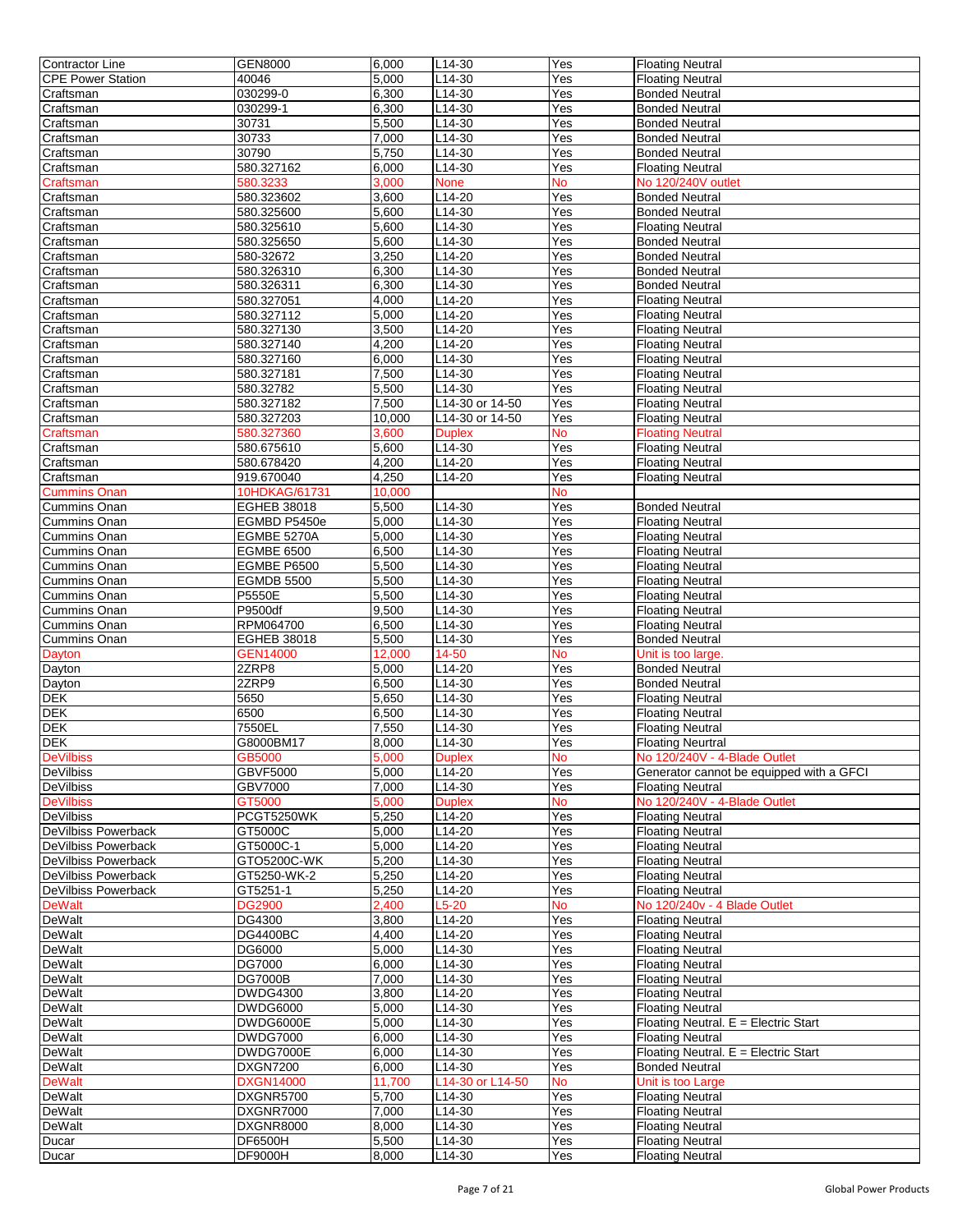| <b>Ducar</b>                     | <b>DG15000E</b>  | 12,500            |                     | <b>No</b>  | Unit is too large                                  |
|----------------------------------|------------------|-------------------|---------------------|------------|----------------------------------------------------|
| Duracell                         | DG65M-R62        | 5,000             | $L14-30$            | Yes        | <b>Floating Neutral</b>                            |
|                                  |                  |                   |                     |            |                                                    |
| Duracell                         | DG66M-R62        | 6,500             | L14-30              | Yes        | <b>Floating Neutral</b>                            |
| Duracell                         | DG66M-B62        | 6,500             | $L14-30$            | Yes        | <b>Floating Neutral</b>                            |
| <b>Duracell</b>                  | DG67M-R62        | 7,000             | L14-30              | Yes        | <b>Floating Neutral</b>                            |
| Duracell                         | DG67M-B62        | 7,000             | L14-30              | Yes        | <b>Floating Neutral</b>                            |
| <b>DuroMax</b>                   | MX4500E          | 4,500             | $L14-30$            | Yes        | <b>Floating Neutral</b>                            |
| <b>DuroMax</b>                   | MX10000E         | 10,000            | L14-30 or 14-50     | Yes        | <b>Floating Neutral</b>                            |
| <b>DuroMax</b>                   | XP10000E         | 10,000            | L14-30 or 14-50     | Yes        | <b>Floating Neutral</b>                            |
| <b>DuroMax</b>                   | XP10000EH        | 10,000            | L14-30 or 14-50     | Yes        |                                                    |
|                                  |                  |                   |                     |            | <b>Floating Neutral</b>                            |
| <b>DuroMax</b>                   | XP10000E-CA      | 10,000            | L14-30 and 14-50    | Yes        | <b>Floating Neutral</b>                            |
| <b>DuroMax</b>                   | XP12000E         | 9,500             | L14-30 and 14-50    | Yes        | <b>Floating Neutral</b>                            |
| <b>DuroMax</b>                   | XP12000EH        | 9,500             | L14-30 and 14-50    | Yes        | <b>Floating Neutral</b>                            |
| <b>DuroMax</b>                   | XP13000EH        | 10,500            | L14-30 and 14-50    | Yes        | <b>Floating Neutral</b>                            |
| <b>DuroMax</b>                   | XP4400E          | 4,400             | $L14-30$            | Yes        | <b>Floating Neutral</b>                            |
| <b>DuroMax</b>                   | XP4400EH         | 4,400             | $L14-30$            | Yes        | <b>Floating Neutral</b>                            |
| <b>DuroMax</b>                   | XP4850EH         | 4,850             | $L14-30$            | Yes        | <b>Floating Neutral</b>                            |
|                                  |                  |                   |                     |            |                                                    |
| <b>DuroMax</b>                   | XP5500E          | 5,500             | $L14-30$            | Yes        | <b>Floating Neutral</b>                            |
| <b>DuroMax</b>                   | XP6500E          | 5,500             | $L14-30$            | Yes        | <b>Floating Neutral</b>                            |
| <b>DuroMax</b>                   | XP8500E          | 8,500             | $L14-30$            | Yes        | <b>Floating Neutral</b>                            |
| <b>DuroMax</b>                   | <b>XP8500ECA</b> | 8,500             | L14-30              | Yes        | <b>Floating Neutral</b>                            |
| <b>DuroPower</b>                 | DP7500DES        | 7,500             | $L14-30$            | Yes        | <b>Floating Neutral</b>                            |
| <b>DuroPower</b>                 | DP7500RDS        | 7,500             | $L14-30$            | Yes        | <b>Floating Neutral</b>                            |
| <b>DuroPower</b>                 | XP4400E          | 3,500             | L14-30              | Yes        | <b>Floating Neutral</b>                            |
| <b>DuroStar</b>                  | <b>DS4000S</b>   | 3,300             |                     | No         | No 120/240v - 4 Blade Outlet                       |
|                                  |                  | 3,500             |                     | <b>No</b>  | No 120/240v - 4 Blade Outlet                       |
| <b>DuroStar</b>                  | DS4000WGE        |                   |                     |            |                                                    |
| DuroStar                         | <b>DS4400E</b>   | 4,000             | $L14-30$            | Yes        | <b>Bonded Neutral</b>                              |
| DuroStar                         | DS4400EHF        | 4.000             | $L14-30$            | Yes        | <b>Bonded Neutral</b>                              |
| DuroStar                         | DS7200           | 5,500             | L14-30              | Yes        | <b>Bonded Neutral</b>                              |
| DuroStar                         | <b>DS7200Q</b>   | 5,500             | $L14-30$            | Yes        | <b>Bonded Neutral</b>                              |
| DuroStar                         | <b>DS10000E</b>  | 10,000            | L14-30 or 14-50     | Yes        | <b>Bonded Neutral</b>                              |
| DuroStar                         | <b>DS12000EH</b> | 9,500             | $L14-30$ or 14-50   | Yes        | <b>Bonded Neutral</b>                              |
| Dynamo                           | DP7100           | 5,000             | L14-30              | Yes        | <b>Bonded Neutral</b>                              |
| Dynamo                           | DXP10000         | 10,000            | L14-30 or 14-50     | Yes        | <b>Bonded Neutral</b>                              |
|                                  | DG4LE            |                   |                     |            |                                                    |
| Eastern Tools & Equipment        |                  | 3,600             | L14-20              | Yes        | <b>Floating Neutral</b>                            |
| Eastern Tools & Equipment        | DG6LE            | 3,600             | $L14-20$            | Yes        | <b>Floating Neutral</b>                            |
| Eastern Tools & Equipment        | ETQPG60B12       | 6,000             | L14-30              | Yes        | <b>Floating Neutral</b>                            |
| Eastern Tools & Equipment        | <b>PG30P11</b>   | 3,000             |                     | No         | Only 120v 3-Wire                                   |
| Eastern Tools & Equipment        | TG5250           | 5,250             | $L14-30$            | Yes        | <b>Bonded Neutral</b>                              |
| Eastern Tools & Equipment        | TG52T42          | 5,250             | $L14-30$            | Yes        | <b>Floating Neutral</b>                            |
| Eastern Tools & Equipment        | TG7000           | 6,000             | L14-30              | Yes        | <b>Floating Neutral</b>                            |
| Eastern Tools & Equipment        | <b>TG60H12</b>   | 6,000             | L14-30              | Yes        | <b>Floating Neutral</b>                            |
| Eastern Tools & Equipment        | TG72B12          | 7,250             | L14-30              | Yes        | <b>Floating Neutral</b>                            |
| Eastern Tools & Equipment        | <b>TG72K12</b>   | 7,250             | L14-30              | Yes        | <b>Bonded Neutral</b>                              |
|                                  | TG8250           | 8,250             |                     | Yes        |                                                    |
| Eastern Tools & Equipment        |                  |                   | L14-30              |            | <b>Floating Neutral</b>                            |
| Eastern Tools & Equipment        | PT GEN7003E      | 7,000             | L14-30              | Yes        | <b>Floating Neutral</b>                            |
| Echo Bearcat                     | IG3500E          | 3,000             | L5-30               | No         | No 120/240v - 4 Blade Outlet                       |
| Echo Bearcat                     | GN10000E         | 7,500             | L <sub>14</sub> -30 | Yes        | <b>Floating Neutral</b>                            |
| Echo Bearcat                     | GN7100E          | 5,800             | L14-30              | Yes        | <b>Floating Neutral</b>                            |
| <b>Electric Power Generation</b> | XQ6048KW         | 6,000             | L14-30              | Yes        | <b>Floating Neutral</b>                            |
| <b>Endress</b>                   | ESE 5006 BS/S    | 4,500             | $L14-30$            | Yes        | <b>Floating Neutral</b>                            |
| <b>Endress</b>                   | ESE 7006 BS/S    | 6,200             | L14-30              | Yes        | <b>Floating Neutral</b>                            |
| Energ-G+                         | LT65500CLE       | 6,500             | L14-30              | Yes        | <b>Floating Neutral</b>                            |
|                                  | eZG6250          | 5,500             | L14-30              | Yes        | <b>Floating Neutral</b>                            |
| Energizer                        |                  |                   |                     |            |                                                    |
| Energizer                        | eZV7500          | 7,500             | L14-30 or 14-50     | Yes        | <b>Floating Neutral</b>                            |
| Energizer                        | EG8750           | 7,000             | L14-30              | Yes        | <b>Floating Neutral</b>                            |
| Evans                            | G110             | 9,400             | L14-30              | Yes        | <b>Bonded Neutral</b>                              |
| Everlast                         | SP10000E         | 8,500             | L14-30 or 14-50     | Yes        | <b>Floating Neutral</b>                            |
| Flagstaff                        | 720850           | 3,200             | L14-20              | Yes        | <b>Floating Neutral</b>                            |
| Firman                           | ECO7000          | 5,500             | $L14-30$            | Yes        | <b>Floating Neutral</b>                            |
| Firman                           | HO3651           | 3,600             | $L5-30$             | No         | No 120/240v - 4 Blade Outlet                       |
| Firman                           | HO5751           | 5,700             | L14-30              | Yes        | <b>Floating Neutral</b>                            |
| Firman                           |                  |                   |                     |            |                                                    |
| Firman                           |                  |                   |                     |            |                                                    |
|                                  | HO5752           | 5,700             | L14-30              | Yes        | <b>Floating Neutral</b>                            |
|                                  | HO5753           | $\frac{1}{5,700}$ | L14-30              | Yes        | <b>Floating Neutral</b>                            |
| Firman                           | HO5754           | 5,700             | L14-30              | Yes        | <b>Floating Neutral</b>                            |
| Firman                           | HO7551           | 7,500             | L14-30 or 14-50     | Yes        | <b>Floating Neutral</b>                            |
| Firman                           | HO7552           | 7,500             | L14-30 or 14-50     | Yes        | <b>Floating Neutral</b>                            |
| Firman                           | HO8051           | 8,000             | L14-30 or 14-50     | Yes        | <b>Floating Neutral</b>                            |
|                                  | HO8053           | 8,000             | L14-30 or 14-50     | Yes        | <b>Floating Neutral</b>                            |
| Firman                           |                  |                   |                     | Yes        | <b>Floating Neutral</b>                            |
| Firman                           | <b>PRE9000KE</b> | 7,500             | $L-14-30$           |            |                                                    |
| Firman                           | <b>RD9000E</b>   | 7,500             | $L-14-30$           | Yes        | <b>Floating Neutral</b>                            |
| Firman                           | PO3501           | 3,500             | L5-30               | No         | No 120/240v - 4 Blade Outlet                       |
| Firman                           | PO3602           | 3,550             | $L5-30$             | No         | No 120/240v - 4 Blade Outlet                       |
| Firman<br>Firman                 | PO3605<br>PO3612 | 3,650<br>3,650    | L14-30<br>L14-30    | Yes<br>Yes | <b>Floating Neutral</b><br><b>Floating Neutral</b> |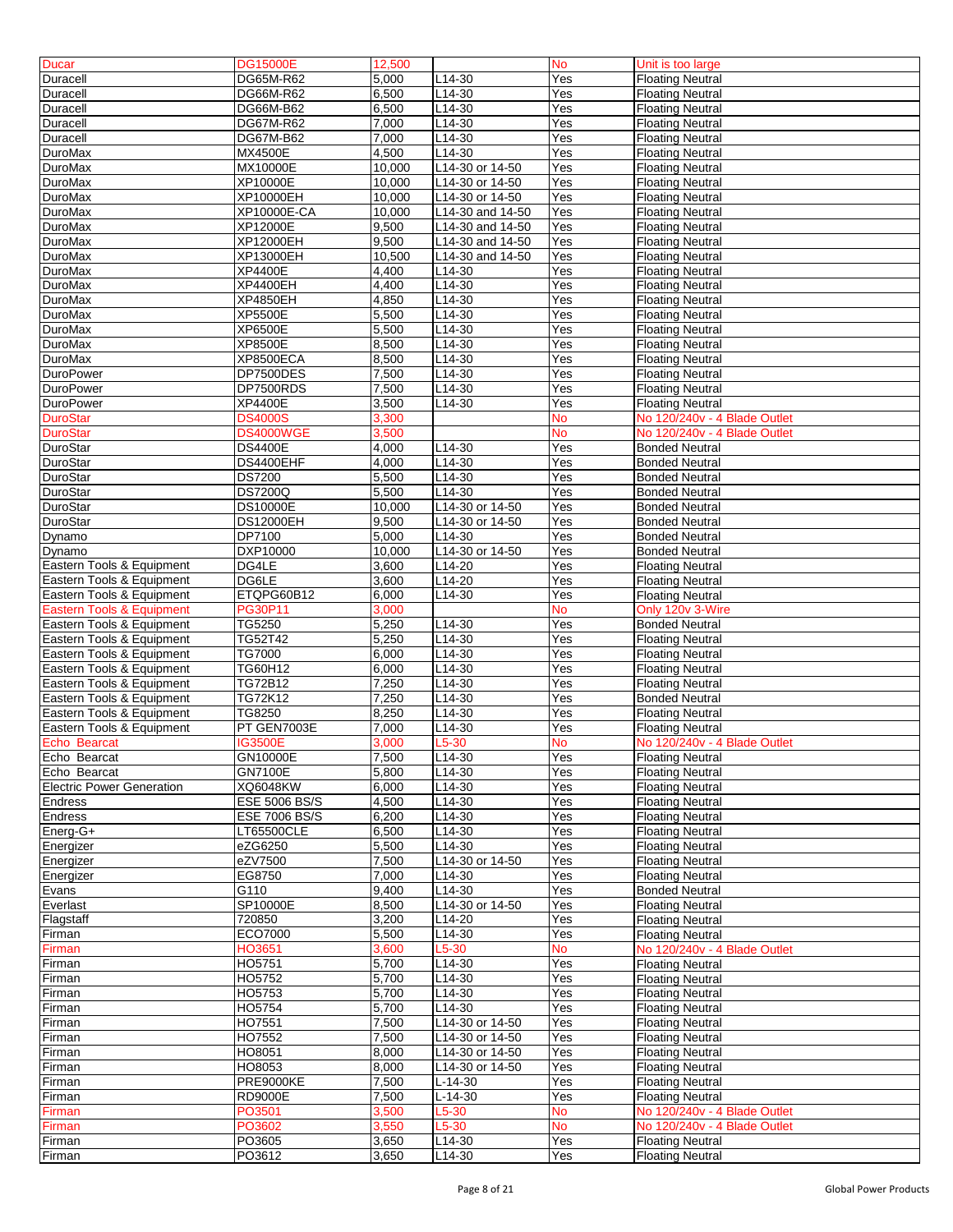| Firman         | PO5702         | 5,700  | L14-30           | Yes       | <b>Floating Neutral</b>                           |
|----------------|----------------|--------|------------------|-----------|---------------------------------------------------|
| Firman         | PO5703         | 5,700  | L14-30           | Yes       | <b>Floating Neutral</b>                           |
| Firman         | PO5706         | 5,700  | L14-30           | Yes       | <b>Floating Neutral</b>                           |
| Firman         | PO8003         | 8,000  | L14-30 or 14-50  | Yes       | <b>Floating Neutral</b>                           |
|                | PO8004         | 8,000  | L14-30 or 14-50  | Yes       | <b>Floating Neutral</b>                           |
| Firman         |                |        |                  |           |                                                   |
| Firman         | P08007         | 8,000  | L14-30 or 14-50  | Yes       | <b>Floating Neutral</b>                           |
| Ford           | FG5250PBR      | 4,250  | $L14-30$         | Yes       | <b>Floating Neutral</b><br>Cannot be used with LP |
| Ford           | FG6250E        | 5,250  | L14-30           | Yes       | <b>Floating Neutral</b>                           |
| Ford           | <b>FG7750P</b> | 7,750  | $L14-30$         | Yes       | <b>Floating Neutral</b>                           |
| Ford           | FG11050PE      | 9,000  | 14-50            | Yes       | <b>Floating Neutral</b>                           |
| Ford           | FG11050PBE     | 9,000  | $L14-50$         | Yes       | <b>Floating Neutral</b>                           |
| Fuzhou Launtop | LT6500CL       | 5,000  | $L14-20$         | Yes       | <b>Floating Neutral</b>                           |
| Generac        | 1655-2         | 5,500  | L14-30           | Yes       | <b>Bonded Neutral</b>                             |
| Generac        | 1305-0         | 4,200  | L14-20           | Yes       | <b>Bonded Neutral</b>                             |
| Generac        | 1329           | 2,400  | $L14-20$         | Yes       | <b>Floating Neutral</b>                           |
| Generac        | 1339           | 12.500 | L14-30 and 14-50 | No        | Unit is too Large                                 |
| Generac        | 1646           | 5,550  | $L14 - 30$       | Yes       | Floating Neutral. Surge starting watts 8550       |
| Generac        | 5604           | 4,000  |                  | No        | <b>Full Panel GFCI</b>                            |
|                | 55010          |        |                  |           |                                                   |
| Generac        |                | 7,000  | Hard Wired Only  | Yes       | <b>Floating Neutral</b>                           |
| Generac        | 001019         | 7,500  | L14-30 and 14-50 | Yes       | <b>Floating Neutral</b>                           |
| Generac        | 01021-0        | 6,500  | $L14-30$         | Yes       | <b>Floating Neutral</b>                           |
| Generac        | 001006-1       | 6,500  | L14-30           | Yes       | <b>Bonded Neutral</b>                             |
| Generac        | 001140-0       | 5,000  | L14-20           | Yes       | <b>Bonded Neutral</b>                             |
| Generac        | 001312-0       | 5,000  | L14-20           | Yes       | <b>Floating Neutral</b>                           |
| Generac        | 001314-0       | 5,500  | $L14-30$         | Yes       | <b>Floating Neutral</b>                           |
| Generac        | 001329-0       | 5,000  | L14-20           | Yes       | <b>Floating Neutral</b>                           |
| Generac        | 001470-0       | 7,000  | $L14-30$         | Yes       | <b>Floating Neutral</b>                           |
| Generac        | 001470-1       | 7,500  | $L14-30$         | Yes       | <b>Floating Neutral</b>                           |
| Generac        | 001645-0       | 4,000  | L14-20           | Yes       | <b>Floating Neutral</b>                           |
| Generac        | 001646-5       | 5,550  | $L14-30$         | Yes       | <b>Floating Neutral</b>                           |
|                | 001656-1       | 4,000  | $L14-20$         | Yes       | <b>Floating Neutral</b>                           |
| Generac        |                |        |                  |           |                                                   |
| Generac        | 1657           | 6,000  | L14-30           | Yes       | <b>Floating Neutral</b>                           |
| Generac        | 001669-0       | 5,000  | L14-20           | Yes       | <b>Floating Neurtral</b>                          |
| Generac        | 30557          | 6,500  | $L14 - 30$       | No        | <b>Full Panel GFCI</b>                            |
| Generac        | 004451         | 12,500 | L14-30 and 14-50 | No        | Unit is too Large                                 |
| Generac        | 004582         | 15,000 | L14-30 and 14-50 | No        | Unit is too Large                                 |
| Generac        | 003560         | 8,000  | L14-30           | Yes       | <b>Floating Neutral</b>                           |
| Generac        | 005518-1       | 8,000  | Hard Wired Only  | Yes       | <b>Floating Neutral</b>                           |
| Generac        | 005577-1       | 5,000  | L14-30           | Yes       | <b>Floating Neutral</b>                           |
| Generac        | 005605-0       | 6,500  | L14-30           | Yes       | <b>Floating Neutral</b>                           |
| Generac        | 005606-0       | 8,000  | L14-30           | Yes       | <b>Bonded Neutral</b>                             |
| Generac        | 005622-0       | 5,000  | $L14-30$         | Yes       | <b>Floating Neutral</b>                           |
|                | 005622-1       | 5,000  | $L14-30$         | Yes       | <b>Floating Neutral</b>                           |
| Generac        |                |        |                  |           |                                                   |
| Generac        | 005623-0       | 6,500  | L14-30           | Yes       | <b>Floating Neutral</b>                           |
| Generac        | 005623-1       | 6,500  | L14-30           | Yes       | <b>Floating Neutral</b>                           |
| Generac        | 005625-0       | 7,000  | L14-30           | Yes       | <b>Floating Neutral</b>                           |
| Generac        | 005626-0       | 7.000  | L14-30           | Yes       | <b>Floating Neutral</b>                           |
| Generac        | 005680-0       | 8,000  | L14-30           | Yes       | <b>Floating Neutral</b>                           |
| Generac        | 005681-0       | 8,000  | L14-30           | Yes       | <b>Floating Neutral</b>                           |
| Generac        | 005688-0       | 5,000  | L14-30           | Yes       | <b>Floating Neutral</b>                           |
| Generac        | 005690-0       | 5,500  | L14-30           | Yes       | <b>Floating Neutral</b>                           |
| Generac        | 005693-0       | 7,000  | L14-30           | Yes       | <b>Floating Neutral</b>                           |
| Generac        | 005696-0       | 8,000  | L14-30           | Yes       | <b>Floating Neutral</b>                           |
| Generac        | 005698-0       | 5,500  | L14-30           | Yes       | <b>Bonded Neutral</b>                             |
| Generac        | 005708-0       | 8,000  | L14-30           | Yes       | <b>Bonded Neutral</b>                             |
| Generac        | 005708-1       | 8,000  | L14-30           | Yes       | <b>Floating Neutral</b>                           |
| Generac        | 005714-0       | 8,000  | L14-30           | Yes       | <b>Bonded Neutral</b>                             |
|                |                |        |                  |           |                                                   |
| Generac        | 005723-0       | 1,800  | $5 - 20$         | No        | No 120/240V - 4-Blade Outlet                      |
| Generac        | 005724-0       | 3,250  | $5 - 20$         | No        | No 120/240V - 4-Blade Outlet                      |
| Generac        | 005732-0       | 5,500  | L14-30           | Yes       | <b>Floating Neutral</b>                           |
| Generac        | 005734-0       | 15,000 | L14-30 or 14-50  | No        | Unit is too Large                                 |
| Generac        | 005735-0       | 17,500 | L14-30 and 14-50 | <b>No</b> | Unit is too Large                                 |
| Generac        | 0057351        | 17,500 | L14-30 and 14-50 | No        | Unit is too Large                                 |
| Generac        | 005736-0       | 5,500  | L14-30           | Yes       | <b>Floating Neutral</b>                           |
| Generac        | 005738-0       | 6,500  | L14-30           | Yes       | <b>Floating Neutral</b>                           |
| Generac        | 005747-0       | 8.000  | L14-30           | Yes       | <b>Bonded Neutral</b>                             |
| Generac        | 005747-3       | 8,000  | L14-30           | Yes       | <b>Bonded Neutral</b>                             |
| Generac        | 005778-2       | 3,600  | $L14-20$         | Yes       | <b>Bonded Neutral</b>                             |
| Generac        | 005789-0       | 3,250  | <b>Duplex</b>    | No        | No 120/240V - 4-Blade Outlet                      |
| Generac        | 005790-0       | 3,250  | L14-20           | Yes       | <b>Bonded Neutral</b>                             |
|                | 005796-0       | 6,500  | L14-30           | Yes       | <b>Bonded Neutral</b>                             |
| Generac        |                |        |                  |           |                                                   |
| Generac        | 005797-0       | 7,000  | L14-30           | Yes       | <b>Bonded Neutral</b>                             |
| Generac        | 005798-0       | 7,000  | L14-30           | Yes       | <b>Bonded Neutral</b>                             |
| Generac        | 005800-0       | 8,000  | L14-30           | Yes       | <b>Bonded Neutral</b>                             |
| Generac        | 005802-0       | 10,000 | 14-50            | Yes       | <b>Floating Neutral</b>                           |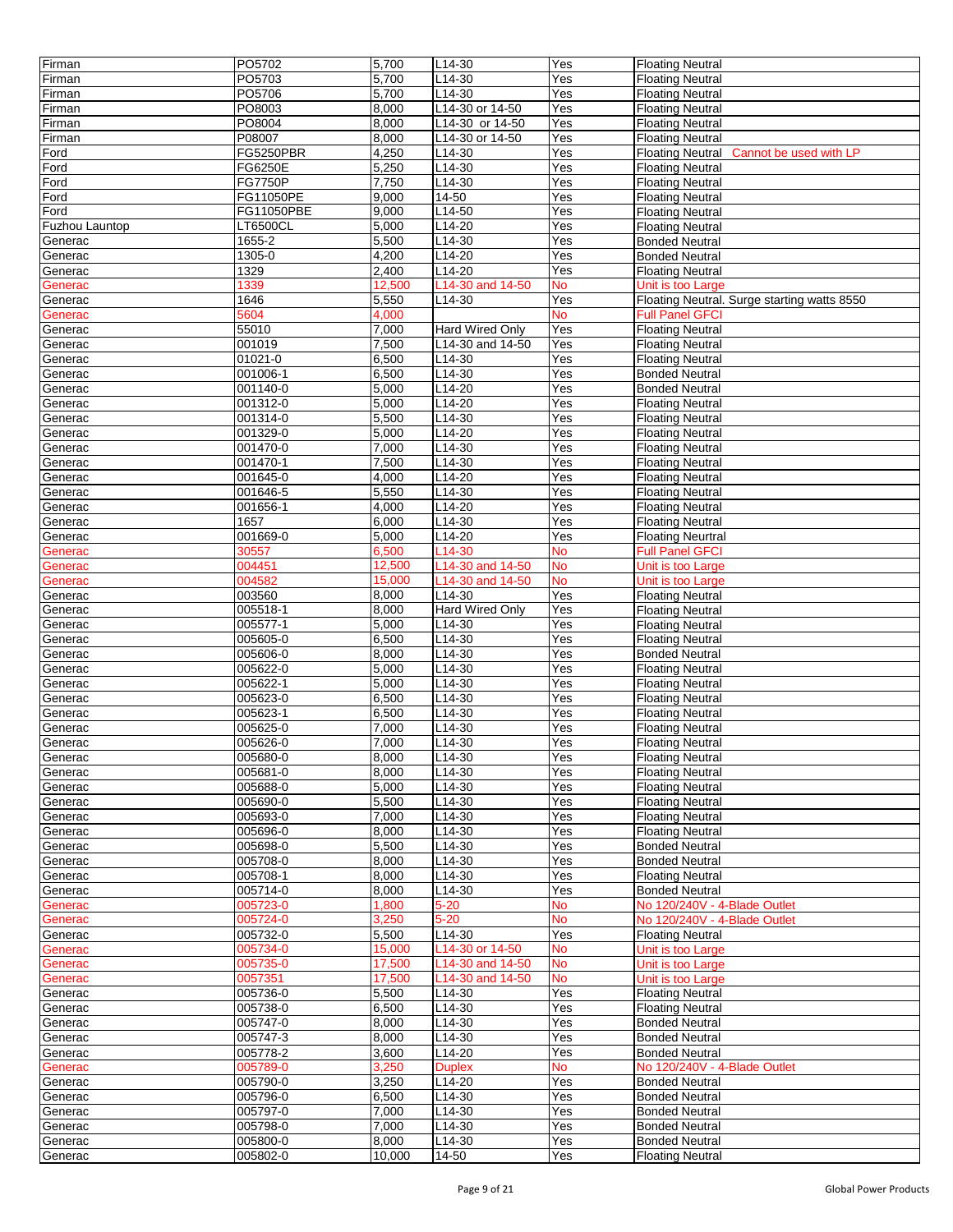| Generac            | 005802-2             | 10,000             | 14-50                  | Yes        | <b>Floating Neutral</b>                        |
|--------------------|----------------------|--------------------|------------------------|------------|------------------------------------------------|
| Generac            | 005845-2             | 7,000              | L14-30                 | Yes        | <b>Bonded Neutral</b>                          |
| Generac            | 005846-2             | 8,000              | L14-30                 | Yes        | <b>Floating Neutral</b>                        |
| Generac            | 005847-0             | 8.000              | L14-30                 | Yes        | <b>Floating Neutral</b>                        |
| Generac            | 005847-3             | 8,000              | L14-30                 | Yes        | <b>Floating Neutral</b>                        |
| Generac            | 005871-0             | 10,000             | <b>Hardwire Only</b>   | Yes        | MA24 ONLY                                      |
| Generac            | 005882-1             | 8,000              | <b>Hardwire Only</b>   | Yes        | <b>Floating Neutral</b>                        |
| Generac            | 005929-0             | 3,600              | L14-30                 | <b>No</b>  | All receptacles are GFCI protected             |
| Generac            | 005930-0             | 6,500              | L <sub>14</sub> -30    | <b>No</b>  | All receptacles are GFCI protected             |
| Generac            | 005930-1             | 3,600              |                        | No         | All receptacles are GFCI protected             |
| Generac            | 005931-0             | 8.000              | L14-30                 | <b>No</b>  | All receptacles are GFCI protected             |
| Generac            | 005932-0             | 10,000             | L14-30                 | No         | All receptacles are GFCI protected             |
| Generac            | 005938-0             | 5,000              | $L$ 14-30              | Yes        | <b>Floating Neutral</b>                        |
| Generac            | 005939-0             | 5,500              | L14-30                 | Yes        | <b>Floating Neutral</b>                        |
| Generac            | 005939-3             | $\overline{5,500}$ | L14-30                 | Yes        | <b>Floating Neutral</b>                        |
| Generac            | 005939-5             | 5,500              | L14-30                 | Yes        | <b>Floating Neutral</b>                        |
| Generac            | 005939-6             | 5,500              | L14-30                 | Yes        | <b>Bonded Neutral</b>                          |
| Generac            | 005940-0             | 6,500              | L14-30                 | Yes        | <b>Floating Neutral</b>                        |
| Generac            | 005940-1<br>005940-2 | 6,500              | L14-30                 | Yes        | <b>Bonded Neutral</b>                          |
| Generac            | 005941-0             | 6,500<br>6,500     | L14-30<br>L14-30       | Yes<br>Yes | <b>Bonded Neutral</b><br><b>Bonded Neutral</b> |
| Generac            | 005941-2             |                    |                        |            |                                                |
| Generac<br>Generac | 005941-3             | 6,500<br>6,500     | L14-30<br>L14-30       | Yes<br>Yes | <b>Bonded Neutral</b><br><b>Bonded Neutral</b> |
|                    | 005942-0             | 7,500              | L14-30                 | Yes        |                                                |
| Generac            | 005943-0             |                    | L14-30                 |            | <b>Floating Neutral</b>                        |
| Generac            |                      | 7,500              |                        | Yes        | <b>Bonded Neutral</b>                          |
| Generac            | 005943-2<br>005943-3 | 7,500<br>7,500     | L14-30<br>L14-30       | Yes<br>Yes | <b>Bonded Neutral</b>                          |
| Generac            | 005943-4             | 7,500              | L14-30                 | Yes        | <b>Bonded Neutral</b>                          |
| Generac            | 005943-5             | 7,500              | L14-30                 | Yes        | <b>Bonded Neutral</b>                          |
| Generac            | 005943-7             | 7,500              | L14-30                 | Yes        | <b>Bonded Neutral</b>                          |
| Generac            | 005945-1             | 5,500              | L14-30                 | Yes        | <b>Bonded Neutral</b><br><b>Bonded Neutral</b> |
| Generac            | 005946-1             | 5,500              | L14-30                 | Yes        | <b>Bonded Neutral</b>                          |
| Generac<br>Generac | 005971-0             | 5,000              | L14-30                 | Yes        | <b>Bonded Neutral</b>                          |
| Generac            | 005974-0             | 5,000              | L14-30                 | Yes        | <b>Bonded Neutral</b>                          |
| Generac            | 005975-0             | 5,500              | L14-30                 | Yes        | <b>Bonded Neutral</b>                          |
| Generac            | 005975-2             | 5,500              | L14-30                 | Yes        | <b>Bonded Neutral</b>                          |
| Generac            | 005976-0             | 6,500              | $L14-30$               | Yes        | <b>Bonded Neutral</b>                          |
| Generac            | 005976-2             | 6,500              | L14-30                 | Yes        | <b>Bonded Neutral</b>                          |
| Generac            | 005977-0             | 7,500              | L14-30                 | Yes        | <b>Bonded Neutral</b>                          |
| Generac            | 005978-0             | 7,500              | L14-30                 | Yes        | <b>Bonded Neutral</b>                          |
| Generac            | 005978-2             | 7,500              | L14-30                 | Yes        | <b>Bonded Neutral</b>                          |
| Generac            | 005978-0             | 7,500              | L14-30                 | Yes        | <b>Bonded Neutral</b>                          |
| Generac            | 005978-2             | 7,500              | L14-30                 | Yes        | <b>Bonded Neutral</b>                          |
| Generac            | 005981-2             | 1,800              | 5-20R                  | <b>No</b>  | No 240 outlet                                  |
| Generac            | 005982-1             | 3,250              | L14-20                 | Yes        | <b>Bonded Neutral</b>                          |
| Generac            | 006000-0             | 3,250              | L14-20                 | Yes        | <b>Bonded Neutral</b>                          |
| Generac            | 006001-0             | 5,500              | L14-30                 | Yes        | <b>Bonded Neutral</b>                          |
| Generac            | 006036-1             | 5,500              | L14-30                 | Yes        | <b>Floating Neutral</b>                        |
| Generac            | 006104-0             | 3,250              | L14-20                 | Yes        | <b>Bonded Neutral</b>                          |
| Generac            | 006110-0             | 5,500              | L14-30                 | Yes        | <b>Bonded Neutral</b>                          |
| Generac            | 006110-2             | 5,500              | L14-30                 | Yes        | <b>Bonded Neutral</b>                          |
| Generac            | 006110-3             | 5,500              | L14-30                 | Yes        | <b>Bonded Neutral</b>                          |
| Generac            | 006111-0             | 8,000              | L14-30                 | Yes        | <b>Floating Neutral</b>                        |
| Generac            | 006218-0             | 5.000              | L14-30                 | Yes        | <b>Floating Neutral</b>                        |
| Generac            | 006431-0             | 3,300              | L14-20                 | Yes        | <b>Floating Neutral</b>                        |
| Generac            | 006433-0             | 8,000              | L14-30                 | Yes        | <b>Floating Neutral</b>                        |
| Generac            | 006439-0             | 11,000             | <b>Hard Wired Only</b> | No         | Unit is too Large                              |
| Generac            | 006515-0             | 6,500              | L14-30                 | Yes        | <b>Floating Neutral</b>                        |
| Generac            | 006672-0             | 5,500              | L14-30                 | Yes        | <b>Bonded Neutral</b>                          |
| Generac            | 006673-0             | 7,000              | L14-30                 | Yes        | <b>Floating Neutral</b>                        |
| Generac            | 006674-0             | 5,500              | L14-30                 | Yes        | <b>Bonded Neutral</b>                          |
| Generac            | 6825                 | 6,500              | L14-30                 | <b>No</b>  | All recptacles are GFCI protected              |
| Generac            | 6826                 | 8,500              | L14-30                 | No         | All receptacles are GFCI protected             |
| Generac            | 006864-0             | 5,000              | L14-30                 | Yes        | <b>Bonded Neutral</b>                          |
| Generac            | 006865-0             | 6,500              | L14-30                 | Yes        | <b>Bonded Neutral</b>                          |
| Generac            | 006675-0             | $\overline{7,000}$ | L14-30                 | Yes        | <b>Floating Neutral</b>                        |
| Generac            | 006866-01            | 1,600              | L5-30                  | <b>No</b>  | No 120/240 - 4-Blade Outlet                    |
| Generac            | 006871-0             | 30,000             |                        | <b>No</b>  | Unit is too Large                              |
| Generac            | 006954-0             | 8,000              | L14-30                 | Yes        | <b>Bonded Neutral</b>                          |
| Generac            | 007117-0             | 1,700              | 5-20R                  | <b>No</b>  | No 120/240- 4 Blade outlet                     |
| Generac            | 007127-0             | 3,000              | $L5-30$                | <b>No</b>  | No 120/240- 4 Blade outlet                     |
| Generac            | 007128-0             | 3,000              | $L5-30$                | No         | No 120/240- 4 Blade outlet                     |
| Generac            | 007129-0             | 2.500              | L5-30                  | <b>No</b>  | No 120/240- 4 Blade outlet                     |
| Generac            | 007162-0             | 8,000              | L14-30                 | Yes        | <b>Bonded Neutral</b>                          |
| Generac            | 007672-0             | 6,500              | L14-30                 | Yes        | <b>Bonded Neutral</b>                          |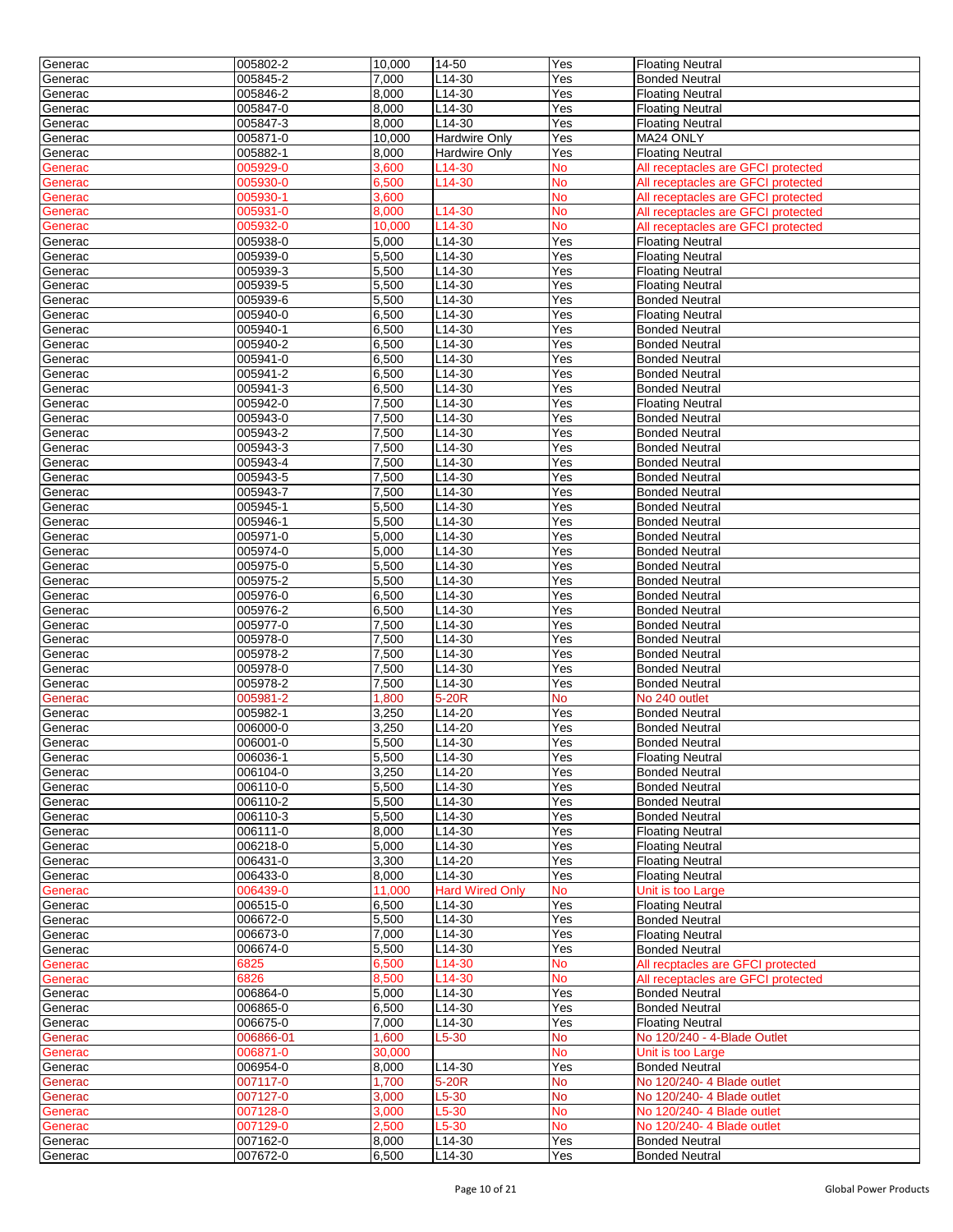| Generac                         | 07675-0                  | 8,000          | $L14-30$               | Yes              | <b>Bonded Neutral</b>                                |
|---------------------------------|--------------------------|----------------|------------------------|------------------|------------------------------------------------------|
| Generac                         | 7676-0                   | 8,000          | L14-30                 | Yes              | <b>Bonded Neutral</b>                                |
|                                 | 7677                     | 3,600          | L5-30                  | No               | No 120/240- 4 Blade outlet                           |
| Generac                         |                          |                |                        |                  |                                                      |
| Generac                         | 7678                     | 3,600          | $L5-30$                | <b>No</b>        | No 120/240- 4 Blade outlet                           |
| Generac                         | 7680-0                   | 6,500          | L14-30                 | Yes              | <b>Bonded Neutral</b>                                |
| Generac                         | 7683-0                   | 6,500          | $L14-30$               | Yes              | <b>Bonded Neutral</b>                                |
| Generac                         | 07682-0                  | 6,500          | L14-30                 | Yes              | <b>Bonded Neutral</b>                                |
| Generac                         | 07686-0                  | 8,000          | L14-30                 | Yes              | <b>Bonded Neutral</b>                                |
| Generac                         | 007951-0                 | 8,000          | $L14-30$               | Yes              | <b>Bonded Neutral</b>                                |
| Generac                         | 007029-0                 | 9,000          | <b>Hard Wired Only</b> | Yes              | <b>Floating Neutral</b>                              |
| Generac                         | 008820-1                 | 10,000         | <b>Hard Wired Only</b> | Yes              | <b>Floating Neutral</b>                              |
|                                 | 009173-0                 | 4,000          |                        | No               | No 120/240- 4 Blade outlet                           |
| Generac                         |                          |                |                        |                  |                                                      |
| Generac                         | 009719-2                 | 5,000          | L14-20                 | Yes              | <b>Floating Neutral</b>                              |
| Generac                         | 009719-3                 | 5,000          | $L14-20$               | Yes              | <b>Bonded Neutral</b>                                |
| Generac                         | 009777-2                 | 4,000          | L14-20                 | Yes              | <b>Floating Neutral</b>                              |
| Generac                         | 09778-0                  | 5,500          | $L14-30$               | Yes              | <b>Floating Neutral</b>                              |
| Generac                         | 09779-2                  | 6,500          | $L14-30$               | Yes              | <b>Floating Neutral</b>                              |
| Generac                         | 009797-3                 | 5,500          | $L14-30$               | Yes              | <b>Floating Neutral</b>                              |
| Generac                         | 09798-2                  | 6,500          | $L14-30$               | Yes              | <b>Floating Neutral</b>                              |
| Generac                         | 009801-1                 | 10,000         | L14-30 OR 14-50        | Yes              | <b>Floating Neutral</b>                              |
|                                 |                          |                |                        |                  |                                                      |
| Generac                         | 009856-0                 | 5,000          | L14-20                 | Yes              | <b>Bonded Neutral</b>                                |
| Generac                         | 009885-2                 | 5,500          | L14-30                 | Yes              | <b>Bonded Neutral</b>                                |
| Generac                         | <b>BS1339</b>            | 10,000         | $L14-30$               | Yes              | <b>Floating Neutral</b>                              |
| Generac                         | <b>BS1654</b>            | 5,500          | $L14-30$               | Yes              | <b>Floating Neutral</b>                              |
| Generac                         | <b>BS1669</b>            | 5,000          | $L14-20$               | Yes              | <b>Floating Neutral</b>                              |
| Generac                         | <b>BS9777</b>            | 4,000          | L14-20                 | Yes              | <b>Floating Neutral</b>                              |
| Generac                         | LP3250                   | 3,250          | L14-20                 | Yes              | <b>Floating Neutral</b>                              |
| Generac                         | <b>BS9801</b>            | 10,000         | L14-30                 | Yes              | <b>Floating Neutral</b>                              |
|                                 |                          |                |                        |                  |                                                      |
| Generac                         | LP5500                   | 5,500          | $L14-30$               | Yes              | <b>Bonded Neutral</b>                                |
| Generac                         | MC5500                   | 5,500          | L14-30                 | Yes              | Floating Neutral. Surge starting watts 6875          |
| Generac                         | MDG25IF4                 |                |                        | No               | No 120/240V- 4 Blade Outlet                          |
| Generac                         | <b>MLT3060K</b>          | 6,000          | L6-30                  | <b>No</b>        | No 120/240V-4-Blade Outlet                           |
| Generator Joe                   | LR105EI                  | 9,500          | L14-30                 | Yes              | <b>Floating Neutral</b>                              |
| <b>General Power Products</b>   | APP 6000                 | 6,300          | L14-30                 | Yes              | <b>Floating Neutral</b>                              |
| <b>General Power Products</b>   | <b>GEN 3500</b>          | 3,200          | $5 - 15$               | <b>No</b>        | No 120/240V - 4-Blade Outlet                         |
|                                 |                          |                |                        |                  |                                                      |
| <b>General Power Products</b>   | <b>GEN 6500</b>          | 6,200          | L14-30                 | Yes              | <b>Floating Neutral</b>                              |
| <b>GenPower</b>                 | LGD15                    |                |                        | No               |                                                      |
| Gen-Pro                         | GPN-50EH                 | 4,500          | L14-20                 | Yes              | Floating Neutral. 2011 and older.                    |
| Gen-Pro                         | GPN-50EH                 | 4,500          | L <sub>14</sub> -20    | No               | 2012 and Newer have full panel GFCI                  |
| Gen-Pro                         | GPN-75EH                 |                | L14-30                 | Yes              | <b>Floating Neutral</b>                              |
| Gen-Pro                         | <b>GPN-125EH</b>         | 12,500         | 14-50                  | <b>No</b>        | Unit is too Large                                    |
| Gentron                         | G3500LPG                 | 3,500          | $L14-30$               | Yes              | <b>Floating Neutral</b>                              |
|                                 | GENTRI10                 | 8,500          | $L14-30$               | Yes              | <b>Floating Neutral</b>                              |
| Gentron                         |                          |                | L14-30                 |                  |                                                      |
|                                 |                          |                |                        |                  |                                                      |
| Gentron                         | G6000LPG                 | 6,000          |                        | Yes              | <b>Floating Neutral</b>                              |
| Gentron                         | GG10020                  | 8,000          | L14-30                 | Yes              | <b>Floating Neutral</b>                              |
| Gentron                         | <b>PRO GG6000</b>        | 5,000          | L14-30                 | Yes              | <b>Floating Neutral</b>                              |
| Gentron                         | PRO2-10000               | 7,200          | $L$ 14-30              | Yes              | <b>Bonded Neutral</b>                                |
|                                 |                          |                |                        |                  |                                                      |
| Gentron                         | <b>PRO2-3500P</b>        | 2,800          | L14-30                 | Yes              | <b>Floating Neutral</b>                              |
| Gentron                         | PRO2-6000W               | 6,000          | L14-30                 | Yes              | <b>Floating Neutral</b>                              |
| Gentron                         | PRO2-7500                | 7,500          | L14-30                 | Yes              | <b>Floating Neutral</b>                              |
| Gillette Generators             | GPN-60E                  | 5,000          | L14-30                 | Yes              | <b>Floating Neutral</b>                              |
| Gillette Generators             | GPN-90E                  | 9,000          | 14-50                  | Yes              | <b>Floating Neutral</b>                              |
| <b>Goss Industries</b>          | <b>GS3000i</b>           | 3,000          |                        | <b>No</b>        | No 4 blade outlet                                    |
| <b>Goss Industries</b>          | <b>GS5000i</b>           | 5,000          |                        | No               | No 4 blade outlet                                    |
| Goss Industries                 | GS5001W                  | 5,250          | $L14-30$               | Yes              | <b>Bonded Neutral</b>                                |
|                                 |                          |                |                        |                  |                                                      |
| <b>Goss Industries</b>          | GS5600W                  | 5,000          | $L14-30$               | Yes              | <b>Bonded Neutral</b>                                |
| Goss Industries                 | GSE9000E                 | 7,250          | L14-30                 | Yes              | <b>Bonded Neutral</b>                                |
| <b>Green Power</b>              | GPG8000W                 | 6,500          | L14-30                 | Yes              | <b>Floating Neutral</b>                              |
| GT-Power                        | GT6500LDE                | 5,500          | $L14-30$               | Yes              | <b>Floating Neutral</b>                              |
| Guardian                        | 004582-2                 | 12,000         | L14-30 or 14-50        | <b>No</b>        | Unit is too Large                                    |
| Guardian                        | 004583-0                 | 17,500         | L14-30 or 14-50        | <b>No</b>        | Unit is too Large                                    |
| Guardian                        | 005209                   | 15,000         | 14-50                  | No               | Unit is too Large                                    |
| Guardian                        | 4451                     |                | L <sub>14</sub> -30    | <b>No</b>        | Unit is too Large                                    |
|                                 |                          | 12,500         |                        |                  |                                                      |
| Guardian                        | 4582                     | 15,000         | L <sub>14</sub> -30    | <b>No</b>        | Unit is too Large                                    |
| Guardian                        | 5348                     | 8,000          | L14-30                 | No               | All receptacles are GFCI protected                   |
| <b>Heavy Duty Power Systems</b> | <b>HDG9000ER</b>         | 7.000          | L14-30                 | Yes              | <b>Bonded Neutral</b>                                |
| <b>Heavy Duty Power Systems</b> | <b>HD8000GE</b>          | 7,000          | L14-30 or 14-50        | Yes              | <b>Bonded Neutral</b>                                |
| Henchan                         | CC5500                   | 5,500          | L14-30                 | Yes              | <b>Floating Neutral</b>                              |
| Hitachi                         | E43                      | 4,300          | L14-20                 | Yes              | <b>Bonded Neutral</b>                                |
| Hitachi                         | E60                      | 6,000          | L14-30                 | Yes              | <b>Bonded Neutral</b>                                |
|                                 | E71                      | 7,100          | $L14-30$               |                  |                                                      |
| Hitachi                         |                          |                |                        | Yes              | <b>Bonded Neutral</b>                                |
| Hobart                          | Champion 10000           | 9,500          | 14-50                  | Yes              | <b>Floating Neutral</b>                              |
| Hobart                          | <b>Champion Elite</b>    | 9,500          | 14-50                  | Yes              | <b>Bonded Neutral</b>                                |
| <b>Hobart</b><br>Hobart         | Champion 4500<br>Titan 8 | 4,500<br>8,000 | 14-50                  | <b>No</b><br>Yes | No 120/240 - 4-Blade Outlet<br><b>Bonded Neutral</b> |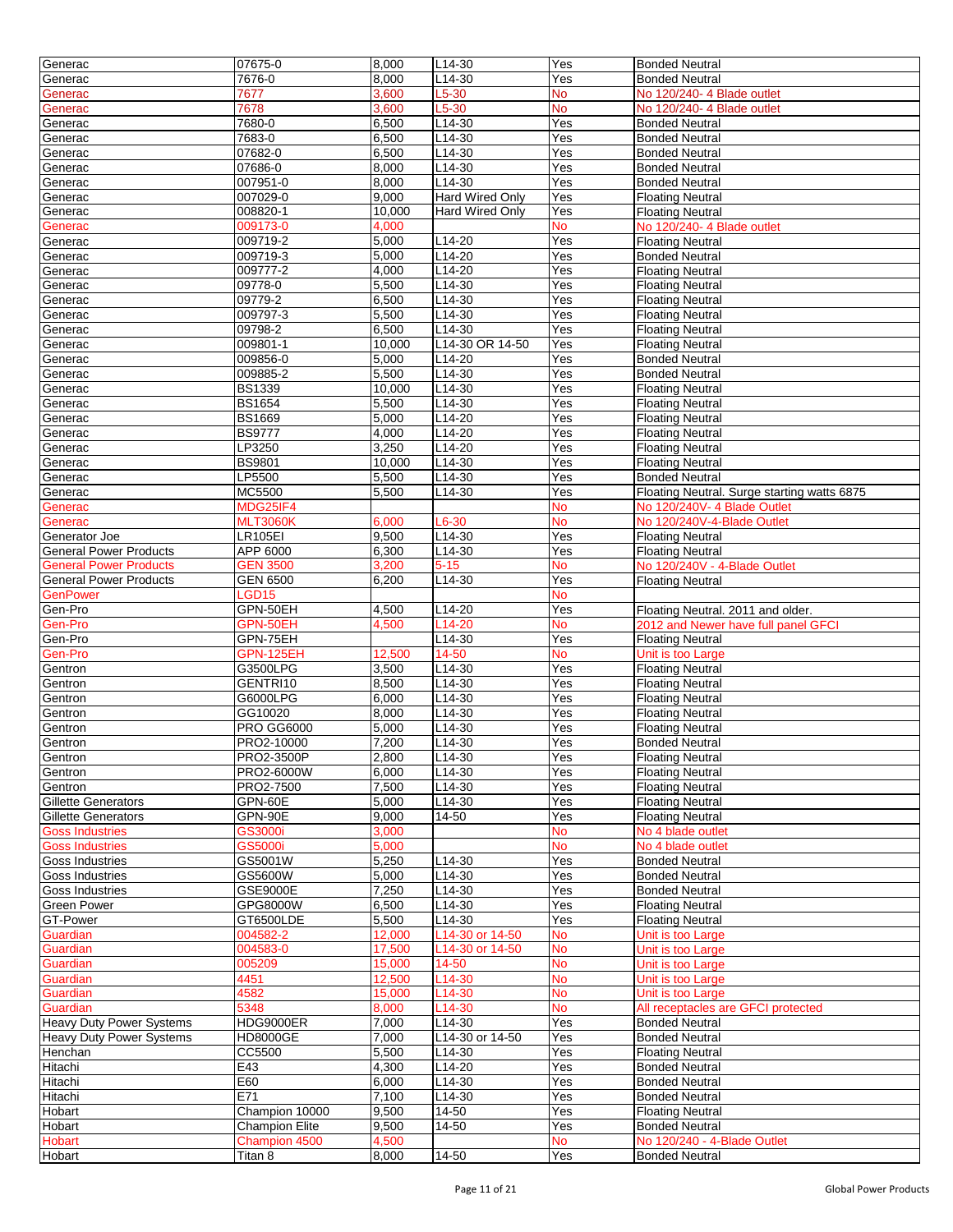| Homelite               | HG3500             | 3,500          | L14-20           | Yes              | <b>Bonded Neutral</b>                                   |
|------------------------|--------------------|----------------|------------------|------------------|---------------------------------------------------------|
| Homelite               | HG5000             | 5,000          | L14-30           | Yes              | <b>Bonded Neutral</b>                                   |
| Homelite               | HG5700             | 5,700          | L14-30           | Yes              | <b>Bonded Neutral</b>                                   |
| Homelite               | HG6000             | 5,500          | L14-30           | Yes              | <b>Bonded Neutral</b>                                   |
| <b>Homelite</b>        | <b>HRL440</b>      | 4,400          |                  | No               | No 120/240V - 4-Blade Outlet                            |
| Homelite               | LR4300             | 3,800          | L14-20           | Yes              | <b>Bonded Neutral</b>                                   |
| Homelite               | UT905000P          | 5,000          | $L14-20$         | Yes              | <b>Floating Neutral</b>                                 |
| Homelite               | UT905000SA         | 5,000          | L14-20           | Yes              | <b>Floating Neutral</b>                                 |
| Homelite               | UT905700           | 5,700          | L14-30           | Yes              | <b>Bonded Neutral</b>                                   |
| Homelite               | <b>HGCA4500</b>    | 4,500          | L14-30           | Yes              | <b>Bonded Neutral</b>                                   |
| Homelite               | <b>HGCA5000</b>    | 5,000          | L14-30           | Yes              | <b>Bonded Neutral</b>                                   |
| Homelite EH2500HD      | UT03686            | 2,300          | $5 - 15$         | No               | No 120/240V - 4-Blade Outlet                            |
| Homelite EH2500HD-CSA  | UT03691            | 2,300          | $5 - 20$         | No               | No 120/240V - 4-Blade Outlet                            |
| Homelite EH4000HD-CSA  | UT03692            | 3,600          | 5-15 & 6-15      | No               | No 120/240V - 4-Blade Outlet                            |
| Homelite EH4400HD      | UT03687            | 4,000          | 5-15 & 6-15      | No               | No 120/240V - 4-Blade Outlet                            |
| Homelite EH5000HD-CSA  | UT03694            | 4,800          | 5-20 & 6-20      | <b>No</b>        | No 120/240V - 4-Blade Outlet                            |
| Homelite EH5500HD      | UT03689            | 5,200          | 5-15 & 6-15      | No               | No 120/240V - 4-Blade Outlet                            |
| Homelite EHE4000HD-CSA | UT03693            | 3,600          | 5-15 & 6-15      | No               | No 120/240V - 4-Blade Outlet                            |
| Homelite EHE4400HD     | <b>UT03688</b>     | 4,000          | 5-15 & 6-15      | No               | No 120/240V - 4-Blade Outlet                            |
| Homelite EHE5000HD-CSA | UT03695            | 4,800          | 5-20 & 6-20      | No               | No 120/240V - 4-Blade Outlet                            |
| Homelite EHE5500HD     | UT03690            | 5,200          | 5-15 & 6-15      | No               | No 120/240V - 4-Blade Outlet                            |
| Homelite LR2500        | UT03773B           | 2,300          | $5 - 20$         | No               | No 120/240V - 4-Blade Outlet                            |
| Homelite LR4400        | UT03781B           | 4.000          | $L14-20$         | Yes              | <b>Floating Neutral</b>                                 |
| Homelite LR5000T       | UT03829            | 4,600          | $L14-20$         | Yes              | <b>Floating Neutral</b>                                 |
| Homelite LR5500        | UT03774B           | 5,000          | L14-20           | Yes              | <b>Floating Neutral</b>                                 |
| Homelite LR5500-CSA    | UT03785            | 5,000          | L14-20           | Yes              | <b>Floating Neutral</b>                                 |
| Homelite LRE4400       | UT03783B           | 4,000          | L14-20           | Yes              | <b>Floating Neutral</b>                                 |
| Homelite LRE5500       | UT03775B           | 5,000          | L14-20           | Yes              | <b>Floating Neutral</b>                                 |
| Honda                  | 03369              | 7,000          | $L14-30$         | Yes              | <b>Bonded Neutral</b>                                   |
| Honda                  | EB10000            | 10,000         | L14-30           | No               | All receptacles are GFCI protected                      |
| Honda                  | EB11000            | 9,500          | L14-30           | No               | All receptacles are GFCI protected                      |
| Honda                  | EB12D              | 10,000         | L14-30           | No               | All receptacles are GFCI protected                      |
| Honda                  | EB12DAG            | 10,000         | L14-30           | No               | All receptacles are GFCI protected                      |
| Honda                  | EB3500             | 3,000          | L14-20           | <b>No</b>        | All receptacles are GFCI protected                      |
| Honda                  | EB3500X            | 3,000          | L14-20           | <b>No</b>        | All receptacles are GFCI protected                      |
| Honda                  | EB3500XK1          | 3,000          | L14-20           | <b>No</b>        | All receptacles are GFCI protected                      |
| Honda                  | EB3800             | 3,000          | L14-20           | <b>No</b>        | All receptacles are GFCI protected                      |
| Honda                  | EB3800X            | 3,300          | L14-20           | No               | All receptacles are GFCI protected                      |
| Honda                  | EB5000             | 4,500          | L14-30           | No               | All receptacles are GFCI protected                      |
| Honda                  | EB5000i            | 4,500          | L14-30           | <b>No</b>        | All receptacles are GFCI protected                      |
| Honda                  | EB5000X            | 4,500          | L14-30           | No               | All receptacles are GFCI protected                      |
| Honda                  | <b>EB5000XK2A</b>  | 4,500          | L14-30           | No               | All receptacles are GFCI protected                      |
| Honda                  | EB6500             | 5,500          | L14-30           | No               | All receptacles are GFCI protected                      |
| Honda                  | EB6500X            | 5,500          | L14-30           | No               | All receptacles are GFCI protected                      |
| Honda                  | <b>EB6500XKC</b>   | 5,500          | L14-30           | No               | All receptacles are GFCI protected                      |
| Honda                  | <b>EB7000i</b>     | 5,500          | L14-30           | No               | All receptacles are GFCI protected                      |
| Honda                  | EB10000            | 10,000         | L14-30           | <b>No</b>        | All receptacles are GFCI protected                      |
| Honda                  | EG3500             | 3,000          | L14-20           | Yes              | <b>Floating Neutral</b>                                 |
| Honda                  | EG4000CL           | 4,000          | L14-20           | Yes              | <b>Floating Neutral</b>                                 |
| Honda                  | EG5000             | 4,500          | L14-30           | Yes              | <b>Floating Neutral</b>                                 |
| Honda                  | <b>EG5000CL</b>    | 5,000          | L14-30           | Yes              | <b>Floating Neutral</b>                                 |
| Honda                  | EG5000XK1          | 4,500          | L14-30           | $\overline{Yes}$ | <b>Floating Neutral</b>                                 |
| Honda<br>Honda         | EG6500<br>EG6500CL | 6,500<br>6,500 | L14-30<br>L14-30 | Yes<br>Yes       | <b>Floating Neutral</b>                                 |
| Honda                  | <b>EM1600X</b>     | 1,600          | <b>Duplex</b>    |                  | <b>Floating Neutral</b><br>No 120/240V - 4-Blade Outlet |
| Honda                  | <b>EM1800C</b>     | 1,800          | <b>Duplex</b>    | No<br>No         | No 120/240V - 4-Blade Outlet                            |
| Honda                  | <b>EM2200X</b>     | 2,200          | <b>Duplex</b>    | No               | No 120/240V - 4-Blade Outlet                            |
| Honda                  | EM3000             | 2,800          | L14-20           | Yes              | <b>Floating Neutral</b>                                 |
| Honda                  | <b>EM3000SX</b>    | 2,800          | L14-20           | Yes              | <b>Floating Neutral</b>                                 |
| Honda                  | <b>EM3000cc</b>    | 2,500          |                  | Yes              | <b>Floating Neutral</b>                                 |
| Honda                  | EM3500X            | 3,000          | L14-20           | Yes              | <b>Floating Neutral</b>                                 |
| Honda                  | EM3500XK1          | 2,800          | L14-20           | Yes              | <b>Floating Neutral</b>                                 |
| Honda                  | EM3800S            | 3,300          | L14-30           | Yes              | <b>Floating Neutral</b>                                 |
| Honda                  | <b>EM3800SX</b>    | 3,800          | L14-20           | Yes              | <b>Floating Neutral</b>                                 |
| Honda                  | EM4000             | 3,800          | $L14-20$         | Yes              | <b>Floating Neurtral</b>                                |
| Honda                  | <b>EM5000IS</b>    | 4,500          | L14-30           | Yes              | <b>Bonded Neutral</b>                                   |
| Honda                  | <b>EM5000S</b>     | 5,000          | L14-30           | Yes              | <b>Bonded Neutral</b>                                   |
| Honda                  | <b>EM5000SX</b>    | 5,000          | L14-30           | Yes              | <b>Bonded Neutral</b>                                   |
| Honda                  | EM5000SXK3         | 5,000          | L14-30           | Yes              | <b>Bonded Neutral</b>                                   |
| Honda                  | <b>EM5000X</b>     | 4,500          | L14-30           | Yes              | <b>Bonded Neutral</b>                                   |
| Honda                  | EM6000             | 5,000          | L14-30           | Yes              | <b>Bonded Neutral</b>                                   |
| Honda                  | EM6500             | 6,500          | L14-30           | Yes              | <b>Bonded Neutral</b>                                   |
| Honda                  | <b>EM6500S</b>     | 5,500          | L14-30           | Yes              | <b>Bonded Neutral</b>                                   |
| Honda                  | <b>EM6500SX</b>    | 5,500          | L14-30           | Yes              | <b>Bonded Neutral</b>                                   |
| Honda                  | EM6500S2C          | 5,500          | L14-30           | Yes              | <b>Bonded Neutral</b>                                   |
|                        |                    |                |                  |                  |                                                         |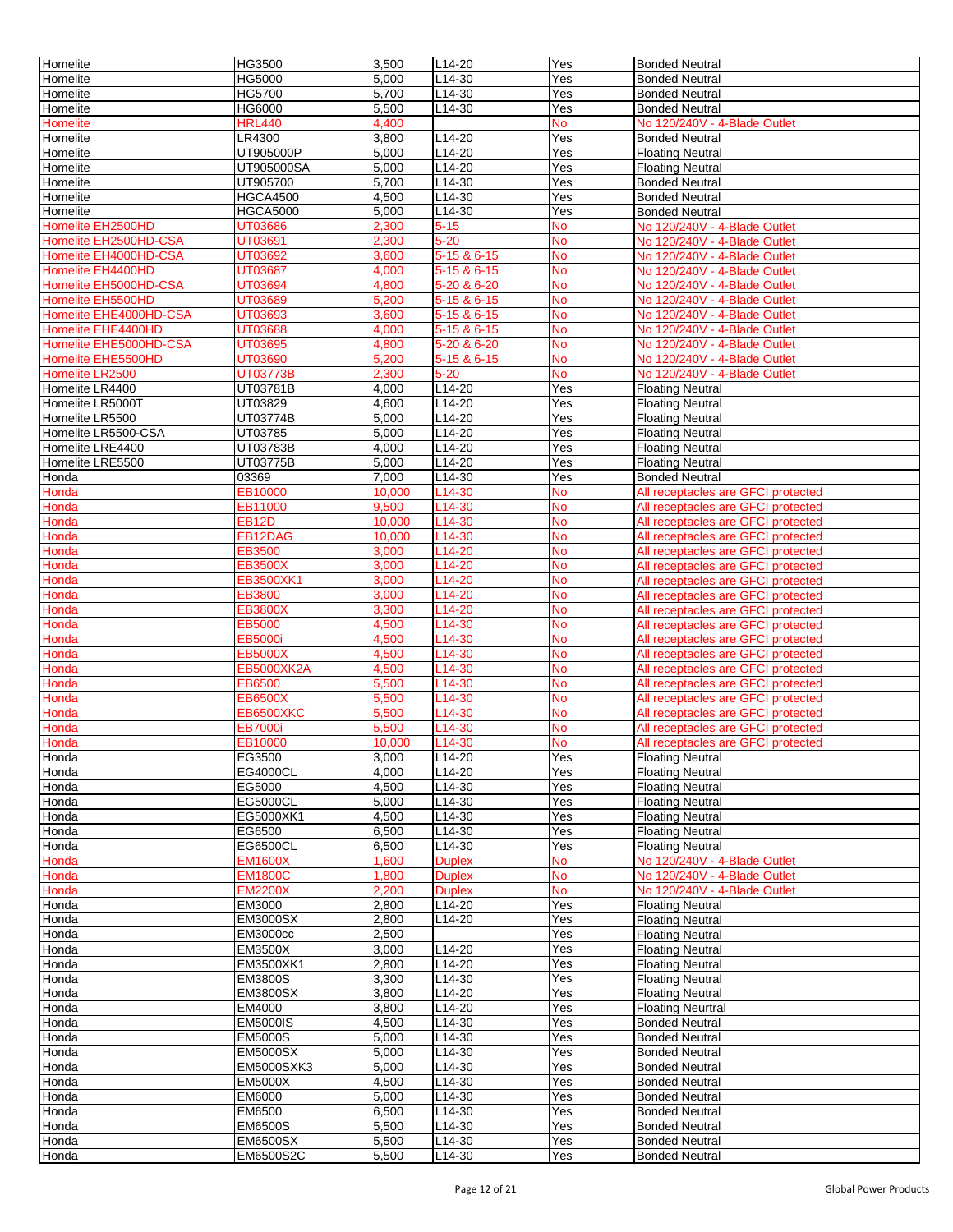| Honda                                       | <b>EM6500SX</b>                   | 5,500          | L14-30             | Yes        | <b>Bonded Neutral</b>                                                                 |
|---------------------------------------------|-----------------------------------|----------------|--------------------|------------|---------------------------------------------------------------------------------------|
| Honda                                       | <b>EM6500SXK1A</b>                | 6,500          | L14-30             | Yes        | <b>Bonded Neutral</b>                                                                 |
| Honda                                       | <b>EM6500SXK2</b>                 | 5,500          | L14-30             | Yes        | <b>Bonded Neutral</b>                                                                 |
| Honda                                       | <b>EM7000IS</b>                   | 5,500          | L14-30             | Yes        | <b>Bonded Neutral</b>                                                                 |
| Honda                                       | <b>EMS4500</b>                    | 3,600          | L14-20             | Yes        | <b>Floating Neutral</b>                                                               |
| Honda                                       | E2500CX                           | 2,300          |                    | <b>No</b>  | Does not have a compatible receptacle                                                 |
| Honda                                       | ES6500                            | 6,000          | L14-30             | Yes        | Floating Neutral - Auto-Throttle must be in OFF<br>position & pilot light illuminated |
| Honda                                       | ES6500K1                          | 6,000          | L14-30             | Yes        | <b>Bonded Neutral</b>                                                                 |
| Honda                                       | ES6500K2                          | 6,000          | L14-30             | Yes        | <b>Bonded Neutral</b>                                                                 |
| Honda                                       | <b>EU2000i</b>                    | 1,596          | <b>Duplex</b>      | <b>No</b>  | No 120/240 - 4-Blade Outlet                                                           |
| Honda                                       | <b>EU2000i Companion</b>          | 1,596          | $L5-30$            | <b>No</b>  | No 120/240V - 4-Blade Outlet                                                          |
| Honda                                       | <b>EU2200i</b>                    | 1,800          | $5 - 20$           | <b>No</b>  | No 120/240V- 4 Blade Outlet                                                           |
| Honda                                       | <b>EU2600i</b>                    | 2,400          | $L5-30$            | <b>No</b>  | No 120/240V - 4-Blade Outlet                                                          |
| Honda                                       | <b>EU3000ik</b>                   | 3,000          | $L5-30$            | No         | No 120/240V - 4-Blade Outlet                                                          |
| Honda                                       | <b>EU3000is</b>                   | 2,400          | $L5-30$            | <b>No</b>  | No 120/240V - 4-Blade Outlet                                                          |
| Honda<br>Honda                              | <b>EU6500is</b><br>EU6500isC2     | 6,500<br>6,500 | L14-30<br>L14-20   | Yes<br>Yes | <b>Floating Neutral</b>                                                               |
| Honda                                       | <b>EU6500iS</b>                   | 6,500          | L14-30             | Yes        | <b>Floating Neutral</b><br><b>Floating Neutral</b>                                    |
| Honda                                       | <b>EU6500iSA</b>                  | 6,500          | $L14-30$           | Yes        | <b>Floating Neutral</b>                                                               |
| Honda                                       | <b>EU7000i</b>                    | 7,000          | L14-30             | Yes        | <b>Floating Neutral</b>                                                               |
| Honda                                       | EU7000iAT1                        | 5,500          | $L14-30$           | Yes        | <b>Floating Neutral</b>                                                               |
| Honda                                       | <b>EU7000is</b>                   | 5,500          | L14-30             | Yes        | <b>Floating Neutral</b>                                                               |
| Honda                                       | EX3300S                           | 3,000          | L14-20             | Yes        | <b>Floating Neurtral</b>                                                              |
| Honda                                       | EX3300SK1                         | 3,000          | L14-20             | Yes        | <b>Floating Neutral</b>                                                               |
| Honda                                       | EX4500                            | 4,000          | L14-30             | Yes        | <b>Floating Neutral</b>                                                               |
| Honda                                       | EX4500SK1                         | 4,000          | L14-30             | Yes        | <b>Floating Neutral</b>                                                               |
| Honda                                       | EX5500                            | 5,000          | L14-30             | Yes        | <b>Floating Neutral</b>                                                               |
| Honda                                       | EX5500K1                          | 5,000          | L14-30             | Yes        | <b>Floating Neutral</b>                                                               |
| Honda                                       | EX5500K2                          | 5,000          | L14-30             | Yes        | <b>Floating Neutral</b>                                                               |
| Honda                                       | EZ3500                            | 3,000          | L14-20             | Yes        | <b>Floating Neutral</b>                                                               |
| Honda                                       | EZ5000                            | 4,500          | L14-20             | Yes        | <b>Floating Neutral</b>                                                               |
| Honda                                       | PCCH350IS                         | 3,500          | L14-20             | Yes        | <b>Floating Neutral</b>                                                               |
| Honda                                       | PCH1000ISW                        | 10,000         | L14-30             | Yes        |                                                                                       |
| Honda                                       | PCH450ISW                         | 4,500          | L14-20             | Yes        | <b>Floating Neutral</b>                                                               |
| Honda                                       | PCH451CSW                         | 4,500          | L14-20             | Yes        | <b>Floating Neutral</b>                                                               |
| Honda                                       | PCH650ISW                         | 6,500          | L14-30             | Yes        | <b>Floating Neutral</b>                                                               |
| Honda                                       | PCPH350IS                         | 3,500          | $L5-20$            | <b>No</b>  | No four pronged 240V outlet                                                           |
| Honda                                       | EM6500S2C                         | 6,500          | L14-20             | Yes        | <b>Bonded Neutral</b>                                                                 |
| Honda                                       | EX <sub>5</sub> D                 | 4,500          | L14-30             | Yes        | <b>Floating Neutral</b>                                                               |
| Honeywell                                   | 60320                             | 10,000         | <b>None</b>        | <b>No</b>  | <b>GFCI Protected</b>                                                                 |
| Honeywell                                   | 60361                             | 5,500          | L14-30             | Yes        | <b>Floating Neutral</b>                                                               |
| Honeywell                                   | 60380                             | 7,200          | L14-30             | Yes        | <b>Floating Neutral</b>                                                               |
| Honeywell                                   | 60390                             | 7,500          | L14-30             | Yes        | <b>Floating Neutral</b>                                                               |
| Honeywell                                   | HW4000                            | 4,000          | L14-30             | Yes        | <b>Floating Neutral</b>                                                               |
| Honeywell<br>Honeywell                      | <b>HW5000E</b><br><b>HW5000EL</b> | 5,000<br>5,000 | L14-30<br>L14-30   | Yes<br>Yes | <b>Floating Neutral</b>                                                               |
|                                             | <b>HW5000L</b>                    |                |                    |            | <b>Floating Neutral</b>                                                               |
| Honeywell<br>Honeywell                      | <b>HW5500E</b>                    | 5,000<br>5,500 | $L14-30$<br>L14-30 | Yes<br>Yes | <b>Floating Neutral</b><br><b>Floating Neutral</b>                                    |
| <b>Honeywell</b>                            | <b>HW5500EL</b>                   | 5,500          | L14-30             | Yes        | <b>Floating Neutral</b>                                                               |
| Honeywell                                   | <b>HW5500L</b>                    | 5,500          | L14-30             | Yes        | <b>Floating Neutral</b>                                                               |
| Honeywell                                   | <b>HW5600C</b>                    | 5,600          | L14-30             | Yes        | <b>Floating Neutral</b>                                                               |
| Honeywell                                   | HW6200                            | 6,000          | $L14-30$           | Yes        | <b>Floating Neutral</b>                                                               |
| <b>Honeywell</b>                            | <b>HW7000EH</b>                   | 7,000          | L14-30             | Yes        | <b>Floating Neutral</b>                                                               |
| Honeywell                                   | <b>HW7500E</b>                    | 9,375          | L14-30             | Yes        | <b>Floating Neutral</b>                                                               |
| <b>HotMax</b>                               | <b>HM8000</b>                     | 6,500          | L14-30             | Yes        | <b>Floating Neutral</b>                                                               |
| Husky                                       | 30436                             | 5,000          | L14-30             | Yes        | <b>Floating Neutral</b>                                                               |
| Husky                                       | 30436-01                          | 5,000          | L14-30             | Yes        | <b>Bonded Neutral</b>                                                                 |
| <b>Husky</b>                                | 30438                             | 3,750          | $L5-20$            | No         | No four pronged 240V outlet                                                           |
| Husky                                       | HU405000                          | 5,000          | L14-20             | Yes        | <b>Floating Neutral</b>                                                               |
| <b>Husky</b>                                | <b>HUCA5700</b>                   | 5,700          | L14-30             | Yes        | <b>Floating Neutral</b>                                                               |
| Husky                                       | <b>HU5000</b>                     | 5,000          | L14-20             | Yes        | <b>Floating Neutral</b>                                                               |
| Husqvarna                                   | 1365GN                            | 6,500          | L14-30             | <b>No</b>  | All receptacles are GFCI protected                                                    |
| Husqvarna                                   | 1935                              | 6,500          | L14-30             | Yes        | <b>Floating Neutral</b>                                                               |
| Husqvarna                                   | 1055GN                            | 5,500          | L14-30             | Yes        | <b>Bonded Neutral</b>                                                                 |
| Hyundai                                     | <b>HCP6500D</b>                   | 6,500          | L14-30             | <b>No</b>  | All receptacles are GFCI protected                                                    |
| Hyundai                                     | <b>HHD3500</b>                    | 3,000          | L14-30             | Yes        | <b>Floating Neutral</b>                                                               |
| Hyundai                                     | <b>HHD6250</b>                    | 5,500          | L14-30             | Yes        | <b>Floating Neutral</b>                                                               |
| Hyundai                                     | HG6850                            | 5,500          | L14-30             | Yes        | <b>Floating Neutral</b>                                                               |
| Hyundai                                     | <b>HHD7250</b>                    | 6,500          | L14-30             | Yes        | <b>Floating Neutral</b>                                                               |
| Hyundai                                     | HG8750                            | 7,000          | L14-30             | Yes        | <b>Floating Neutral</b>                                                               |
| Hyundai                                     | HY7500                            | 6,500          | L14-30 or L14-50   | Yes        | <b>Floating Neutral</b>                                                               |
| <b>IMD</b>                                  | PTO10-2SAVR                       | 10,000         | 14-50              | Yes        | <b>Bonded Neutral</b>                                                                 |
| <b>Inernational Manufacturing</b>           | 10KWPTO                           | 10,000         | 14-50              | Yes        | <b>Bonded Neutral</b>                                                                 |
| <b>Interstate Lighting &amp; Protection</b> | ME 120HE2VG                       | 12,000         |                    | <b>No</b>  |                                                                                       |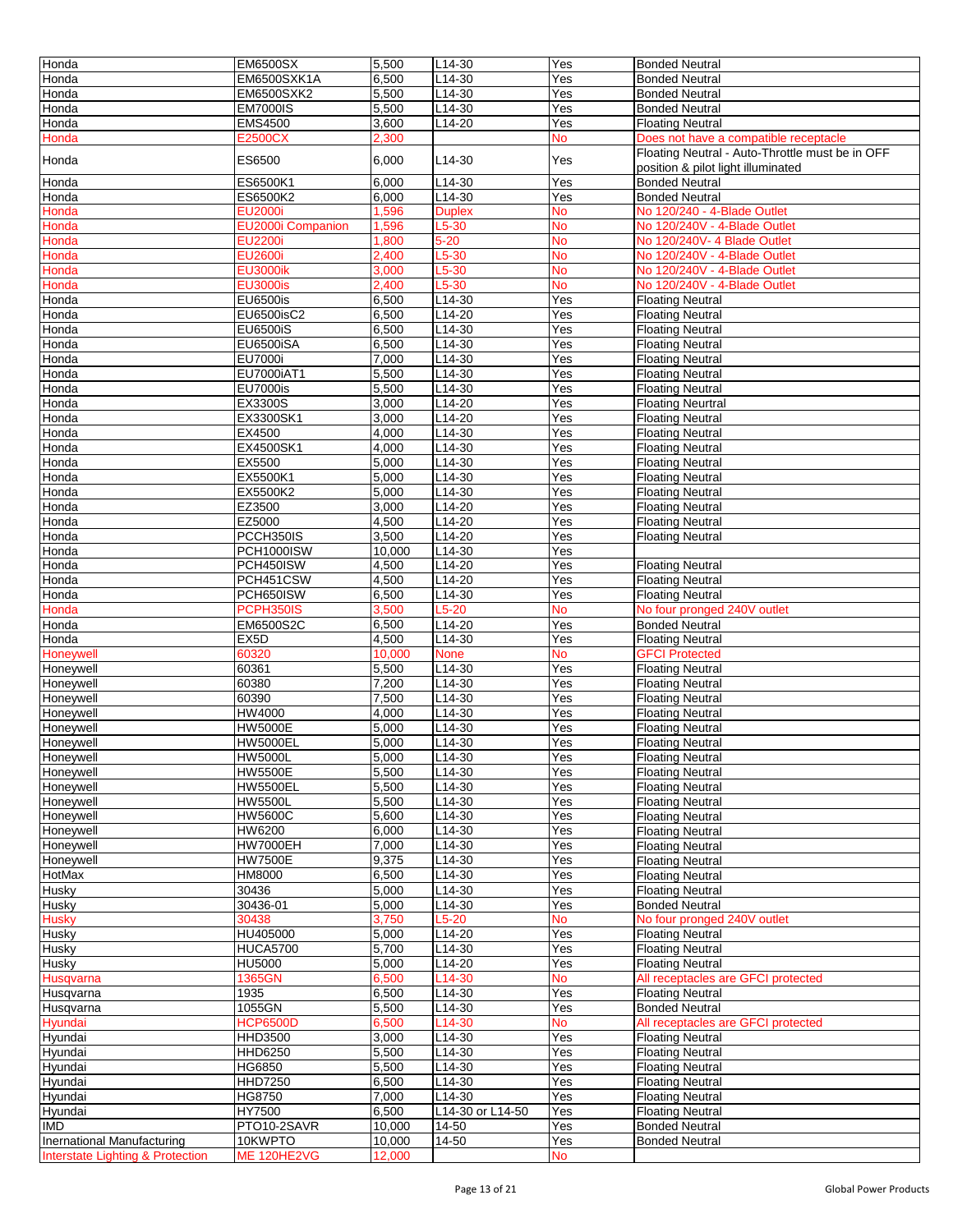| Ironton                 | 504000                    | 3,200          | L14-20           | Yes        | <b>Bonded Neutral</b>                              |
|-------------------------|---------------------------|----------------|------------------|------------|----------------------------------------------------|
| <b>John Deere</b>       | 10K PTO                   | 9,600          | 6-50             | <b>No</b>  | No 120/240 - 4-Blade Outlet                        |
| John Deere              | 440G                      | 4,000          | L14-20           | Yes        | <b>Floating Neutral</b>                            |
| John Deere              | 550GE                     | 5,500          | $L14-20$         | Yes        | <b>Floating Neutral</b>                            |
| John Deere              | G5500KE                   | 5,000          | L14-20           | Yes        | <b>Floating Neutral</b>                            |
| John Deere              | <b>AC-G4010H</b>          | 4,000          | $L14-20$         | Yes        | <b>Floating Neutral</b>                            |
|                         |                           |                | <b>120V</b>      | <b>No</b>  | No 120/240 - 4-Blade Outlet                        |
| <b>John Deere</b>       | <b>AC-G4300i</b>          | 3,800          |                  |            |                                                    |
| John Deere              | AC-G5010S                 | 5,000          | L14-20           | Yes        | Floating Neutral. Subaru Engine                    |
| John Deere              | AC-G6010H                 | 5,000          | $L14-20$         | Yes        | Floating Neutral. Honda Engine                     |
| John Deere              | AC-G6010HE                | 5,000          | L14-20           | Yes        | Floating Neutral. Honda Engine                     |
| John Deere              | AC-G6010S                 | 5,000          | $L14-20$         | Yes        | Floating Neutral. Subaru Engine                    |
| John Deere              | AC-G6010SE                | 5,000          | $L14-20$         | Yes        | Floating Neutral. Subaru Engine                    |
| John Deere              | AC-G7510H                 | 6,500          | L14-30           | Yes        | Floating Neutral. Honda Engine                     |
| John Deere              | <b>AC-G7510HE</b>         | 6,500          | $L14-30$         | Yes        | Floating Neutral. Honda Engine                     |
| John Deere              | AC-G8010S                 | 6,900          | L14-30           | Yes        | Floating Neutral. Subaru Engine                    |
| John Deere              | AC-G8010SE                | 6,900          | $L14-30$         | Yes        | Floating Neutral. Subaru Engine                    |
| John Deere              | AG-G4010S                 | 4,000          | $L14-20$         | Yes        | <b>Floating Neutral</b>                            |
| John Deere              | <b>Gen-5000 OMSO</b>      | 5,000          | $L14-20$         | <b>No</b>  | <b>GFCI, Bonded Neutral</b>                        |
| <b>John Deere</b>       | <b>PR-G3200M</b>          | 2,600          | <b>Duplex</b>    | <b>No</b>  | No 120/240 - 4-Blade Outlet                        |
| John Deere              | PR-G5500M                 | 4,800          | L14-20           | Yes        | <b>Floating Neutral</b>                            |
| John Deere              | PR-G6000M                 | 6,000          | L14-30           | Yes        | <b>Floating Neutral</b>                            |
| John Deere              | PR-G7500M                 | 6,500          | L14-30           | Yes        | <b>Floating Neutral</b>                            |
| John Deere              | PR-G8000M-E               | 8,000          | L14-30           | Yes        | <b>Floating Neutral</b>                            |
| King Canada             | <b>KCG-4200G</b>          | 3,500          | L14-20           | Yes        | <b>Floating Neutral</b>                            |
| King Canada             | <b>KCG-5625G</b>          | 4,500          | $L14-30$         | Yes        | <b>Floating Neutral</b>                            |
| King Canada             |                           | 5,500          |                  | Yes        |                                                    |
|                         | <b>KCG-6500GE</b>         |                | L14-30           |            | <b>Floating Neutral</b>                            |
| King Canada             | KCG-6501G                 | 5,500          | L14-30           | Yes        | <b>Floating Neutral</b>                            |
| King Canada             | <b>KCG-7500G</b>          | 5,500          | $L14-30$         | Yes        | <b>Floating Neutral</b>                            |
| King Canada             | <b>KCG-7501GE</b>         | 7,500          | L14-30           | Yes        | <b>Floating Neutral</b>                            |
| King Canada             | <b>KCG-7501GE</b>         | 7,500          | $L14-30$         | Yes        | <b>Floating Neutral</b>                            |
| King Canada/PowerForce  | <b>KCG-6500GE</b>         | 6,500          | L14-30           | Yes        | <b>Floating Neutral</b>                            |
| King Canada             | <b>KCG-8500GE</b>         | 6,250          | L14-30           | Yes        | <b>Floating Neutral</b>                            |
| King Canada             | <b>KCG-9000GE</b>         | 9,000          | L14-30           | Yes        | <b>Bonded Neutral</b>                              |
| King Canada             | <b>KCG-10000GE</b>        | 7,500          | L14-30           | Yes        | <b>Bonded Neutral</b>                              |
| <b>King Canada</b>      | <b>KCG-15000GE</b>        | 12,500         | 14-50            | <b>No</b>  | Unit is too large                                  |
| King Craft              | 6000                      | 5,000          | L14-30           | Yes        | <b>Floating Neutral</b>                            |
| Kingcraft               | 1705-6000W                |                | L14-30           | Yes        | <b>Floating Neutral</b>                            |
| <b>Kipor</b>            | <b>IG3000</b>             | 2,800          | $L5-30$          | <b>No</b>  | Too small, No 120/240- 4 Blade Outlet              |
| Kipor                   | IG4300                    | 4,000          | $L14-30$         | Yes        | <b>Floating Neutral</b>                            |
| Kipor                   | IG6000                    | 5,000          | 14-50            | Yes        | <b>Floating Neutral</b>                            |
| Kipor                   | KGE6000THi                | 6,000          | 14-50            | Yes        | <b>Floating Neutral</b>                            |
| Kipor                   | KGE6000Ti                 | 5,000          | 14-50            | Yes        | <b>Floating Neutral</b>                            |
| <b>Kodiak</b>           | <b>SXA1900HX</b>          | 1,600          |                  | No         | No 120/240 - 4-Blade Outlet                        |
| Kodiak                  | SXA2800HX                 | 2,400          |                  | <b>No</b>  | No 120/240 - 4-Blade Outlet                        |
| Kodiak                  | <b>SXB2800HX</b>          | 2,400          |                  | <b>No</b>  | No 120/240 - 4-Blade Outlet                        |
| Kodiak                  | SXB4000HX                 | 3,600          | L14-30           | Yes        | <b>Bonded Neutral</b>                              |
| Kodiak                  | SXB5500HX                 | 4,500          | L14-30           | Yes        | <b>Bonded Neutral</b>                              |
| Kodiak                  | SXB5500HXS                | 4,500          | L14-30           | Yes        | <b>Bonded Neutral</b>                              |
| Kodiak                  | SXB7000HX                 | 5,700          | L14-30           | Yes        | <b>Bonded Neutral</b>                              |
| Kodiak                  | SXB7000HXS                | 5,700          | L14-30           | Yes        | <b>Bonded Neutral</b>                              |
| <b>Kohler</b>           | 12RESL                    | 12,000         | <b>Hardwire</b>  | No         | Unit is too large                                  |
| <b>Kohler</b>           | 12RESM1                   | 12,000         | Hardwire         | No         | Unit is too large                                  |
| Kohler                  | <b>GEN 5.0</b>            | 5,000          | L14-20           | Yes        | <b>Floating Neutral</b>                            |
| Kohler                  | <b>GEN 5.2</b>            | 5,200          | L14-30           | Yes        | <b>Floating Neutral</b>                            |
| Kohler                  | <b>PRO 7.5E</b>           | 6,300          | L14-30           | Yes        | <b>Floating Neutral</b>                            |
| Kohler                  | <b>PRO9.0</b>             | 7,200          | $L14-30$         | Yes        | <b>Floating Neutral</b>                            |
| Koshin                  | <b>GEH14000EW</b>         | 11,700         | L14-30, 14-50    | <b>No</b>  | Unit is too large                                  |
| Kubota                  | ARX6500B                  | 4,500          | L14-30           | Yes        | <b>Floating Neutral</b>                            |
| Kubota                  | AV6500-B                  | 4,800          | L14-30           | Yes        | <b>Floating Neutral</b>                            |
| Kubota                  | GL7000                    | 7,000          | L14-30 ONLY      | Yes        | <b>Bonded Neutral</b>                              |
| Kubota                  | <b>GL7000KM</b>           | 7,000          | None             | <b>No</b>  | No 120/240V outlet                                 |
| Kubota                  | GL11000                   | 11,000         | L14-30 ONLY      | Yes        | <b>Bonded Neutral</b>                              |
| Lifan                   |                           |                | L14-30           |            | <b>Floating Neutral</b>                            |
| Lifan                   |                           |                |                  |            |                                                    |
|                         | <b>ES8000E</b><br>ES8100E | 8,000          | L14-30           | Yes<br>Yes | <b>Floating Neutral</b>                            |
|                         |                           | 7,500          |                  |            |                                                    |
| Lifan<br>Lifan          | LF7000<br><b>LF7000i</b>  | 6,000<br>6,000 | L14-30<br>L14-30 | Yes<br>Yes | <b>Floating Neutral</b><br><b>Floating Neutral</b> |
| Lifan                   | LF7000i-wk                | 6,000          | L14-30           | Yes        | <b>Floating Neutral</b>                            |
| _ifan                   | ESI7000EFI-CA             | 6,500          |                  | <b>No</b>  | No 120/240 - 4-Blade Outlet                        |
| incoln Electric         | Power Arc 5500            | 4,000          | $5 - 20$         | No         | No 120/240 - 4-Blade Outlet                        |
| Lincoln Electric        |                           | 9,000          | L14-50           | Yes        | <b>Floating Neutral</b>                            |
| Lincoln Electric        | Eagle 10000<br>9113       | 6,000          | <b>Duplex</b>    | <b>No</b>  | No 120/240V - 4-Blade Outlet                       |
| <b>Lincoln Electric</b> | Classic 300D              | 3,000          | L14-20           | Yes        | <b>Floating Neutral</b>                            |
| Lincoln Electric        | Commander 500             | 12,000         | 14-50            | No         | Unit is too large                                  |
| incoln Electric         | Commander 300             | 10,000         | 14-50            | Yes        | <b>Floating Neutral</b>                            |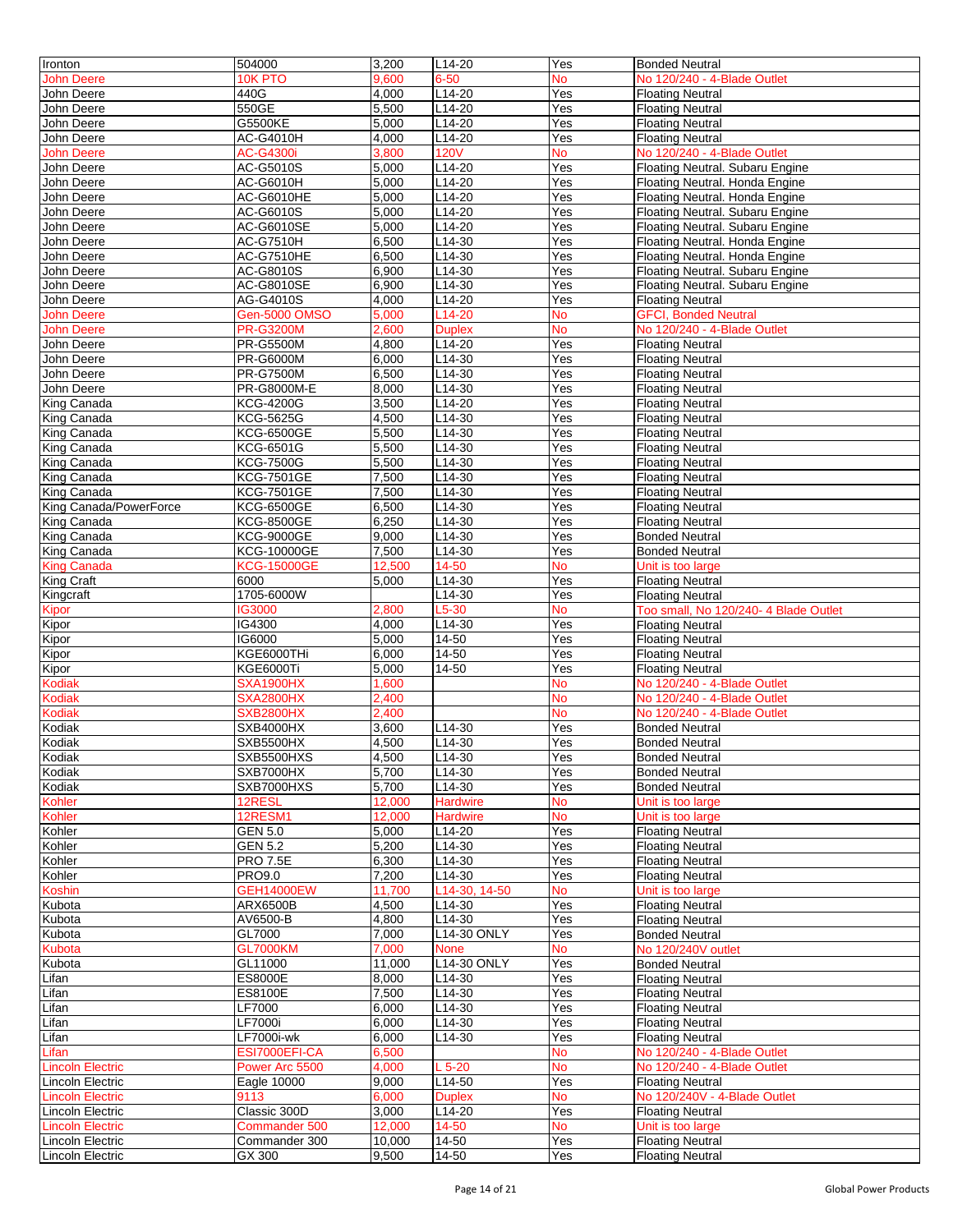| Lincoln Electric          | Ranger 225                                 | 9,000           | 14-50          | $\overline{Y}$ es | <b>Floating Neutral</b>                          |
|---------------------------|--------------------------------------------|-----------------|----------------|-------------------|--------------------------------------------------|
| Lincoln Electric          | Ranger 250 GXT                             | 10,000          | 14-50          | Yes               | <b>Floating Neutral</b>                          |
| Lincoln Electric          | Ranger 305D                                | 9,500           | 14-50          | Yes               | <b>Floating Neutral</b>                          |
| Lincoln Electric          | Ranger 305G                                | 9,500           | 14-50          | Yes               | <b>Floating Neutral</b>                          |
| Lincoln Electric          | Ranger 8                                   | 8,000           | L14-50         | Yes               | <b>Floating Neutral</b>                          |
| <b>Lincoln Electric</b>   | Ranger 8 LPG                               | 8,000           | 14-50          | Yes               | <b>Floating Neutral</b>                          |
| Lincoln Electric          | Ranger 10000 Plus                          | 9,000           | 14-50          | Yes               | <b>Floating Neutral</b>                          |
| Lincoln Electric          | Ranger 9                                   | 9,000           | 15-50          | Yes               | <b>Floating Neutral</b>                          |
| <b>Lincoln Electric</b>   | <b>SA-250 Perkins</b>                      | 10,000          | <b>None</b>    | <b>No</b>         | <b>Floating Neutral</b>                          |
| <b>Locker and Neuson</b>  | <b>GPS 5600</b>                            | 5,600           | 14-30          | <b>No</b>         | <b>Full panel GFCI</b>                           |
| <b>MMD</b>                | <b>NGK-6000H</b>                           | 5,000           | $L14-20$       | Yes               | <b>Floating Neutral</b>                          |
| Magnum                    | 33CSA3024                                  |                 | L14-30         | Yes               | <b>Floating Neutral</b>                          |
| Magnum                    | <b>MLG25</b>                               | 25,000          | L14-30         | <b>No</b>         | Unit is too large                                |
| Magnum                    | <b>MPG6600E</b>                            | 6,600           | L14-30         | No                | <b>Full panel GFCI</b>                           |
| <b>Makita</b>             | <b>G5500R</b>                              | 5,500           | $L5-30$        | No                | No 4 blade outlet                                |
| Makita                    | G6100R                                     | 5,800           | L14-20         | Yes               | <b>Floating Neutral</b>                          |
| Makita                    | G6101R                                     | 5,800           | L14-20         | Yes               | <b>Floating Neutral</b>                          |
| Makita                    | <b>MKG6100R</b>                            | 4,800           | L14-20         | Yes               | <b>Floating Neutral</b>                          |
| Makita                    | <b>MKG6101R</b>                            | 4,800           | L14-20         | Yes               | <b>Floating Neutral</b>                          |
| Master                    | MGH10000                                   | 10,000          | L14-30         | Yes               | <b>Floating Neutral</b>                          |
| Master                    | <b>MGH4000C</b>                            | 4,000           | L14-20         | Yes               | <b>Floating Neutral</b>                          |
| Master                    | <b>MGH4000CI</b>                           | 4,000           | L14-20         | Yes               | <b>Floating Neutral</b>                          |
| Master                    | <b>MGH5000C</b>                            | 5,000           | $L14-20$       | Yes               | <b>Floating Neutral</b>                          |
| Master                    | <b>MGH5000CI</b>                           | 5,000           | L14-20         | Yes               | <b>Floating Neutral</b>                          |
| Master                    | MGH5000CIE                                 | 5,000           | L14-20         | Yes               | <b>Floating Neutral</b>                          |
| Master                    | <b>MGH6000C</b>                            | 6,000           | L14-20         | Yes               | <b>Floating Neutral</b>                          |
| Master                    | <b>MGH6000CI</b>                           | 6,000           | L14-20         | Yes               | <b>Floating Neutral</b>                          |
| Master                    | <b>MGH7000C</b>                            | 7,000           | L14-30         | Yes               | <b>Floating Neutral</b>                          |
| Master                    | MGH7000CI                                  | 7,000           | L14-30         | Yes               | <b>Floating Neutral</b>                          |
| Master                    | <b>MCH8500IE</b>                           | 8,500           | L14-30         | Yes               | <b>Floating Neutral</b>                          |
| <b>McCulloch</b>          | <b>FG5700AK</b>                            | 5,130           | L14-30         | Yes               | <b>Floating Neutral</b>                          |
| McCulloch                 | <b>FG6000MK</b>                            | 6,000           | L14-30         | Yes               | <b>Floating Neutral</b>                          |
| McCulloch                 | <b>FG7000MA</b>                            | 7,800           | L14-30         | Yes               | <b>Floating Neutral</b>                          |
| <b>Milbank</b>            | MPG32501                                   | 3,250           | 5-20R          | <b>No</b>         | Not a compatible outlet                          |
| Milbank                   | MPG55003                                   | 5,500           | L14-30         | Yes               |                                                  |
| Milbank                   | <b>MPG6000S</b>                            | 6,000           | L14-30         | Yes               |                                                  |
| <b>Milbank</b>            | <b>MPG6500E</b>                            | 6,500           | $L14-30$       | Yes               |                                                  |
| <b>Milbank</b>            | MPG70002E                                  | 7,000           | $L14-30$       | Yes               |                                                  |
| Milbank                   | MPG75002E                                  | 7,500           | L14-30         | Yes               |                                                  |
| <b>Milbank</b>            | MPG100001E                                 | 10,000          | 14-50          | <b>No</b>         | <b>Full panel GFCI</b>                           |
| <b>Miller</b>             | AEAD200LE                                  | 5,000           | L5-30          | No                | No 120/240V - 4-Blade Outlet                     |
| <b>Miller</b>             | <b>Blue Star 185</b>                       | 6,200           |                | No                | No 120/240v - 4 Blade Outlet                     |
| Miller                    | Blue Star 6000                             | 6,000           | L14-30         | Yes               | <b>Bonded Neutral</b>                            |
| Miller                    | Bobcat 225                                 | 9,500           | $14-50$        | Yes               | <b>Floating Neutral</b>                          |
| Miller                    | Bobcat 225G                                | 8,000           | 14-50          | Yes               | <b>Floating Neutral</b>                          |
| Miller                    | Bobcat 225NT                               | 9,500           | 14-50          | Yes               |                                                  |
| Miller                    | Trailblazer 302G                           | 10,000          | 14-50          | Yes               | <b>Floating Neutral</b><br><b>Bonded Neutral</b> |
|                           |                                            |                 |                |                   | <b>Floading Neutral</b>                          |
| Miller<br>Miller          | Trailblazer 301G<br>Trailblazer 302 Diesel | 9,500<br>10,000 | 14-50<br>14-50 | Yes<br>Yes        | <b>Bonded Neutral</b>                            |
| Miller                    | Trailblazer 325                            | 10,000          | 14-50          | Yes               | <b>Bonded Neutral</b>                            |
| Miller                    | Bobcat 250                                 | 10,500          | 14-50          | Yes               | <b>Floating Neutral</b>                          |
| Miller                    | Bobcat 260                                 | 9,500           | 14-50          | Yes               | <b>Floating Neutral</b>                          |
| <b>Milwaukee</b>          | 4970-24                                    | 7.000           | L14-30         | No                | All receptacles are GFCI protected               |
| <b>Mi-T-M Corporation</b> | Gen-3600-0MH0                              | 3,600           | $L5-20$        | <b>No</b>         | No four pronged 240V outlet                      |
| Mi-T-M Corporation        | GEN-6000-0MH0                              | 6,000           | L14-30         | Yes               | <b>Floating Neutral</b>                          |
| Mitsubishi                | <b>MGE4000</b>                             | 3,300           | $L14-30$       | Yes               | <b>Floating Neutral</b>                          |
| Mitsubishi                | MGE5800                                    | 5,800           | L14-30         | Yes               | <b>Bonded Neutral</b>                            |
| Mitsubishi                | MSMGE12000REU                              | 9,500           | L14-30         | Yes               | <b>Floating Neutral</b>                          |
| Mitsubishi                | MSMGE4800REU                               | 4,100           | L14-30         | Yes               | <b>Floating Neutral</b>                          |
| Mitsubishi                | MSMGE4800ROU                               | 4,100           | L14-30         | Yes               | <b>Floating Neutral</b>                          |
| Mitsubishi                | MSMGE5800REU                               | 5,000           | L14-30         | Yes               | <b>Floating Neutral</b>                          |
| Mitsubishi                | MSMGE5800ROU                               | 5,000           | $L14-30$       | Yes               | <b>Floating Neutral</b>                          |
| Mitsubishi                | MSMGE6700REU                               | 5,800           | $L14-30$       | Yes               | <b>Floating Neutral</b>                          |
| Mitsubishi                | MSMGE6700ROU                               | 5,800           | L14-30         | Yes               |                                                  |
|                           | 9700                                       |                 |                |                   | <b>Floating Neutral</b>                          |
| Multiquip                 |                                            | 8,400           | L14-30         | Yes               | <b>Floating Neutral</b>                          |
| Multiquip                 | <b>DA7000SS</b>                            | 7,000           | $L14-30$       | Yes               | <b>Floating Neutral</b>                          |
| Multiquip                 | DA7000SSA                                  | 7,000           | L14-30         | Yes               | <b>Floating Neutral</b>                          |
| Multiquip                 | DA7000SSW                                  | 7,000           | L14-30         | Yes               | <b>Floating Neutral</b>                          |
| Multiquip                 | DA7000WGH                                  | 7,000           | L14-30         | Yes               | <b>Floating Neutral</b>                          |
| <b>Multiquip</b>          | <b>DCA25USI</b>                            | 22,000          |                | <b>No</b>         | Unit is too large                                |
| <b>Multiquip</b>          | GA6HZ                                      | 5,000           | L5-30/L6-20    | No                | No 120/240V - 4-Blade Outlet                     |
| Multiquip                 | GA97HE                                     | 9,700           | L14-30         | Yes               | <b>Floating Neutral</b>                          |
| Multiquip                 | GA97HZ                                     | 8,400           | L14-30         | Yes               | <b>Floating Neutral</b>                          |
| North Star                | 165601                                     | 4,500           | L14-30         | Yes               | <b>Bonded Neutral</b>                            |
| North Star                | 165603                                     | 6,600           | L14-30         | Yes               | <b>Bonded Neutral</b>                            |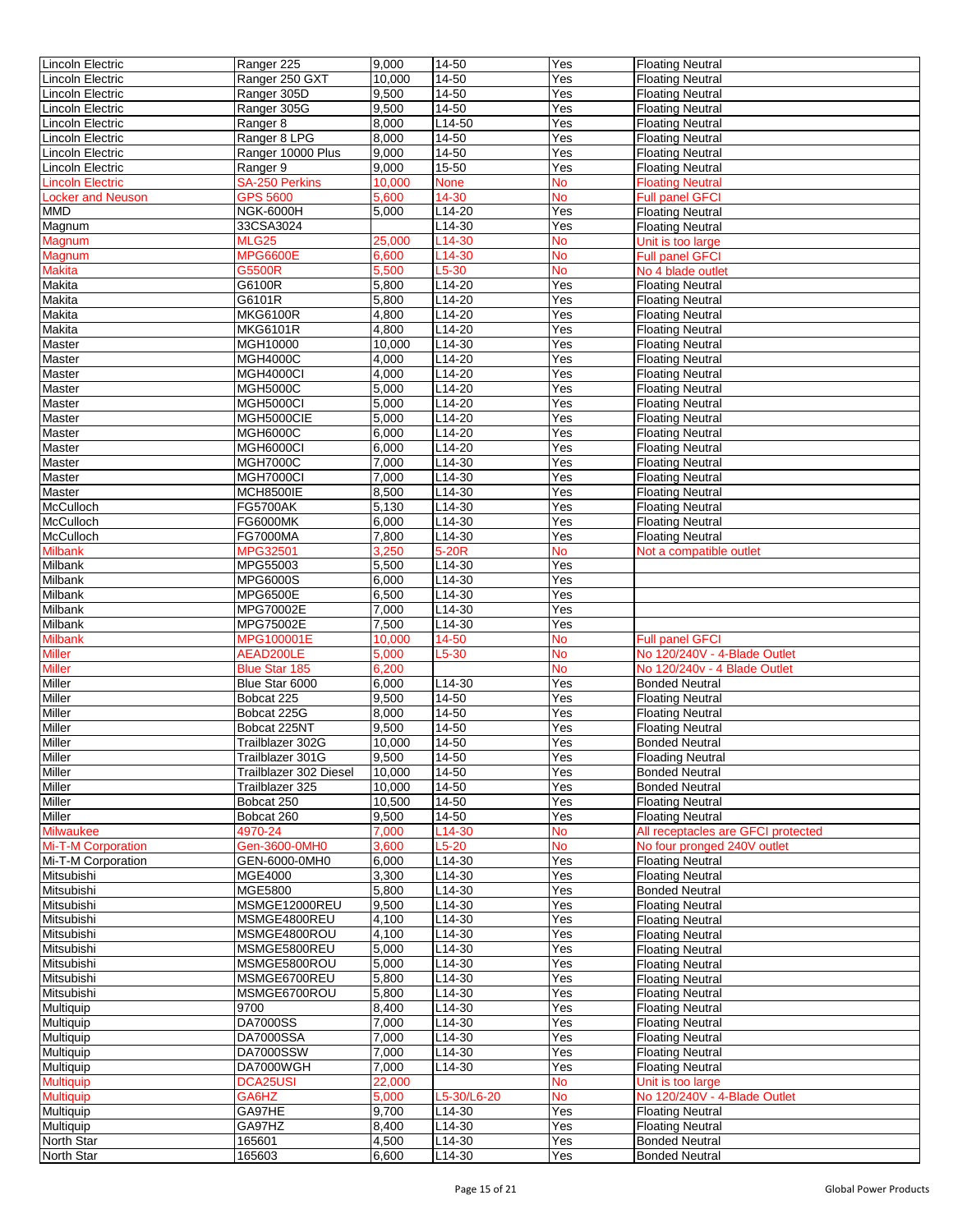| North Star                       | 165604                           | 6,000          | L14-30           | Yes        | <b>Bonded Neutral</b>                                |
|----------------------------------|----------------------------------|----------------|------------------|------------|------------------------------------------------------|
| North Star                       | 165605                           | 8,500          | L14-30 or 14-50  | Yes        | <b>Bonded Neutral</b>                                |
| North Star                       | 165606                           | 10,000         | L14-30 or 14-50  | Yes        | <b>Bonded Neutral</b>                                |
| <b>North Star</b>                | 165607                           | 13,500         | L14-30           | <b>No</b>  | Unit is too large                                    |
| North Star                       | 165911                           | 4,500          | L14-20           | Yes        | <b>Bonded Neutral</b>                                |
| <b>North Star</b>                | 165914                           | 6,600          | L14-30           | Yes        | <b>Bonded Neutral</b>                                |
| North Star                       | 165917                           | 10,000         | L14-30 or 14-50  | Yes        | <b>Bonded Neutral</b>                                |
| North Star                       | 165920                           | 6,600          | L14-30           | Yes        | <b>Bonded Neutral</b>                                |
| North Star                       | 165923                           | 10,500         | L14-30 or 14-50  | Yes        | <b>Bonded Neutral</b>                                |
| North Star                       | 165926                           | 4,500          | L14-20           | Yes        | <b>Bonded Neutral</b>                                |
| North Star                       | 165928                           | 9,600          | 14-50            | Yes        | <b>Bonded Neutral</b>                                |
| <b>North Star</b>                | 165938                           | 8,000          | L14-30           | Yes        | <b>Bonded Neutral</b>                                |
| North Star                       | 165950                           | 4,000          | L14-20           | Yes        | <b>Bonded Neutral</b>                                |
| North Star                       | 165957                           | 8,000          | L14-30           | Yes        | <b>Bonded Neutral</b>                                |
| North Star                       | 165967                           | 8,500          | L14-30 or 14-50  | Yes        | <b>Bonded Neutral</b>                                |
| North Star                       | 165930                           | 6.500          | L14-30           | Yes        | <b>Bonded Neutral</b>                                |
| North Star                       | M165923AB                        | 10,500         | L14-30 or 14-50  | Yes        | <b>Bonded Neutral</b>                                |
| <b>North Star</b>                | M165938Q                         | 6,600          | $L14-30$         | Yes        | <b>Bonded Neutral</b>                                |
| <b>North Star</b>                | 165929                           | 12,000         | 14-50            | No         | Unit is too large                                    |
| North Star                       | 165951                           | 7,200          | L14-30           | Yes        |                                                      |
|                                  |                                  |                |                  |            | <b>Floating Neutral</b>                              |
| Northern Tool                    | 10622<br>NSP7000EH               | 6,800<br>7,000 | L14-30           | Yes<br>Yes | <b>Floating Neutral</b>                              |
| NorthShore                       |                                  |                | L14-30           |            | <b>Floating Neutral</b>                              |
| Onan                             | 4.0BGE-FA26100                   | 4.000          |                  | <b>No</b>  | Does not have a compatible receptacle                |
| Onan                             | 4.0BGE-FA/26110                  | 4,000          |                  | No         | Does not have a compatible receptacle                |
| Onan                             | 6500                             | 5,000          | L14-30           | Yes        | <b>Bonded Neutral</b>                                |
| Onan                             | Pro 4000E                        | 3,500          | L14-20           | Yes        | <b>Bonded Neutral</b>                                |
| Onan                             | <b>EM 45</b>                     | 45,000         |                  | <b>No</b>  | Unit is too large                                    |
| Onan                             | P9500df                          | 7,500          | L14-30           | Yes        | <b>Bonded Neutral</b>                                |
| Pentagon                         | PT4400/E                         | 4,400          | L14-30           | Yes        | <b>Floating Neutral</b>                              |
| Pentagon                         | PT8500E                          | 7,000          | L14-30           |            | <b>Floating Neutral</b>                              |
| Polaris                          | <b>P3000ie</b>                   | 3,000          | $L5-30$          | <b>No</b>  | Unit is too small. No 120/240 outlet.                |
| <b>Polaris</b>                   | <b>P7500E</b>                    | 7,300          | $L14-30$         |            |                                                      |
| Polaris                          | P7500                            | 7,300          | L14-30           |            |                                                      |
| Porter-Cable                     | <b>BSI525-W</b>                  | 5,250          | L14-20           | Yes        | <b>Floating Neutral</b>                              |
| Porter-Cable                     | H1000                            | 10,000         | L14-30 or L14-50 | Yes        | <b>Floating Neutral</b>                              |
| Porter-Cable                     | PCBSI525W                        | 5,250          | L14-30           | Yes        | <b>Floating Neutral</b>                              |
| Porter-Cable                     | PCBSI550W                        | 5,500          | L14-30           | Yes        | <b>Floating Neutral</b>                              |
| Porter-Cable                     | <b>BSV550-W</b>                  | 5,500          | L14-30           | Yes        | <b>Floating Neutral</b>                              |
| Porter-Cable                     | PCBSV750W                        | 7,500          | L14-30           | Yes        | <b>Floating Neutral</b>                              |
| Porter-Cable                     | <b>PCCH3500IS</b>                | 3,500          | L14-20           | Yes        | <b>Floating Neutral</b>                              |
| Porter-Cable                     | PCGT5250WK                       | 5,250          | L14-30           | Yes        | <b>Floating Neutral</b>                              |
| Porter-Cable                     | PCH1000ISW                       | 10,000         | $L$ 14-30        | Yes        | <b>Floating Neutral</b>                              |
| Porter-Cable                     | PCH450ISW                        | 4,500          | L14-30           | Yes        | <b>Floating Neutral</b>                              |
| Porter-Cable                     | PCH451CSW                        | 4,500          | $L$ 14-20        | Yes        | <b>Floating Neutral</b>                              |
| Porter-Cable                     | PCH650ISW                        | 6,500          | L14-30           | Yes        | <b>Floating Neutral</b>                              |
| Poulan Pro                       | PP4300                           | 4,300          | L14-30           | Yes        | <b>Floating Neutral</b>                              |
| Poulan Pro                       | PP6600                           | 6,600          | L14-30           | Yes        | <b>Floating Neutral</b>                              |
| Poulan Pro                       |                                  | 6,600          |                  |            | <b>Floating Neutral</b>                              |
| Poulan Pro                       | <b>PP6600E</b><br><b>PP7600E</b> | 7,600          | L14-30<br>L14-30 | Yes<br>Yes | <b>Floating Neutral</b>                              |
| <b>Power Fist</b>                | 6500W                            | 6,500          | L14-30           | Yes        | <b>Bonded Neutral</b>                                |
| <b>Power Pro</b>                 | 4050                             | 3,250          | L5-30            | <b>No</b>  | No 120/240V - 4-Blade Outlet                         |
| <b>Power Pro</b>                 | 56405                            | 4,050          | <b>None</b>      | <b>No</b>  | No 120/240V - 4-Blade Outlet                         |
|                                  |                                  |                |                  |            |                                                      |
| Power Pro                        | 56680                            | 6,800<br>7.000 | L14-30<br>L14-30 | Yes        | <b>Floating Neutral</b>                              |
| Power Pro<br><b>Power Stroke</b> | 56875<br><b>PS903500A</b>        | 3,500          |                  | Yes        | <b>Floating Neutral</b>                              |
|                                  |                                  |                | <b>None</b>      | No<br>Yes  | No 120/240 - 4-Blade Outlet<br><b>Bonded Neutral</b> |
| Power Stroke                     | PS9C5001                         | 5,000          | L14-20           |            |                                                      |
| <b>Power Stroke</b>              | PS905000                         | 5,000          | L14-20           | Yes        | <b>Bonded Neutral</b>                                |
| Power Stroke                     | PS906025                         | 6,000          | $L14-30$         | Yes        | <b>Bonded Neutral</b>                                |
| Power Stroke                     | PS907000                         | 6.800          | L14-30           | Yes        | <b>Bonded Neutral</b>                                |
| Power Train                      | PT13000EG                        | 8,500          | L14-30           | Yes        | <b>Floating Neutral</b>                              |
| Power Train                      | PTG3500EXCS                      | 3,500          | L14-20           | Yes        | <b>Floating Neutral</b>                              |
| Power Train                      | PTG4500XCS                       | 4,500          | L14-20           | Yes        | <b>Floating Neutral</b>                              |
| Power Train                      | PTG6500EXCS                      | 6,500          | L14-30           | Yes        | <b>Floating Neutral</b>                              |
| PowerBack                        | GBFE6010                         | 6,000          | L14-20           | Yes        | <b>Floating Neutral</b>                              |
| PowerBack                        | GT5000C                          | 5,000          | $L14-20$         | Yes        | <b>Floating Neutral</b>                              |
| PowerBack                        | GT5000C-1                        | 5,000          | L14-20           | Yes        | <b>Floating Neutral</b>                              |
| PowerBack                        | GT5250-WK-2                      | 5,250          | L14-20           | Yes        | <b>Floating Neutral</b>                              |
| PowerBack                        | GT5251-1                         | 5,250          | L14-20           | Yes        | <b>Floating Neutral</b>                              |
| <b>PowerBOSS</b>                 | 1642-0                           | 5,500          | L14-30           | Yes        | <b>Floating Neutral</b>                              |
| PowerBOSS                        | 1642-2                           | 5,500          | L14-30           | Yes        | <b>Floating Neutral</b>                              |
| PowerBOSS                        | 30217                            | 5,250          | L14-30           | Yes        | <b>Floating Neutral</b>                              |
| PowerBOSS                        | 30220                            | 7,000          | L14-30           | Yes        | Bonded Neutral. By Briggs & Stratton                 |
| PowerBOSS                        | 30230                            | 5,600          | L14-30           | Yes        | <b>Bonded Neutral</b>                                |
| <b>PowerBOSS</b>                 | 30249                            | 5,500          | L14-30           | Yes        | Bonded Neutral. By Briggs & Stratton                 |
| PowerBOSS                        | 30255                            | 5,500          | L14-30           | Yes        | <b>Bonded Neutral</b>                                |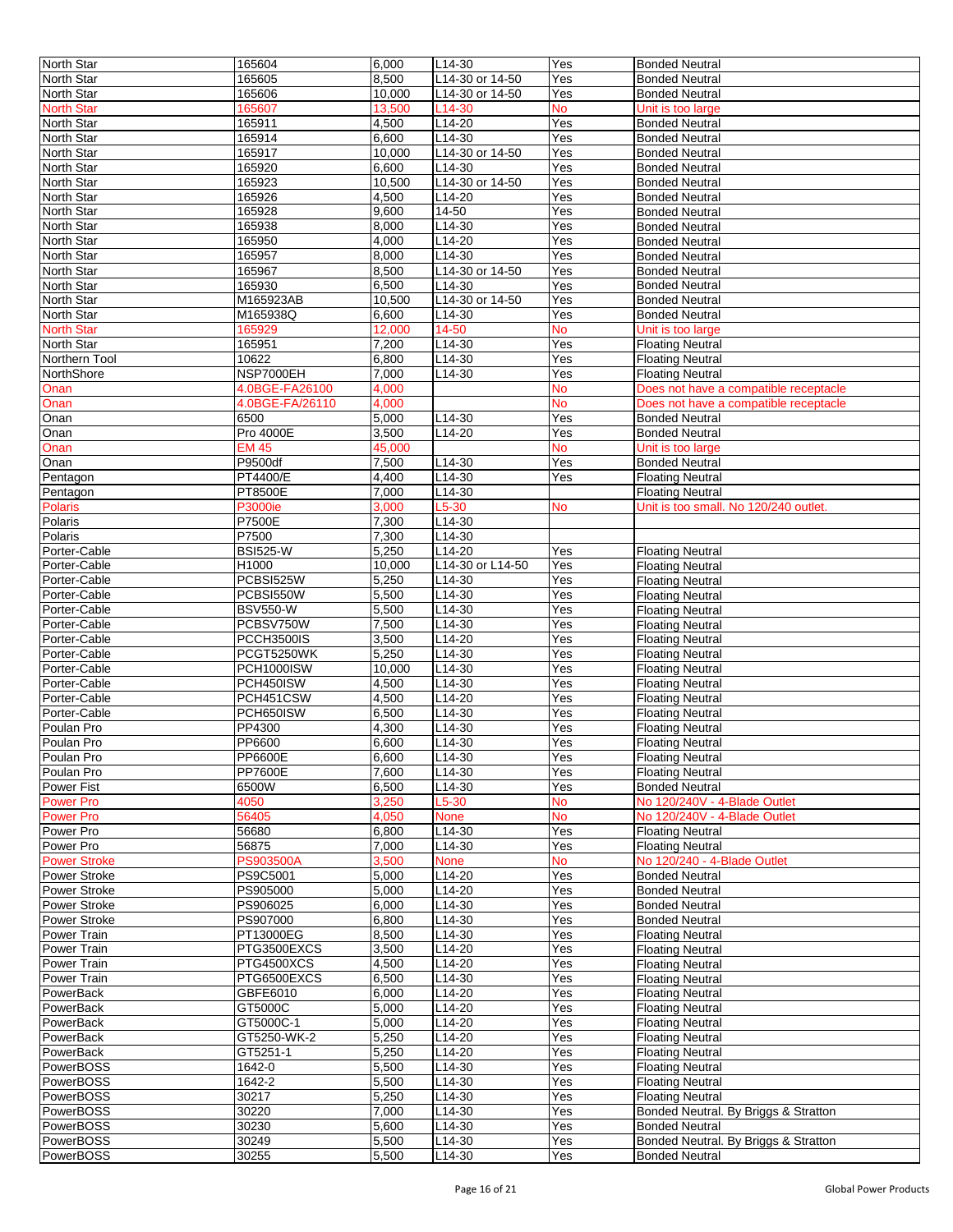| PowerBOSS         | 30359                  | 7,000  | $L14-30$            | Yes       | Bonded Neutral. By Briggs & Stratton |
|-------------------|------------------------|--------|---------------------|-----------|--------------------------------------|
| PowerBOSS         | 01648-1                | 4,500  | L14-30              | Yes       | <b>Bonded Neutral</b>                |
| Powerease         | <b>BE-9000ER</b>       | 9,000  | L14-30              | Yes       | <b>Floating Neutral</b>              |
| Powerease         | <b>MN9000ER</b>        | 9,000  | L14-30              | Yes       | <b>Floating Neutral</b>              |
|                   | 166114                 | 7,250  | L14-30              | Yes       | <b>Floating Neutral</b>              |
| PowerHorse        |                        |        |                     |           |                                      |
| PowerHorse        | 750133                 | 7,250  | $L14-30$            | Yes       | <b>Floating Neutral</b>              |
| PowerHorse        | M166112B               | 3,100  | $L14-30$            | Yes       | <b>Floating Neutral</b>              |
| PowerHorse        | M166113B               | 7,000  | L14-30              | Yes       | <b>Bonded Neutral</b>                |
| PowerHorse        | M166114B.2             | 7,250  | $L14-30$            | Yes       | <b>Floating Neutral</b>              |
| PowerHorse        | M74006A                | 6,500  | L14-30 or 14-50     | Yes       |                                      |
| PowerHorse        | M75014A.4              | 7,250  | L14-30              | Yes       | <b>Bonded Neutral</b>                |
| PowerHorse        | M750140B               | 5,500  | $L14-30$            | Yes       | <b>Bonded Neutral</b>                |
| PowerHorse        | M750142B.3             | 7,250  | $L14-30$            | Yes       | <b>Bonede Neutral</b>                |
| PowerHorse        | M750144B.2             | 8,400  | 14-50               | Yes       | <b>Bonded Neutral</b>                |
| PowerHorse        | M799215A.3             | 10,000 | L14-30 or 14-50     | Yes       | <b>Bonded Neutral</b>                |
| PowerHouse        | <b>PH3100Ri</b>        | 3.100  | $L5-30$             | <b>No</b> | No 120/240V - 4-Blade Outlet         |
| Powerland         | PD3G8500E              | 7,000  | L14-30              | Yes       | <b>Floating Neutral</b>              |
| Powerland         | PD8500e                | 8,500  | L14-30              | Yes       | <b>Floating Neutral</b>              |
|                   |                        |        |                     |           |                                      |
| Powerland         | PD10000E               | 10,000 | L14-30 or 14-50     | Yes       | <b>Floating Neutral</b>              |
| Powerland         | PD3G10000E             | 8,000  | $L14-30$ or 14-50   | Yes       | <b>Floating Neutral</b>              |
| Powerland         | PD3G12000E             | 10,000 | L14-30 or 14-50     | Yes       | <b>Floating Neutral</b>              |
| Powerland         | <b>PD6500E</b>         | 6,875  | L14-30              | Yes       | <b>Floating Neutral</b>              |
| Powermate         | PM0125500              | 5,500  | L14-30              | Yes       | <b>Floating Neutral</b>              |
| Powermate         | <b>DF3500</b><br>#6957 | 3,500  | L5-30               | No        | No 120/240- 4 Blade outlet           |
| Powermate         | #6958<br>DF7500        | 7,500  | $L14-30$            | Yes       | <b>Floating Neutral</b>              |
| PowerMax          | <b>XP10000E</b>        | 10,000 | L14-30 or 14-50     | Yes       | <b>Floating Neutral</b>              |
| PowerMax          | XP8500E                | 7,000  | L14-30              | Yes       | <b>Floating Neutral</b>              |
| PowerMax          | XP4400                 | 4,400  | L14-30              | Yes       | <b>Floating Neutral</b>              |
| PowerTEC          | DFD9000H               | 7,000  | $L14-30$            | Yes       | <b>Bonded Neutral</b>                |
| <b>PRAMAC</b>     | S14000                 | 11,700 | L14-30 or 14-50     | <b>No</b> | Unit is too large                    |
| <b>PRAMAC</b>     | S5000                  | 5,000  | L14-20              | Yes       | <b>Bonded Neutral</b>                |
|                   |                        |        |                     |           |                                      |
| <b>PRAMAC</b>     | S7500                  | 7,500  | L14-30              | Yes       | <b>Bonded Neutral</b>                |
| <b>PRAMAC</b>     | S10000                 | 10,000 | L14-30 or 14-50     | Yes       | <b>Bonded Neutral</b>                |
| Predator          | 56169                  | 7,000  | L14-30              | Yes       | <b>Bonded Neutral</b>                |
| Predator          | 61725                  | 11,000 | 14-50               | Yes       | <b>Bonded Neutral</b>                |
| Predator          | 63080                  | 3,200  | L14-30              | Yes       | <b>Bonded Neutral</b>                |
| Predator          | 63083                  | 5,500  | $L14-30$            | Yes       | <b>Bonded Neutral</b>                |
| Predator          | 63085                  | 7,000  | L14-30              | Yes       | <b>Bonded Neutral</b>                |
| Predator          | 63086                  | 7,000  | L14-30              | Yes       | <b>Bonded Neutral</b>                |
| Predator          | 63087                  | 7,000  | L14-30              | Yes       | <b>Bonded Neutral</b>                |
| Predator          | 63088                  | 7,000  | L14-30              | Yes       | <b>Bonded Neutral</b>                |
| Predator          | 63962                  | 3,500  | L14-30              | Yes       | <b>Bonded Neutral</b>                |
| Predator          | 63970                  | 7,250  | $L14-30$            | Yes       | <b>Bonded Neutral</b>                |
|                   |                        |        |                     |           |                                      |
| Predator          | 63968                  | 9,000  | L14-30              | Yes       | <b>Bonded Neutral</b>                |
| Predator          | 68526                  | 6,500  | L14-30              | Yes       | <b>Bonded Neutral</b>                |
| Predator          | 68525                  | 8,750  | L14-30              | Yes       | <b>Bonded Neutral</b>                |
| Predator          | 68529                  | 6,500  | L14-30              | Yes       | <b>Bonded Neutral</b>                |
| Predator          | 68530                  | 8,750  | L <sub>14</sub> -30 | Yes       | <b>Bonded Neutral</b>                |
| Predator          | 69675                  | 3,200  | L14-30              | Yes       | <b>Bonded Neutral</b>                |
| Predator          | 69676                  | 3,200  | L14-30              | Yes       | <b>Bonded Neutral</b>                |
| Predator          | 69671                  | 7,000  | L14-30              | Yes       | <b>Bonded Neutral</b>                |
| Predator          | 69677                  | 7,000  | L14-30              | Yes       | <b>Bonded Neutral</b>                |
| Predator          | 69728                  | 3,200  | L14-30              | Yes       | <b>Bonded Neutral</b>                |
| Predator          | 69729                  | 3,200  | $L14-30$            | Yes       | <b>Bonded Neutral</b>                |
| Princess Auto     | PowerFist 6500         | 6,500  | $L14-30$            | Yes       | <b>Floating Neutral</b>              |
| Pro Force         | PM0106000              | 6,000  | L14-30              | Yes       | <b>Floating Neutral</b>              |
| Pro-Point         | 3,000W                 | 2,800  | L14-30              | Yes       | <b>Bonded Neutral</b>                |
|                   |                        | 5,500  |                     |           |                                      |
| Pro-Point         | 6,500                  |        | L14-30              | Yes       | <b>Bonded Neutral</b>                |
| Pro-Point         | 9,250W                 | 7,500  | $L14-30$            | Yes       | <b>Bonded Neutral</b>                |
| Pro-Quip          | Q7.7K                  | 7,700  | L14-30              | Yes       | <b>Bonded Neutral</b>                |
| Pro-Quip          | Q8.3K                  | 5,000  | $L14-30$            | Yes       | <b>Bonded Neutral</b>                |
| Pulsar            | <b>HD6580B</b>         | 5,500  | L14-30              | Yes       | <b>Bonded Neutral</b>                |
| Pulsar            | G12KBN                 | 9,500  | L14-30 or 14-50     | Yes       | <b>Bonded Neutral</b>                |
| Pulsar            | G10KBN                 | 8,000  | L14-30 or 14-50     | Yes       | <b>Bonded Neutral</b>                |
| Pulsar            | PG6000                 | 6,000  | L14-30              | Yes       | <b>Bonded Neutral</b>                |
| Pulsar            | <b>PG7750B</b>         | 6,250  | L14-30              | Yes       | <b>Bonded Neutral</b>                |
| Pulsar            | PG7500                 | 7,500  | L14-30              | Yes       | <b>Bonded Neutral</b>                |
| Pulsar            | PG10000                | 10,000 | L14-30 or 14-50     | Yes       | <b>Bonded Neutral</b>                |
| Pulsar            | PG12000B               | 9,500  | L14-30 or 14-50     | Yes       | <b>Bonded Neutral</b>                |
| Ranger 10000      | IM819-B                | 9,000  | 14-50               | Yes       | <b>Floating Neutral</b>              |
| Ranger 10000 Plus | <b>IM925</b>           | 9,000  | 14-50               | Yes       | <b>Floating Neutral</b>              |
|                   |                        |        |                     |           |                                      |
| Ranger305G        | K1726-5                | 9,500  |                     | <b>No</b> | <b>Double Pole Circuit Breaker</b>   |
| Ranger 330MPX     | K3459-1                | 10,000 | L14-50              | Yes       | <b>Floating Neutral</b>              |
| Rainier           | R12000DF               | 9,500  | L14-30 or 14-50     | Yes       | <b>Bonded Neutral</b>                |
| Raven             | <b>GEN6500E</b>        | 5,500  | L14-30              | Yes       | <b>Floating Neutral</b>              |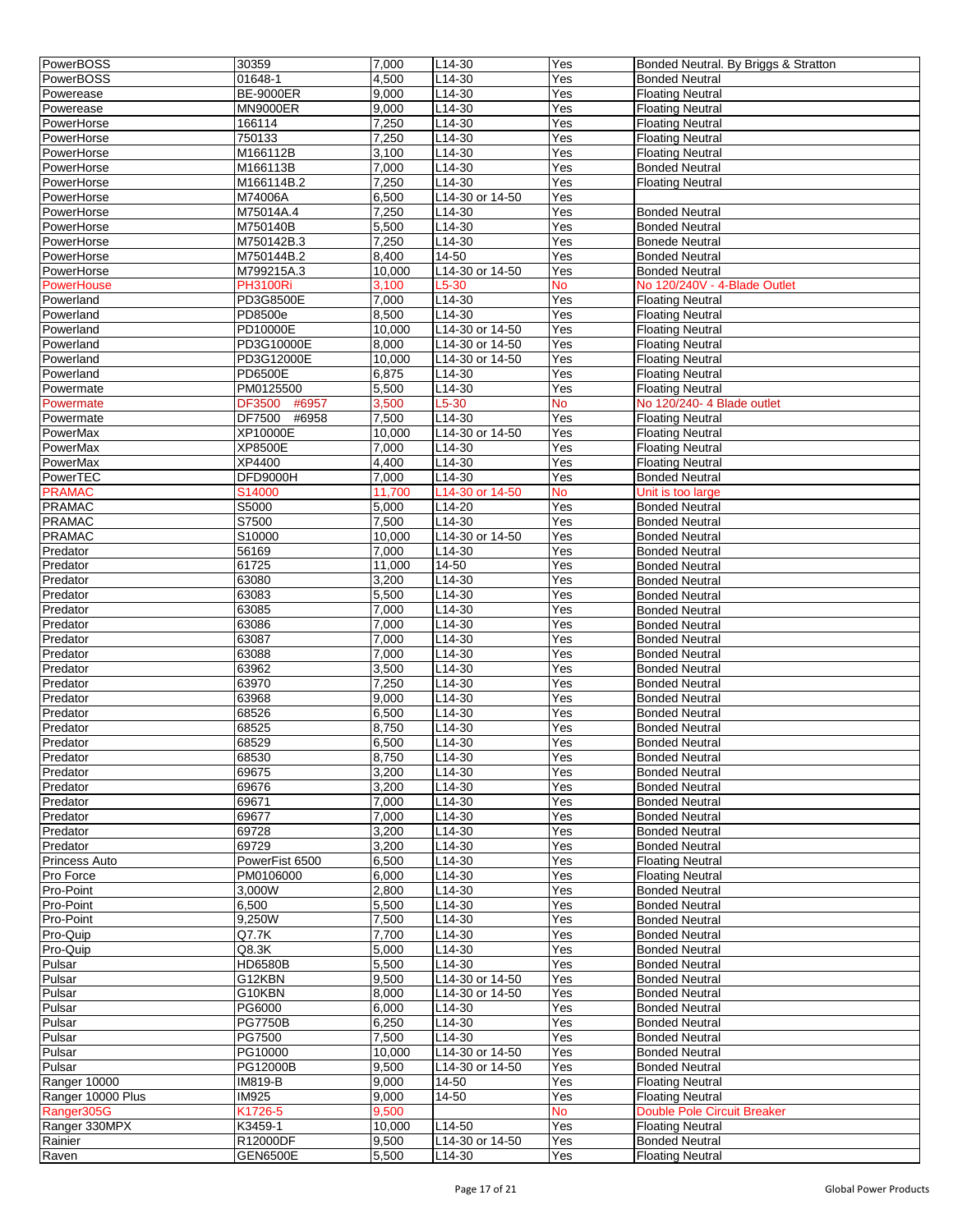| Reddy                              | <b>RGH1100IE</b>    | 10,000          | L14-30 or 14-50            | Yes              | <b>Floating Neutral</b>                            |
|------------------------------------|---------------------|-----------------|----------------------------|------------------|----------------------------------------------------|
| Reddy                              | RGH3000             | 2,500           | <b>Duplex</b>              | <b>No</b>        | Floating Neutral                                   |
| Reddy                              | <b>RGH3000PR</b>    | 2,500           | <b>Duplex</b>              | <b>No</b>        | <b>Floating Neutral</b>                            |
| Reddy                              | <b>RGH5500</b>      | 5,000           | L14-20                     | Yes              | <b>Floating Neutral</b>                            |
| Reddy                              | <b>RGH5500IE</b>    | 5,000           | L14-20                     | Yes              | <b>Floating Neutral</b>                            |
| Reddy                              | <b>RGH7500IE</b>    | 7,000           | L14-30                     | Yes              | <b>Floating Neutral</b>                            |
| <b>RedHawk Electric Generators</b> | ETDG4LE             | 4,500           | L14-30                     | Yes              | <b>Floating Neutral</b>                            |
| <b>RedHawk Electric Generators</b> | ETDG4LN             | 3,600           | L14-30                     | Yes              | <b>Floating Neutral</b>                            |
| <b>RedHawk Electric Generators</b> | ETDG6LE             | 6,500           | L14-30                     | Yes              | <b>Floating Neutral</b>                            |
| <b>RedHawk Electric Generators</b> | ETDG6LN             | 3,600           | L14-30                     | Yes              | <b>Floating Neutral</b>                            |
| <b>RedHawk Electric Generators</b> | ETDWG6LER           | 3,600           | L14-20                     | Yes              | <b>Floating Neutral</b>                            |
| Ridgid                             | RD6800              | 6,800           | L14-30                     | Yes              | <b>Floating Neutral</b>                            |
| Ridgid                             | RD680011            | 6,800           | L14-30                     | Yes              | <b>Floating Neutral</b>                            |
| Ridgid                             | RD7000              | 7,000           | L14-30                     | Yes              | <b>Floating Neutral</b>                            |
| Ridgid                             | RD8000              | 8,000           | $L14-30$                   | Yes              | <b>Floating Neutral</b>                            |
| Ridgid                             | RD8011              | 8,000           | L14-30                     | Yes              | <b>Floating Neutral</b>                            |
| Ridgid                             | RD906500P           | 6,500           | L14-30                     | Yes              | <b>Floating Neutral</b>                            |
| Ridgid                             | RD905712            | 5,700           | $L14-30$                   | Yes              | <b>Bonded Neutral</b>                              |
| Ridgid                             | RD906812            | 6,800           | L14-30                     | Yes              | <b>Floating Neutral</b>                            |
| Ridgid                             | RD906812B           | 6,800           | L14-30                     | Yes              | <b>Floating Neutral</b>                            |
| Ridgid                             | RD906814            | 6,800           | L14-30                     | Yes              | <b>Bonded Neutral</b>                              |
| Ridgid                             | RD906814P           | 6,800           | $L14-30$                   | Yes              | <b>Bonded Neutral</b>                              |
| Ridgid                             | RD907000P           | 7,000           | L14-30                     | Yes              | <b>Bonded Neutral</b>                              |
| Rigid                              | RD907500P           | 7,500           | L14-30                     | Yes              | <b>Bonded Neutral</b>                              |
| Ridgid                             | RD9C7000AG          | 7,000           | L14-30                     | Yes              | <b>Floating Neutral</b>                            |
| Ridgid                             | <b>RDCA6800</b>     | 6,800           | L14-30                     | Yes              | <b>Floating Neutral</b>                            |
| Ridgid                             | <b>RDCA7000</b>     | 7,000           | L14-30                     | Yes              | <b>Floating Neutral</b>                            |
| Ridgid                             | RD9C7000BG          | 7,000           | L14-30                     | Yes              | <b>Floating Neutral</b>                            |
| <b>River Rock</b>                  | 0239062             | 6,000           | L14-30                     | Yes              | <b>Floating Neutral</b>                            |
| <b>Robin Subaru</b>                | <b>RG4300SI</b>     | 3,800           | $L5-30$                    | <b>No</b>        |                                                    |
| Robin Subaru                       | <b>RGD3300H</b>     | 3,000           | L14-20                     | Yes              | <b>Floating Neutral</b>                            |
| Robin Subaru                       | RGV12100            | 10,000          | L14-30                     | Yes              | Floating Neutral.                                  |
|                                    |                     |                 |                            |                  | Can't use 14-50 because it is a twist lock         |
| Robin Subaru                       | <b>RGV4100</b>      | 3,600           | L14-20                     | Yes              | <b>Floating Neutral</b>                            |
| Robin Subaru                       | <b>RGV4100E</b>     | 3,000           | L14-20                     | Yes              | <b>Floating Neutral</b>                            |
| Robin Subaru                       | <b>RGV6100</b>      | 4,800           | L14-20                     | Yes              | <b>Floating Neutral</b>                            |
| Robin Subaru                       | <b>RGV6100E</b>     | 4,800           | L14-20                     | Yes              | Floating Neutral. E = Electric Start               |
| Robin Subaru                       | <b>RGV7500</b>      | 6,000           | L14-30                     | Yes              | <b>Floating Neutral</b>                            |
| Robin Subaru                       | <b>RGV7500E</b>     | 6,000           | L14-30                     | Yes              | Floating Neutral. E = Electric Start               |
| Robin Subaru                       | SGX3500             | 3,200           | L14-20                     | Yes              | <b>Floating Neutral</b>                            |
| <b>ROCKPALS</b>                    | R12000ED            | 9,000           | L14-30 or 14-50            | Yes              | <b>Floating Neutral</b>                            |
| <b>Rural King</b>                  | 6500e               | 6,500           | L14-30                     | Yes              | <b>Floating Neutral</b>                            |
| <b>Rural King</b>                  | 8000e               | 6,500           | L14-30                     | Yes              | <b>Floating Neutral</b>                            |
| <b>Rural King</b>                  | 10000e              | 8,000           | L14-30                     | Yes              | <b>Floating Neutral</b>                            |
| Ryobi                              | RY905500            | 5,500           | L14-30                     | Yes              | <b>Floating Neutral</b>                            |
| Ryobi                              | RY906500            | 6,500           | L14-30                     | Yes              | <b>Floating Neutral</b>                            |
| Ryobi                              | RY907000            | 7,000           | L14-30                     | Yes              | <b>Floating Neutral</b>                            |
| Ryobi                              | RY908000E           | 8,000           | L <sub>14</sub> -30        | Yes              | <b>Floatin Neutral</b>                             |
| <b>Ryobi</b>                       | RY903600            | 3,600           | $L5-30$                    | <b>No</b>        | No 120/240V-4-Blade Outlet Too Small               |
| <b>Smarter Tools</b>               | <b>GP4750EB</b>     | 3,600           | $L5-30$                    | <b>No</b>        | No 120/240V - 4-Blade Outlet                       |
| <b>Smarter Tools</b>               | GP6500DEB           | 5,200           | L14-30                     | $\overline{Yes}$ | <b>Floating Neutral</b>                            |
| <b>Smarter Tools</b>               | GP7500DEB           | 7,500           | L14-30                     | Yes              | <b>Floating Neutral</b>                            |
| <b>Smarter Tools</b>               | GP9500EB            | 7,500           | $L14-30$                   | Yes              | <b>Bonded Neutral</b>                              |
| <b>Snapper by Generac</b>          |                     |                 |                            |                  |                                                    |
| Sportsman                          | 1668-0              | 5,500           | L14-30                     | Yes              | <b>Bonded Neutral</b>                              |
| Sportsman                          | 800517              | 9,000           | L14-30                     | Yes              | <b>Bonded Neutral</b>                              |
|                                    | 800517              | 7,200           | L14-30                     | Yes              | <b>Bonded Neutral</b>                              |
| Sportsman                          | <b>GEN4000LP</b>    | 3,250           | $L5-30$                    | <b>No</b>        | No 120/240V - 4-Blade Outlet                       |
| Sportsman                          | <b>GEN7000</b>      | 6,000           | L14-30                     | Yes              | <b>Floating Neutral</b>                            |
| Sportsman                          | GEN7000LP           | 6,000           | L14-30                     | Yes              | <b>Floating Neutral</b>                            |
| Sportsman                          | GEN7500DF           | 6,000           | $L14-30$                   | Yes              | <b>Bonded Neutral</b>                              |
| Sportsman                          | GEN9000DF           | 8,000           | L14-30                     | Yes              | <b>Bonded Neutral</b>                              |
| Sportsman                          | GENTRI10            | 8,500           | L14-30                     | Yes              | <b>Bonded Neutral</b>                              |
| Stanley                            | G5000S              | 5,000           | L14-30                     | Yes              | <b>Floating Neutral</b>                            |
| Stanley                            | G8000S              | 8,000           | L14-30                     | Yes              | <b>Floating Neutral</b>                            |
| Steele                             | SP-GG1000E          | 8,200           | L14-30                     | Yes              | <b>Floating Neutral</b>                            |
| Steele                             | SP-GG600            | 6,000           | L14-30                     | Yes              | <b>Floating Neutral</b>                            |
| <b>Steele</b>                      | SP-GG750E           | 6,000           | L14-30                     | Yes              | <b>Floating Neutral</b>                            |
| Steele                             | SP-GG900E           | 7,500           | L14-30                     | Yes              | <b>Floating Neutral</b>                            |
| Subaru                             | <b>RGX7500</b>      | 7,500           | L14-30                     | Yes              | <b>Floating Neutral</b>                            |
| Subaru                             | SGX3500             | 3,500           | L14-20                     | Yes              | <b>Floating Neutral</b>                            |
| Subaru                             | SGX5000             | 4,500           | L14-20                     | Yes              | <b>Floating Neutral</b>                            |
| Subaru                             | SGX7500             | 7,500           | L14-30                     | Yes              | <b>Floating Neutral</b>                            |
| Surge Master                       | <b>SM5000CH</b>     | 5,000           | L14-30                     | Yes              | <b>Bonded Neutral</b>                              |
| <b>SYCAMORE</b><br>Tahoe           | APX 6<br>TI10000LXI | 6,000<br>10,000 | L14-30<br>L14-30 and 14-50 | Yes<br>Yes       | <b>Floating Neutral</b><br><b>Floating Neutral</b> |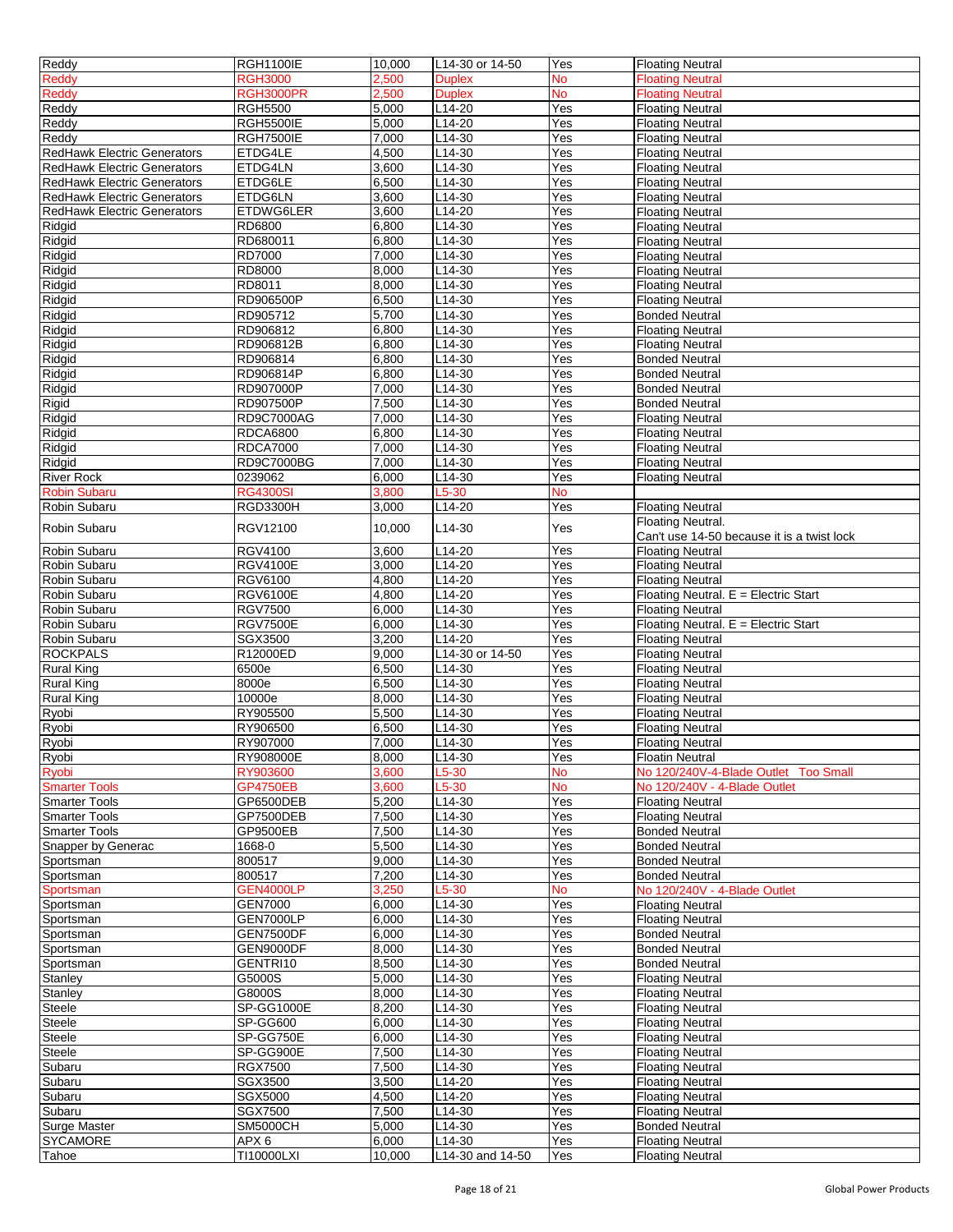| Tahoe                          | TI10000LXIT                        | 10.000          | L14-30 and 14-50              | Yes             | <b>Floating Neutral</b>                    |
|--------------------------------|------------------------------------|-----------------|-------------------------------|-----------------|--------------------------------------------|
| Tahoe                          | TI10000LXR                         | 10.000          | 14-50                         | Yes             | <b>Floating Neutral</b>                    |
| Tahoe                          | <b>TI7000LXR</b>                   | 7,000           | L14-30                        | Yes             | <b>Floating Neutral</b>                    |
|                                |                                    |                 |                               |                 |                                            |
| Tahoe                          | TI9000                             | 9,000           | 14-50                         | Yes             | <b>Floating Neutral. Tri-Fuel</b>          |
| ThermalArc                     | TA-10/270H                         | 10,000          | 14-50                         | Yes             | <b>Bonded Neutral</b>                      |
| <b>Titan Worldwide</b>         | <b>HYSJD2000</b>                   | 2,000           | None                          | No              | Not big enough/ No 120/240V outlet         |
| <b>Titan Worldwide</b>         | <b>HYSJD3000</b>                   | 3,000           | None                          | <b>No</b>       | Not big enough/ No 120/240V outlet         |
| <b>Titan Worldwide</b>         | HYSJD6500                          | 6,500           | L14-30                        | Yes             | <b>Bonded Neutral</b>                      |
| Titan                          | TG5500D                            | 4,200           | $L14-20$                      | Yes             | <b>Floating Neutral</b>                    |
| Titan                          | <b>TG7500D</b>                     | 6,000           | L14-20                        | Yes             | <b>Floading Neutral</b>                    |
| Titan                          | TG8000                             | 7,200           | $L14-30$                      | Yes             | <b>Floating Neutral</b>                    |
|                                | TG8500                             |                 | $L14-30$                      |                 |                                            |
| Titan                          |                                    | 7,200           |                               | Yes             | <b>Floating Neutral</b>                    |
| <b>Tool Shed</b>               | 6500MAN                            | 5,500           | L14-30                        | Yes             | <b>Floating Neutral</b>                    |
| <b>Triple-Fuel Honda</b>       | 3397                               | 13,750          | 14-50                         | No              | Unit is to large                           |
| <b>Troy Built</b>              | 30341                              | 5,500           | L14-30                        | Yes             | <b>Floating Neutral</b>                    |
| <b>Troy-Bilt</b>               | 1919                               | 5,550           | $L14-30$                      | Yes             | <b>Floating Neutral</b>                    |
| <b>Troy-Bilt</b>               | 1923                               | 900             | $5-5R$                        | No              | No 120/240V - 4-Blade Outlet               |
| Troy-Bilt                      | 1924                               | 3,550           | L14-20                        | Yes             | <b>Floating Neutral</b>                    |
| Troy-Bilt                      | 1925                               | 7,550           | L14-30                        | Yes             | <b>Floating Neutral</b>                    |
|                                |                                    |                 |                               |                 |                                            |
| <b>Troy-Bilt</b>               | 3245                               | 5,550           | L14-30                        | Yes             | <b>Floating Neutral</b>                    |
| Troy-Bilt                      | 30237                              | 7,800           | L14-30                        | Yes             | <b>Floating Neutral</b>                    |
| <b>Troy-Bilt</b>               | 30245                              | 5,500           | L14-30                        | Yes             | <b>Floating Neutral</b>                    |
| <b>Troy-Bilt</b>               | 30247                              | 8,000           | $L14-30$                      | Yes             | <b>Floating Neutral</b>                    |
| <b>Troy-Bilt</b>               | 30248                              | 3,550           | <b>Duplex Only</b>            | <b>No</b>       | No 120/240 - 4-Blade Outlet                |
| Troy-Bilt                      | 30343                              | 5,000           | L14-30                        | Yes             | <b>Bonded Neutral</b>                      |
| Troy-Bilt                      | 30378                              | 3,500           | L14-20                        | Yes             | <b>Bonded Neutral</b>                      |
|                                |                                    |                 |                               |                 |                                            |
| <b>Troy-Bilt</b>               | 30387                              | 3,250           | L14-30                        | Yes             | <b>Bonded Neutral</b>                      |
| <b>Troy-Bilt</b>               | 30387                              | 8,000           | $L14-30$                      | Yes             | <b>Bonded Neutral</b>                      |
| <b>Troy-Bilt</b>               | 30431                              | 5,500           | L14-30                        | Yes             | <b>Floating Neutral</b>                    |
| <b>Troy-Bilt</b>               | 30432                              | 6,200           | $L14-30$                      | Yes             | <b>Floating Neutral</b>                    |
| <b>Troy-Bilt</b>               | 30475                              | 6,000           | L14-30                        | Yes             | <b>Floating Neutral</b>                    |
| <b>Troy-Bilt</b>               | 30477                              | 7,000           | L14-30                        | Yes             | <b>Floating Neutral</b>                    |
| Troy-Bilt                      | 30478                              | 7,000           | L14-30                        | Yes             | <b>Floating Neutral</b>                    |
|                                | 30594                              | 6,250           | L14-30                        | Yes             |                                            |
| Troy-Bilt                      |                                    |                 |                               |                 | <b>Floating Neutral</b>                    |
| <b>True Life</b>               | 12000                              | 12,000          | L14-30                        | <b>No</b>       | Unit is too Large                          |
| Toro                           | T4000D                             | 3,600           | L14-30                        | Yes             | <b>Bonded Neutral</b>                      |
| Tsurumi                        | <b>TPG2900H-DX</b>                 | 2,900           | <b>Duplex Only</b>            | <b>No</b>       | No 120/240V - 4-Blade Outlet               |
| Tsurumi                        | TPG3-6000HDX                       | 5,000           | L14-20 OR L14-30              | Yes             | <b>Floating Neutral</b>                    |
| Tsurumi                        | TPG-4300H-DX                       | 4,300           | L14-20                        | Yes             | <b>Floating Neutral</b>                    |
| Tsurumi                        | TPG-6000H-DX                       | 6,000           | L14-20                        | Yes             | <b>Floating Neutral</b>                    |
| Tsurumi                        | <b>TPG-7000HDX</b>                 | 6,000           | L14-30                        | Yes             | <b>Floating Neutral</b>                    |
|                                |                                    |                 | $L$ 14-30                     |                 |                                            |
| <b>United Power</b>            | 9000RC                             | 9,000           |                               | Yes             | <b>Bonded Neutral</b>                      |
| <b>United Power System</b>     | UPD6500                            | 6,500           | $L14-30$                      | Yes             | <b>Floating Neutral</b>                    |
| JST                            | GG3500                             | 3,500           | <b>Duplex Only</b>            | <b>No</b>       | No 120/240V - 4-Blade Outlet               |
| UST                            | GG5500                             | 5,500           | $\overline{L14-30}$           | Yes             | <b>Floating Neutral</b>                    |
| UST                            | GG7500                             | 7,500           | L14-30                        | Yes             | <b>Floating Neutral</b>                    |
| Valsi                          | G80MG1500KWAE                      | 7,000           | L14-30                        | Yes             | <b>Bonded Neutral</b>                      |
| Ventrac                        | <b>HG150</b>                       | 12,500          | L <sub>14</sub> -30 and 14-50 | No.             | Unit is too Large                          |
| Voltmaster                     | AR100                              | 9,500           | L <sub>14</sub> -30           | Yes             | <b>Floating Neutral</b>                    |
|                                |                                    |                 |                               |                 |                                            |
| Voltmaster                     | LR60EL                             | 5,000           | L14-20                        | Yes             | <b>Floating Neutral</b>                    |
| Voltmaster                     | <b>LR105E</b>                      | 10,000          | L14-30 and 14-50              | Yes             | <b>Floating Neutral</b>                    |
| Voltmaster                     | <b>PTO 15/12</b>                   | 12,000          | 14-50                         | <b>No</b>       | Unit is too Large                          |
| <b>Wacker Neuson GP5600A</b>   | 620979                             | 5.600           |                               | No              | <b>Full panel GFCI</b>                     |
| <b>Wacker Neuson GP5600A</b>   | 620983                             | 5,600           |                               | <b>No</b>       | <b>Full panel GFCI</b>                     |
| <b>Wacker Neuson GPS5600A</b>  | 620981                             | 5,600           |                               | No              | <b>Full panel GFCI</b>                     |
| <b>Wacher Neuson GP6600A</b>   | GP6600A                            | 6,000           | L <sub>14</sub> -30           | No              | <b>Full panel GFCI</b>                     |
| <b>Wachker Neuson GPS9700V</b> | <b>GPS9700V</b>                    | 9,700           | L14-30                        | <b>No</b>       | <b>Full panel GFCI</b>                     |
|                                |                                    |                 |                               |                 |                                            |
| Wallenstein                    | EC2500                             | 2,100           | <b>Duplex</b>                 | <b>No</b>       | No 120/240 - 4-Blade Outlet                |
| Wallenstein                    | EC2600                             | 2,300           | <b>Duplex</b>                 | No              | No 120/240 - 4-Blade Outlet                |
| Wallenstein                    | EC3300                             | 3,000           | <b>120V</b>                   | <b>No</b>       | No 120/240 - 4-Blade Outlet                |
| Wallenstein                    | EC5000                             | 4,500           | $L14-30$                      | Yes             | <b>Floating Neutral</b>                    |
| Wallenstein                    | <b>EC5000GFI</b>                   | 4,500           | 20A Duplex                    | No              | <b>GFCI Protected</b>                      |
| Wallenstein                    | EU5000                             | 4,500           | L14-30                        | Yes             | <b>Bonded Neutral</b>                      |
| Wallenstein                    | <b>EU5000E</b>                     | 4,500           | L14-30                        | Yes             | <b>Bonded Neutral</b>                      |
|                                |                                    |                 |                               |                 |                                            |
| Wallenstein                    | EU6000                             | 5,000           | L14-30                        | Yes             | <b>Bonded Neutral</b>                      |
| Wallenstein                    | <b>EU6000E</b>                     | 5.000           | L14-30                        | Yes             | <b>Bonded Neutral</b>                      |
| Wallenstein                    | GF5000A                            | 4,500           | L14-30                        | Yes             | <b>Bonded Neutral</b>                      |
| Wallenstein                    | GF6000A                            | 6,000           | L14-30                        | Yes             | <b>Bonded Neutral</b>                      |
| Wallenstein                    |                                    | 7,200           | L14-30                        | Yes             | <b>Bonded Neutral</b>                      |
| Wallenstein                    | <b>GF7200EA</b>                    |                 |                               |                 |                                            |
|                                |                                    |                 |                               |                 |                                            |
|                                | <b>EU7200E</b>                     | 6,500           | L14-30                        | Yes             | <b>Bonded Neutral</b>                      |
| Wallenstein                    | <b>HUF12000E</b>                   | 12,000          | 14-50                         | No              | Unit is too Large                          |
| Wallenstein                    | <b>HUF12000EA</b>                  | 12,000          | 14-50                         | No              | Unit is too Large                          |
| Wallenstein                    | <b>HUF1222E</b>                    | 12,000          | 14-50                         | No              | Unit is too Large                          |
| Wallenstein<br>Wallenstein     | <b>HUF1222EA</b><br><b>WCS7000</b> | 12,000<br>6,200 | 14-50<br>L14-30               | <b>No</b><br>No | Unit is too Large<br><b>GFCI Protected</b> |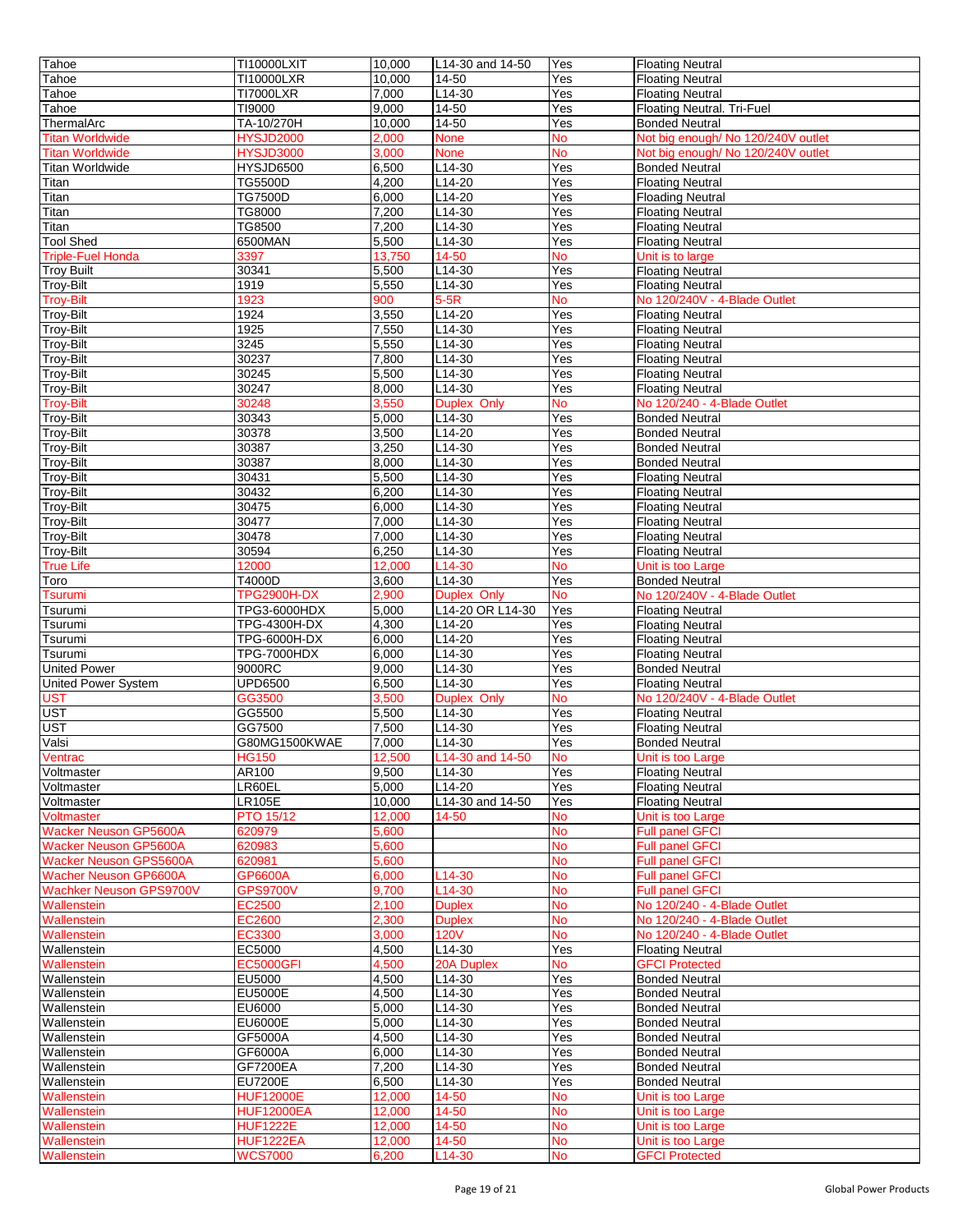| <b>WEN</b>                   | 56351                            | 3,500          | $L14-20$                | Yes              | <b>Floating Neutral</b>                                            |
|------------------------------|----------------------------------|----------------|-------------------------|------------------|--------------------------------------------------------------------|
| <b>WEN</b>                   | 56400                            | 3,500          | L14-30                  | Yes              | <b>Floating Neutral</b>                                            |
| <b>WEN</b>                   | 56352                            | 3,000          | L14-30                  | Yes              | <b>Floating Neutral</b>                                            |
| <b>WEN</b>                   | 56475                            | 3,750          | <b>120V</b>             | <b>No</b>        | No 120/240 - 4-Blade Outlet                                        |
| WEN                          | 56682                            | 5,500          | L14-30                  | Yes              | <b>Floating Neutral</b>                                            |
| <b>WEN</b>                   | 56551                            | 5,500          | L14-30                  | Yes              | <b>Floating Neutral</b>                                            |
| <b>WEN</b>                   | 56877                            | 7,000          | L14-30                  | Yes              | <b>Floating Neutral</b>                                            |
| <b>WEN</b>                   | DF4750                           | 3,800          | $L14-30$                | Yes              | <b>Floating Neutral</b>                                            |
| <b>WEN</b>                   | DF1100                           | 8,300          | 14-50                   | Yes              | <b>Floating Neutral</b>                                            |
| <b>Western Rugged</b>        | 24529                            | 7,200          | L14-30                  | Yes              | <b>Bonded Neutral</b>                                              |
| Westinghouse                 | <b>iGen</b>                      | 3,700          | 30-R-T1                 | <b>No</b>        | No 120/240 - 4-Blade Outlet                                        |
| Westinghouse                 | WH3250                           | 3,750          | L14-30 Verify           | Yes/No           | <b>Bonded Neutral</b>                                              |
| Westinghouse                 | <b>WH3250C</b>                   | 3,750          | L14-30 Verify           | Yes/No           | <b>Bonded Neutral</b>                                              |
| Westinghouse                 | <b>WH4500</b>                    | 4,500          | L14-30                  | Yes              | <b>Bonded Neutral</b>                                              |
| Westinghouse                 | <b>WH4500C</b>                   | 4,500          | L14-30                  | Yes              | <b>Bonded Neutral</b>                                              |
| Westinghouse                 | <b>WGen5500</b>                  | 5,500          | L14-30                  | Yes              | <b>Bonded Neutral</b>                                              |
| Westinghouse                 | <b>WH5500</b>                    | 6,750          | L14-30                  | Yes              | <b>Bonded Neutral</b>                                              |
| Westinghouse                 | <b>WGEN6000</b>                  | 6,000          | L14-30                  | Yes              | <b>Bonded Neutral</b>                                              |
| Westinghouse                 | <b>WH6000</b>                    | 6,000          | L14-30                  | Yes              | <b>Bonded Neutral</b>                                              |
| Westinghouse                 | <b>WH6000C</b>                   | 6,000          | $L14-30$                | Yes              | <b>Bonded Neutral</b>                                              |
| Westinghouse                 | <b>WH6000S</b>                   | 6,000          | L14-30                  | Yes              | <b>Bonded Neutral</b>                                              |
| Westinghouse                 | <b>WH6500E</b><br><b>WH7000</b>  | 6,500<br>7,000 | $L14-30$<br>$L14-30$    | Yes              | <b>Bonded Neutral</b>                                              |
| Westinghouse                 |                                  |                |                         | Yes              | <b>Bonded Neutral</b>                                              |
| Westinghouse<br>Westinghouse | <b>WH7000C</b><br><b>WH7000E</b> | 7,000<br>7,000 | L14-30<br>L14-30        | Yes<br>Yes       | <b>Bonded Neutral</b><br><b>Bonded Neutral</b>                     |
|                              | <b>WH7000EC</b>                  | 7,000          |                         |                  | <b>Bonded Neutral</b>                                              |
| Westinghouse<br>Westinghouse | <b>WH7500E</b>                   | 7,500          | L14-30<br>L14-30        | Yes<br>Yes       | <b>Bonded Neutral</b>                                              |
| Westinghouse                 | <b>WGEN3600</b>                  | 3,600          | L5-30                   | No               | No 120/240 - 4-Blade Outlet                                        |
| Westinghouse                 | <b>WGEN5300</b>                  | 5,300          | L14-30                  | Yes              | <b>Bonded Neutral</b>                                              |
| Westinghouse                 | <b>WGEN7500</b>                  | 7,500          | $L14-30$                | Yes              | <b>Bonded Neutral</b>                                              |
| Westinghouse                 | WGEN7500DF                       | 7,500          | $L14-30$                | Yes              | <b>Bonded Neutral</b>                                              |
| Westinghouse                 | <b>WGEN9500</b>                  | 9,500          | 14-50 and L14-30        | Yes              | <b>Bonded Neutral</b>                                              |
| Westinghouse                 | <b>WGEN12000</b>                 | 12,000         | 14-50                   | No               | Unit is too large                                                  |
| Westinghouse                 | <b>WPro8500</b>                  | 8,500          | L14-30                  | <b>No</b>        | <b>Full panel GFCI</b>                                             |
| Wildfire                     | <b>WF6500BEW</b>                 | 6,500          | L14-30                  | Yes              | <b>Floating Neutral</b>                                            |
| Wildfire                     | <b>WF7000EW</b>                  | 7,000          | L14-30                  | Yes              | <b>Floating Neutral</b>                                            |
| Winco                        | <b>HPS6000E</b>                  | 6,000          | $L14-30$                | Yes              | <b>Floating Neutral</b>                                            |
| Winco                        | HPS6000HE/A                      | 6,000          | $L14-30$                | Yes              | <b>Floating Neutral</b>                                            |
| Winco                        | <b>HPS9000E</b>                  | 9,000          | $L14-30$                | Yes              | <b>Floating Neutral</b>                                            |
| Winco                        | PSS8B4W                          | 8,000          | Hardwire Only           | Yes              | <b>Floating Neutral</b>                                            |
| Winco                        | W10PTOS                          | 10,000         | 14-60                   | <b>No</b>        |                                                                    |
| Winco                        | W15PTOS                          | 15,000         |                         | <b>No</b>        | Unit is too large                                                  |
| Winco                        | CSADL6000E                       | 6,000          | $L14-30$                | Yes              | <b>Bonded Neutral</b>                                              |
| Winco                        | <b>D3000H</b>                    | 2,300          | $5 - 20$                | <b>No</b>        | Too Small; No 120/240V - 4-Blade Outlet                            |
| Winco                        | <b>DL5000H</b>                   | 4,500          | $L14-30$                | Yes              | <b>Floating Neutral</b>                                            |
| Winco                        | <b>DL6000H</b>                   | 5,500          | L14-30                  | Yes              | <b>Floating Neutral</b>                                            |
| Winco                        | DL6000HE                         | 5,500          | L14-30                  | Yes              | <b>Floating Neutral</b>                                            |
| <b>WINCO</b>                 | DL60001                          | 5,500          | L14-30                  | Yes              | <b>Floating Neutral</b>                                            |
| Winco                        | <b>DL6000IE</b>                  | 5,500          | L14-30                  | Yes              | <b>Floating Neutral</b>                                            |
| Winco<br>Winco               | <b>DL9000H</b><br>DP7500         | 8,000<br>6,720 | L14-30<br>$L14-30$      | Yes<br>Yes       | <b>Floating Neutral</b>                                            |
| Winco                        | <b>HPS6000E</b>                  | 5,500          | L14-30                  | Yes              | <b>Floating Neutral</b><br><b>Floating Neutral</b>                 |
| Winco                        | <b>HPS9000VE</b>                 | 8,000          | $L14-30$                | Yes              |                                                                    |
| Winco                        | <b>HPS12000HE</b>                | 10,800         | L14-30                  | Yes              | <b>Floating Neutral</b><br>Floating Neutral Must only use L14-30   |
| <b>Winco</b>                 | <b>W6010DE</b>                   | 5,160          | L14-30                  | <b>No</b>        | <b>GFCI Protected</b>                                              |
| Winco                        | <b>WC5000H</b>                   | 4,500          | L14-30                  | Yes              | <b>Floating Neutral</b>                                            |
| Winco                        | <b>WC12000HE</b>                 | 10,800         |                         | No               | Unit is too large                                                  |
| Winco                        | <b>WC10000VE</b>                 | 9,600          |                         | <b>No</b>        | Unit does not have compatable outlets                              |
| Winco Dyna                   | <b>DLC4500</b>                   | 4,500          | L14-30                  | Yes              | <b>Bonded Neutral</b>                                              |
| Winco Dyna                   | <b>DLC6000E</b>                  | 6,000          | L14-30                  | Yes              | <b>Bonded Neutral</b>                                              |
| Winco Dyna                   | DP7500                           | 6,720          | L14-30                  | Yes              | <b>Bonded Neutral</b>                                              |
| Winco Dyna                   | LLC5000H                         | 5,000          | L14-30                  | Yes              | <b>Bonded Neutral</b>                                              |
| Winco Dyna                   | LLC6000                          | 6,000          | $L14-30$                | Yes              | <b>Bonded Neutral</b>                                              |
| Winco Dyna                   | CSADL6000I                       | 6,000          | L14-30                  | Yes              | <b>Bonded Neutral</b>                                              |
| Winpower                     | COV4400HE                        | 4,000          | $L14-30$                | Yes              | <b>Bonded Neutral</b>                                              |
| Winpower                     | COV6500HE                        | 6,000          | L14-30                  | Yes              | <b>Bonded Neutral</b>                                              |
| Winpower                     | 25/15PTCD                        |                |                         | <b>No</b>        | Unit is too large, No 120/240V- 4 Blade Outlet                     |
| Winpower                     | <b>CHD11000KES</b>               | 11,000         |                         | <b>No</b>        | Unit is too large.                                                 |
| Xstream                      | X6500ER                          | 6,500          | L14-30                  | Yes              | <b>Bonded Neutral</b>                                              |
| Xstream                      | X9000E                           | 9,000          | L14-30                  | Yes              | <b>Bonded Neutral</b>                                              |
| Yamaha                       |                                  |                |                         |                  |                                                                    |
|                              | Diesel EDL6500S                  | 6,000          | L14-30                  | Yes              | <b>Floating Neutral</b>                                            |
| Yamaha                       | EDL 11000 SDE                    | 10,000         | 14-50                   | Yes              | <b>Bonded Neutral</b>                                              |
| Yamaha                       | <b>EF1000iS</b>                  | 900            | <b>Duplex</b>           | No               | Too Small; No 120/240V - 4-Blade Outlet                            |
| Yamaha<br>Yamaha             | EF1200DE<br><b>EF2000iS</b>      | 9,500<br>1,600 | L14-30<br><b>Duplex</b> | Yes<br><b>No</b> | <b>Floating Neutral</b><br>Too Small; No 120/240V - 4-Blade Outlet |